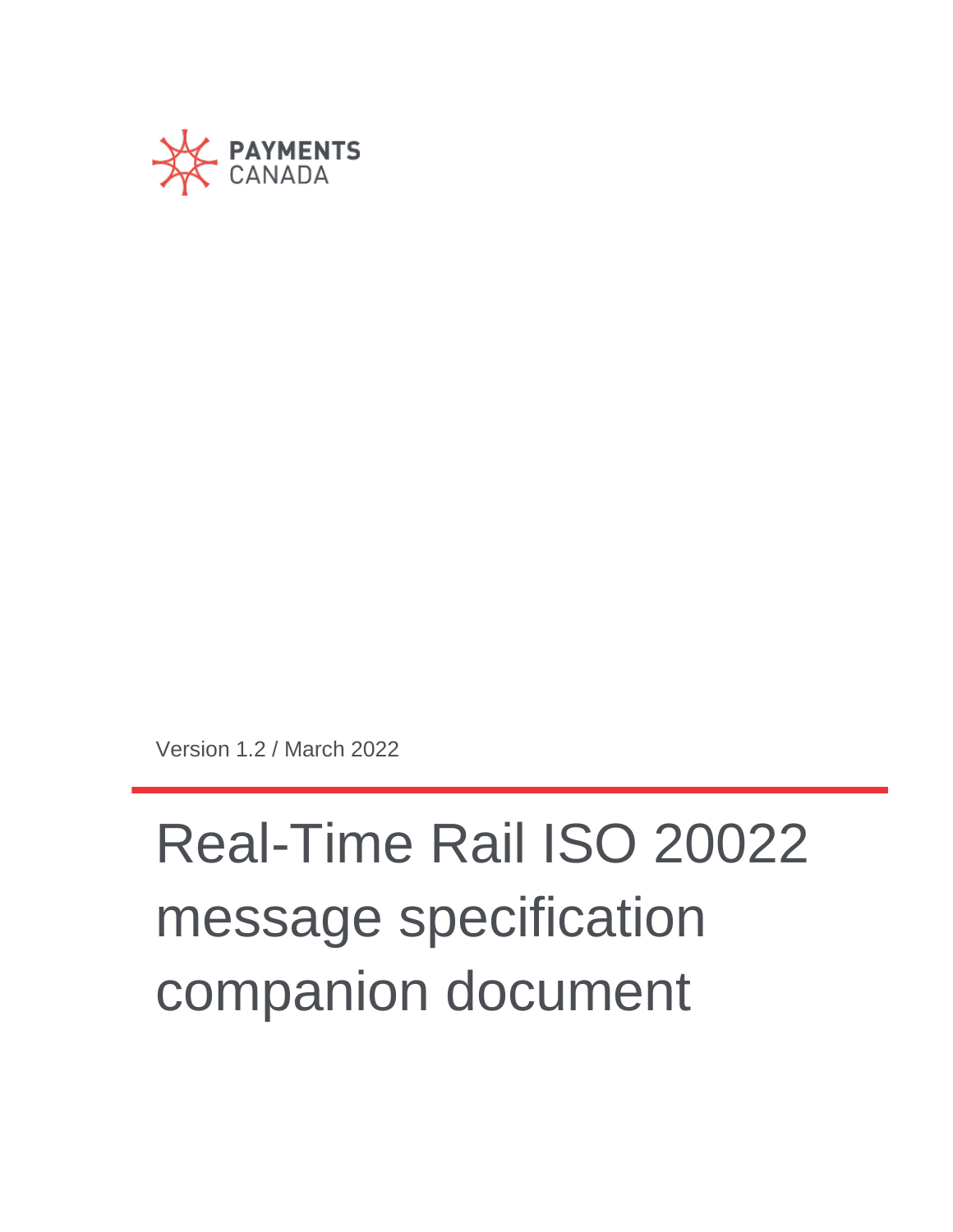# **TABLE OF CONTENTS**

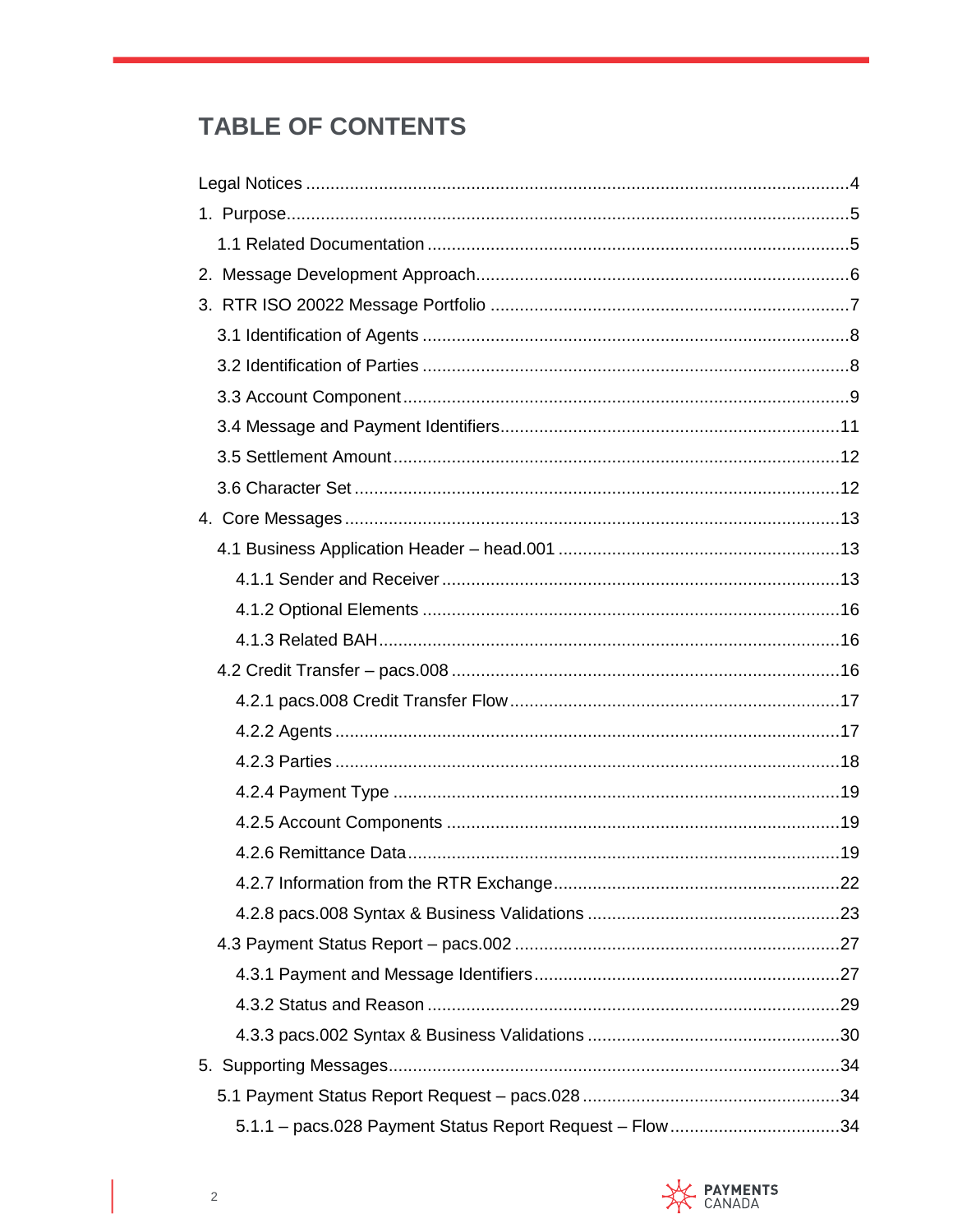| Appendix 1 - ISO 20022 Message Development Group Information44 |  |
|----------------------------------------------------------------|--|
|                                                                |  |
| Members of the ISO 20022 Message Development Group45           |  |
|                                                                |  |
|                                                                |  |

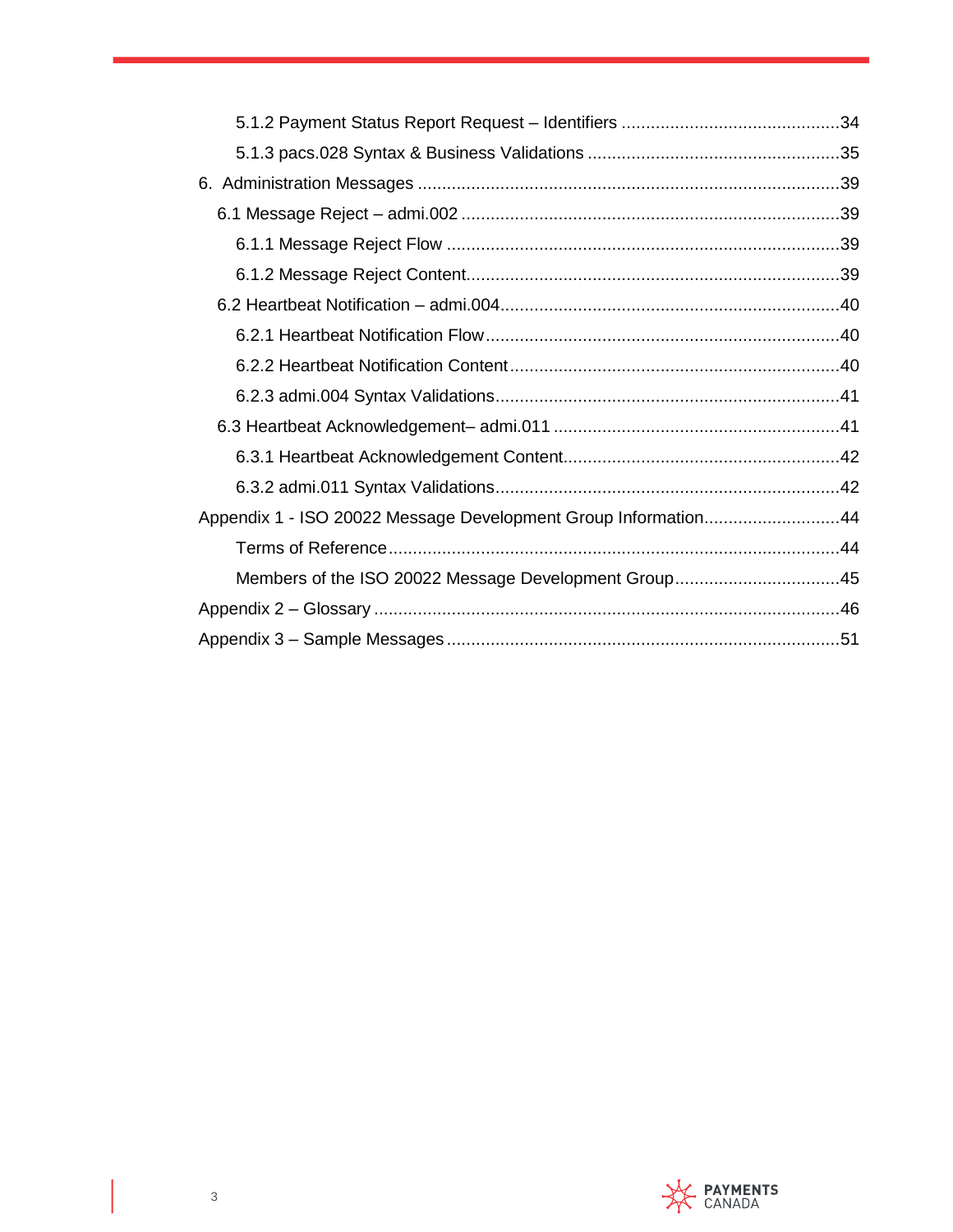# <span id="page-3-0"></span>Legal Notices

#### **Confidential Information of Payments Canada for RTR Implementation**

Not to be disclosed or used for any other purpose without the express consent of Payments Canada.

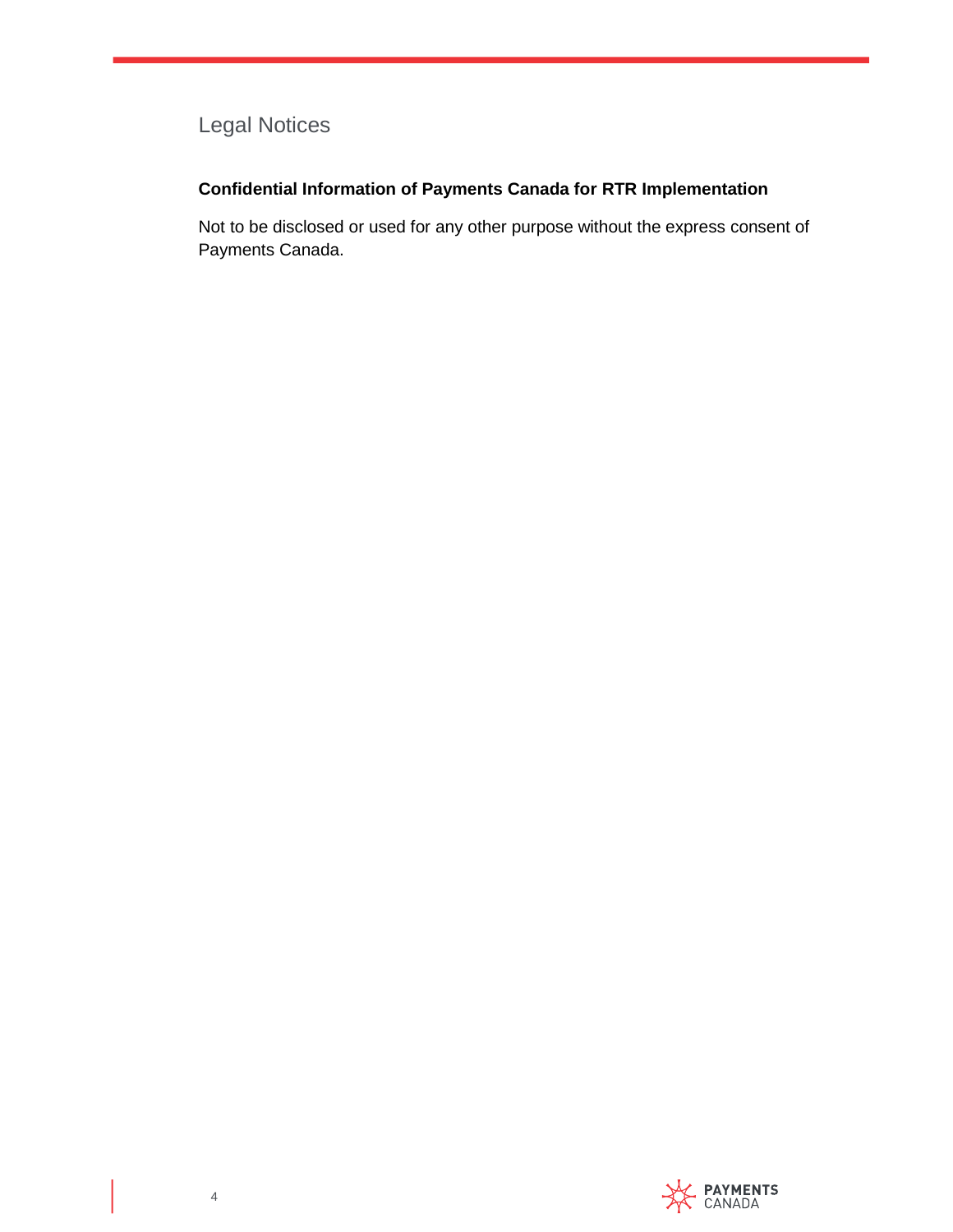# <span id="page-4-0"></span>1. Purpose

This document is a companion document to the Real-Time Rail (RTR) ISO 20022 Message Specifications for the RTR. It should be read prior to implementing the ISO 20022 messages since there is important information included about message usage in the context of the RTR. This document aims to explain the information in the RTR ISO 20022 Message Specifications at a higher level. If there is a conflict between the RTR ISO 20022 Message Specifications and this companion document, the RTR ISO 20022 Message Specifications shall take precedence. This companion document is a living document that will evolve as the implementation of ISO 20022 in the RTR moves from pre-implementation to the target state of full implementation.

This document focuses on the implementation of RTR ISO 20022 messages. The document should give the reader an understanding of all the messages created by RTR Participants, as well as the RTR Exchange.

Detailed content information related to each specific RTR ISO 20022 message (elements, rules and implementation information) is contained in the RTR ISO 20022 Message Specifications. Both the RTR ISO 20022 Message Specifications and this companion document will be published on the Payments Canada website and are available on the SWIFT MyStandards web platform. XSD versions of the RTR ISO 20022 Message Specifications are available upon request from Payments Canada.

The target audience for this document and the RTR ISO 20022 Message Specifications is broad and includes both RTR Participants and the vendor community that will support RTR Participants with their implementations. This document is important for developers, technical managers and other resources who are responsible for implementing the new formats in either new or existing applications. It will also be relevant for business and product managers who want to gain an overall understanding of how the RTR ISO 20022 messages work and what new content is available. In addition, operational managers will find it useful to understand how the RTR ISO 20022 messages are part of the payment flows and what exception processes might need to be enhanced and/or created to ensure a smooth end-to-end experience for their customers.

#### <span id="page-4-1"></span>1.1 Related Documentation

This companion document should be read in conjunction with the following document:

• RTR ISO 20022 Message Specifications

This document includes sample components and elements illustrated by XML.

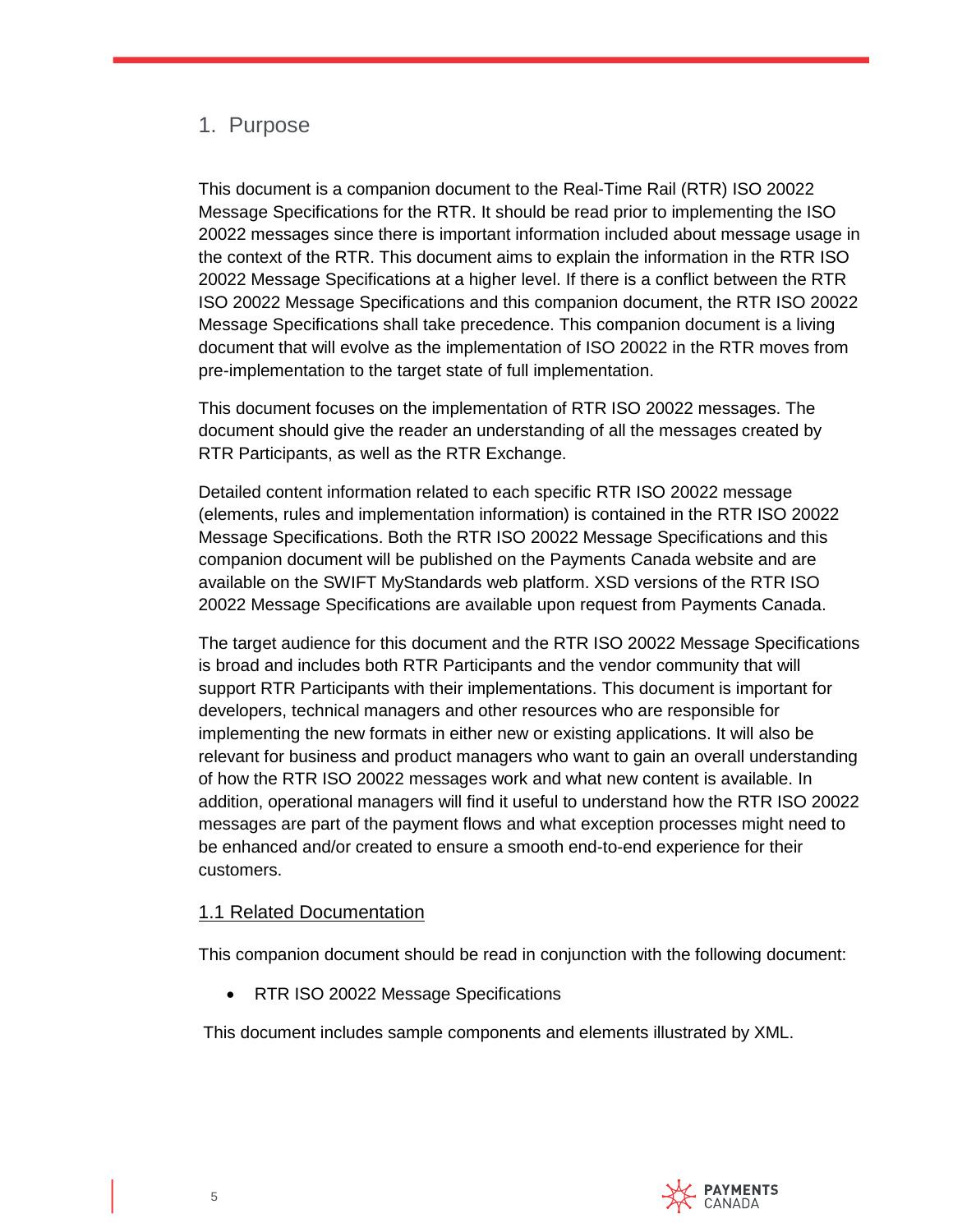# <span id="page-5-0"></span>2. Message Development Approach

All RTR ISO 20022 messages have been developed in conjunction with the ISO 20022 Message Development Group during a series of meetings in November 2018 and onward. This group was formed in 2018 and there are 22 organizations participating in the group. It consists of Payments Canada Members including the Bank of Canada as well as government and corporate stakeholder representatives. It is a cross-system group and each firm may send different experts to the meetings depending on whether the meeting is focused on creating messages for high-value payments (Lynx), real-time payments (RTR) or batch payments. See Appendix 1 for more information related to the ISO 20022 Message Development Group, including the terms of reference and list of participating organizations.

The ISO 20022 Message Development Group created a list of guiding principles with regards to building ISO 20022 messages. A few key principles are listed here.

- 1. The group ensures alignment with the best global practices, as well as with other Payments Canada payment streams.
- 2. The group agrees to maintain the most recent versions of the ISO 20022 messages and ensure all updates to the messages follow the SWIFT annual standards release cycle.
- 3. The group makes sure to build for the future and focus on providing room for innovation.

Payments Canada participates in international groups, such as Real-Time Payments Group (RTPG), High-Value Payments System Group (HVPS) and Real-Time Gross Settlement (RTGS) operators and provided insights from these groups to the ISO 20022 Message Development Group. Other public sources, such as The Clearing House (TCH) RTP guidelines have been used as reference points.

In 2015, SWIFT launched an ISO 20022 Harmonization Charter to promote common approaches to implementation among Financial Market Infrastructures (FMI) around the world [\(https://www.swift.com/standards/iso-20022-harmonisation-charter\)](https://www.swift.com/standards/iso-20022-harmonisation-charter). Since introduction, 30 FMIs (including Payments Canada and the Bank of Canada) have signed the ISO 20022 Harmonization Charter. The key principles of the Charter include:

- Sharing of information FMIs share information about their ISO 20022 implementation plans with the other endorsing and supporting FMIs.
- Adherence to market practice FMIs adhere to global ISO 20022 Market Practices and base their own usage guidelines on these market practices.
- Adherence to the message version and release management FMIs update to the latest ISO 20022 message version that is in line with the ISO 20022 release cycle.

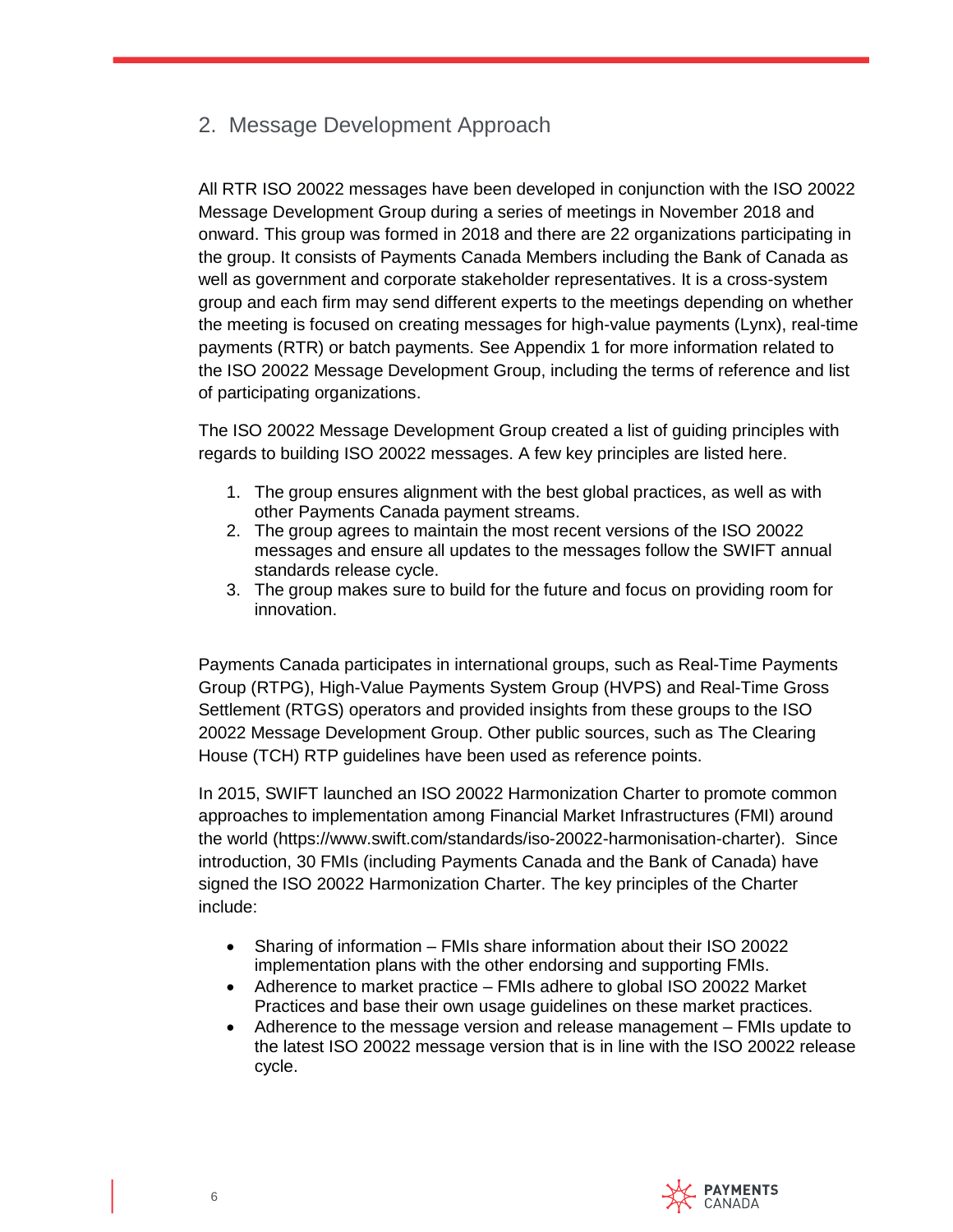With this in mind, SWIFT and other global payment system operators have agreed to begin the migration to ISO 20022 starting with the version of the message published in 2019 (referred to as Standards Release 2019 or SR2019). Payments Canada will also use this version for the second release of Lynx implementation. To align with both Lynx, as well as cross-border usage, the RTR ISO 20022 messages will also use the 2019 version of the ISO 20022 portfolio.

# <span id="page-6-0"></span>3. RTR ISO 20022 Message Portfolio

Below is the portfolio of ISO 20022 messages that are envisioned for the RTR at launch, and covered in this document. Other ISO 20022 messages are planned for reporting purposes but these messages are not included in this document.

To reduce complexity and to ease the interpretation of the RTR ISO 20022 Message Specifications, consistency of content, format and design was followed across all the RTR ISO 20022 messages in the portfolio. Unless needed, consistent representations of components and elements were used in supporting messages, as in the core messages for components such as Payment Identifiers, Agents, Parties, Amounts and more. This section will cover the parts of the messages where we have commonalities across the full portfolio.

Full details of the rules and all detailed content of the RTR ISO 20022 message elements can be found in the RTR ISO 20022 Message Specifications. Formal rules are validated in the message and will cause a message to be non-compliant (i.e. the message would not pass schema validation and would be rejected by the RTR) if they are not followed. Market practice rules are textual and, if not followed, the messages will still pass validation without a message being rejected. However, to ensure alignment with market commonalities and allow for more seamless communication between financial institutions, market practice rules should still be followed when formulating any ISO 20022 message for the RTR.

This document covers all the core messages supporting messages as well as administration messages.

| ISO 20022 Message Name      | <b>Message Identifier</b> | <b>RTR Message Function</b>   |
|-----------------------------|---------------------------|-------------------------------|
| FI to FI Customer Credit    | pacs.008.001.08           | <b>Single Customer Credit</b> |
| Transfer                    |                           | Transfer                      |
| FI to FI Payments Status    | pacs.002.001.10           | <b>Payment Status Report</b>  |
| Report                      |                           |                               |
| <b>Business Application</b> | head.001.001.02           | <b>Business Application</b>   |
| Header (BAH)                |                           | Header for all Messages       |

Core messages include:

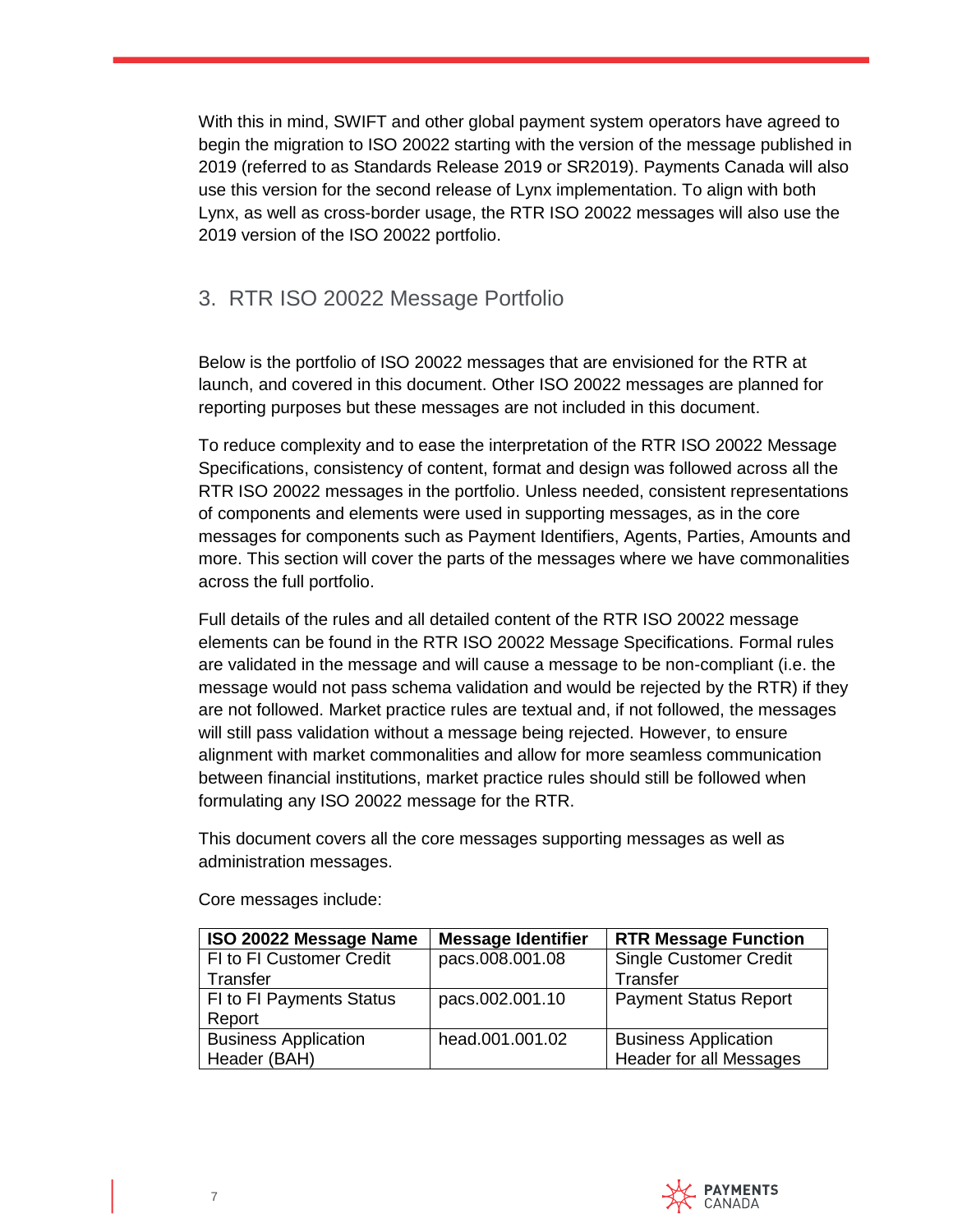Supporting messages include:

| ISO 20022 Message Name   | <b>Message Identifier</b> | <b>Message Function</b> |
|--------------------------|---------------------------|-------------------------|
| FI to FI Payments Status | pacs.028.001.03           | Request for Payment     |
| <b>Report Request</b>    |                           | Status                  |

Administration messages include:

| ISO 20022 Message Name           | <b>Message Identifier</b> | <b>Message Function</b>       |
|----------------------------------|---------------------------|-------------------------------|
| Message Reject                   | Admi.002.001.01           | Message Reject                |
| <b>System Event Notification</b> | Admi.004.001.02           | <b>Heartbeat Notification</b> |
| <b>System Event</b>              | Admi.011.001.01           | Heartbeat                     |
| Acknowledgement                  |                           | Acknowledgement               |

#### <span id="page-7-0"></span>3.1 Identification of Agents

In ISO 20022, all financial institutions are referred to as Agents.

All of the RTR ISO 20022 messages identify Agents the same way by using, the Member Identification under Clearing System Member Identification. The data type for Member Identification is Max35Text, meaning that the element allows for a maximum of 35 characters. Agents in the RTR will be identified using the Payment Canada Institution Numbers, as published on Payments Canada's website.

```
Sample component:
<CdtrAgt>
      <FinInstnId>
            <ClrSysMmbId>
                  <MmbId>123</MmbId>
            </ClrSysMmbId>
      </FinInstnId>
</CdtrAgt>
Element names:
CdtrAgt – Creditor Agent
FinInstnId - Financial Institution Identification
ClrSysMmId - Clearing System Member Identification
MmbId - Member Identification
```
*Figure 1 – Agent Component*

The only exception to this is 'Previous Instructing Agent 1' in the pacs.008. This Agent component has been left less restricted than the other Agents in the RTR portfolio and more flexible to allow for the inclusion of additional information that might be populated in the cross-border environment, for example, information about non-Canadian Agents.

#### <span id="page-7-1"></span>3.2 Identification of Parties

In ISO 20022, all non-financial institutions are referred to as a Party.

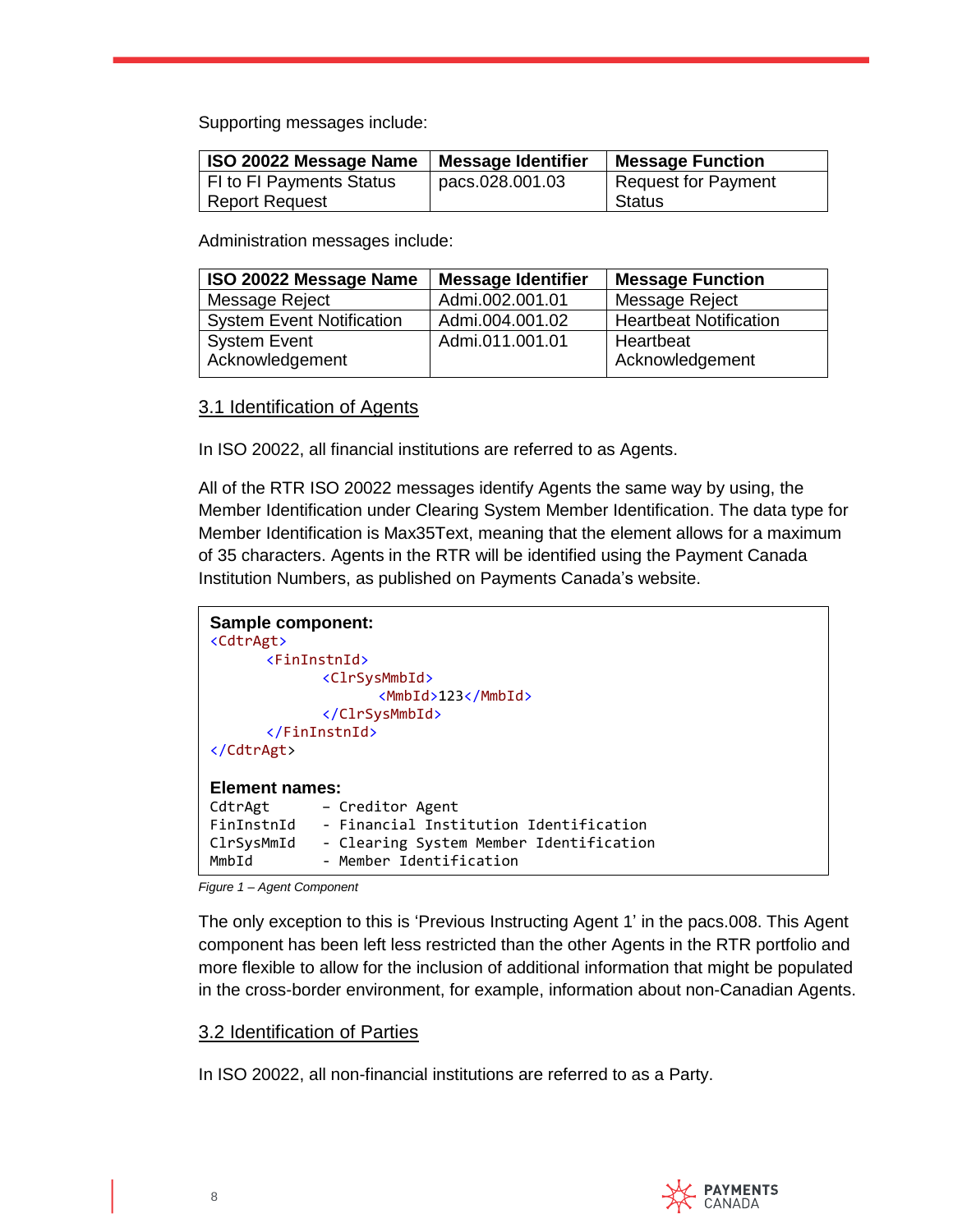The structure of Parties in the RTR has been closely aligned with the Lynx guidelines as well as Cross Border Payments and Reporting Plus (CBPR+). Following the harmonization effort in Q3 and Q4 of the 2020 calendar year, Name has been made mandatory for the following Parties: Debtor, Creditor, Initiating Party, Ultimate Debtor and Ultimate Creditor. Formal rules and restrictions are in place mandating that Name is present and that either Structured or Unstructured Postal Address may be used, but not both. Parties in the Remittance Information component remain less restricted to allow for additional flexibility for end-users populating these Party components.

```
Sample component:
<Cdtr>
      <Nm>Creditor Name INC</Nm>
      <PstlAdr>
            <StrtNm>Toronto Street</StrtNm>
            <BldgNb>250</BldgNb>
            <PstCd>K1R0A1</PstCd>
            <TwnNm>Ottawa</TwnNm>
            <CtrySubDvsn>Ontario</CtrySubDvsn>
            <Ctry>CA</Ctry>
      </PstlAdr>
      \langleId\rangle<OrgId>
                  <Othr>
                        <Id>123456789</Id>
                  </Othr>
            </OrgId>
      \langleId>
</Cdtr>
Element names:
Cdtr – Creditor 
Nm - Name
PstlAdr - Postal Address
StrtNm - Street Name
BldgNb - Building Number<br>PstCd - Post Code
           - Post Code
TwnNm - Town Name
CtrySubDvsn - Country Sub Division
Ctry - Country
Id - Identification
OrgId - Organization Identification
Othr - Other
Id - Identification
```
*Figure 2 – Creditor Component* 

#### <span id="page-8-0"></span>3.3 Account Component

The way to identify account numbers is consistent across the message portfolio. According to the ISO 20022 standard, the Identification in the account number component is mandatory. International Bank Account Number (IBAN) has been removed for the RTR payments, and that leaves that following mandatory usage of account components in the RTR noted below.

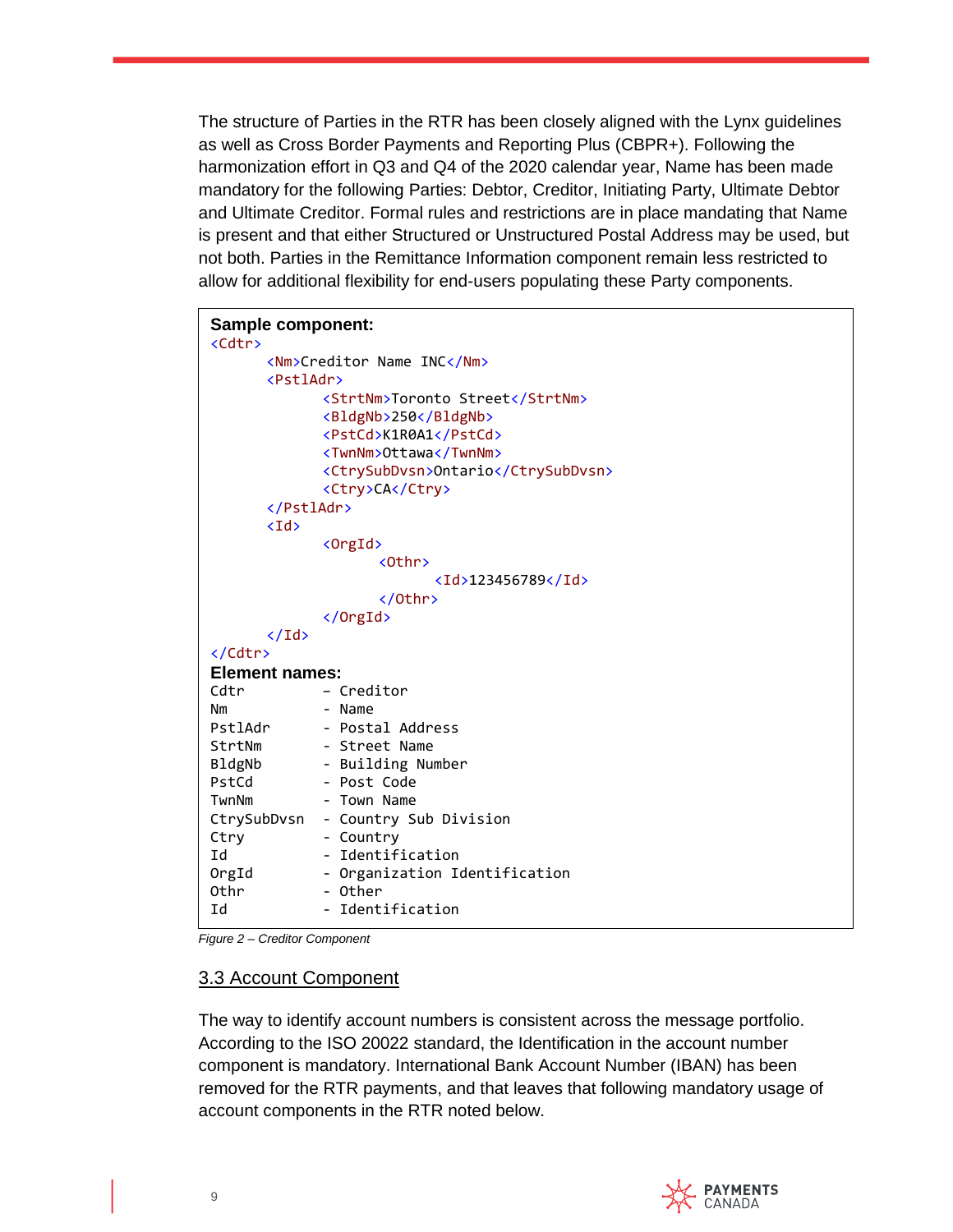| <b>Sample component:</b><br><cdtracct><br/><math>\langle</math>Id&gt;</cdtracct> |                        |
|----------------------------------------------------------------------------------|------------------------|
|                                                                                  | &Othr                  |
|                                                                                  | $\langle$ Id>987654321 |
|                                                                                  | $\langle$ /0thr>       |
| $\langle$ /Id>                                                                   |                        |
|                                                                                  |                        |
| <b>Element names:</b>                                                            |                        |
| CdtrAcct                                                                         | - Creditor Account     |
| Ιd                                                                               | - Identification       |
| Othr                                                                             | - Other                |
| Ιd                                                                               | - Identification       |

*Figure 3 – Account Number Component*

In addition to the mandatory Account Number, the Proxy component is left optional for use in the RTR. Examples of proxies are phone numbers and email addresses that can be used by end-users instead of providing their actual account number. If only a proxy is provided at the payment initiation phase, it is the responsibility of the RTR Participant to ensure that this is converted to an account number before the message is sent to the RTR Exchange. The proxy value can still be provided for information to the receiving participant.

| Sample component:<br><cdtracct></cdtracct> |                                                    |
|--------------------------------------------|----------------------------------------------------|
| $\langle$ Id>                              |                                                    |
|                                            | <0thr>                                             |
|                                            | $\langle Id \rangle 987654321 \langle /Id \rangle$ |
|                                            |                                                    |
| $\langle$ /Id>                             |                                                    |
| <prxy></prxy>                              |                                                    |
|                                            | $\langle \texttt{Tp} \rangle$                      |
|                                            | <cd>EMAL</cd>                                      |
|                                            | $\langle$ /Tp>                                     |
|                                            | <id>Sam.Ple@gmail.com</id>                         |
|                                            |                                                    |
|                                            |                                                    |
|                                            |                                                    |
| <b>Element names:</b>                      |                                                    |
| CdtrAcct                                   | - Creditor Account                                 |
| Ιd                                         | - Identification                                   |
| Othr                                       | - Other                                            |
|                                            |                                                    |
| Id                                         | - Identification                                   |
| Prxy                                       | - Proxy                                            |
| Tp                                         | - Type                                             |
| Cd                                         | - Code                                             |

*Figure 4 – Account Number with Proxy Component*

The ISO 20022 Message Development Group has also agreed to add the following Market Practice to all the account components.

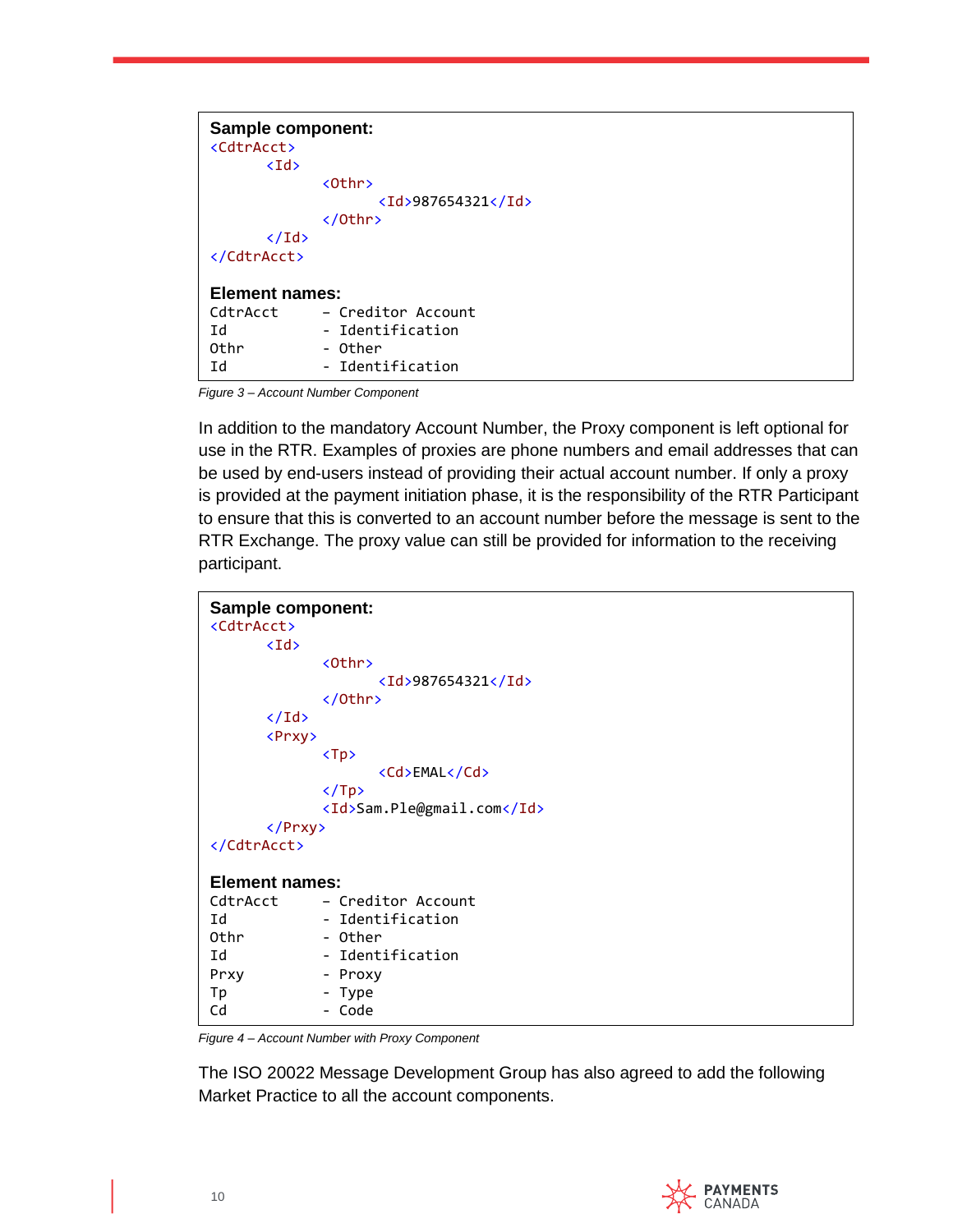*"This element should contain the actual account number that unambiguously identifies the account for the customer. In Canada, an account number may include a 5 character branch number for account identification purposes. If applicable, this branch number must precede the account number".*

This rule will not be validated by the RTR, but is rather a market practice rule that should be followed to ensure seamlessness in the flow of the payment.

#### <span id="page-10-0"></span>3.4 Message and Payment Identifiers

ISO 20022 allows for multiple Message and Payment Identifiers to be provided in the RTR ISO 20022 messages. The usage of Identifiers in the Credit Transfer message (pacs.008) is the foundation for the usage in all the other RTR ISO 20022 messages.

| Usage of Identifiers in RTR pacs.008:<br>Message Identification<br>Instruction Identification<br>End to End Identification<br><b>Transaction Identification</b><br><b>UETR</b><br><b>Clearing System Reference</b> | Mandatory<br>Optional<br>Mandatory<br>Removed<br>Mandatory<br>Assigned by RTR |
|--------------------------------------------------------------------------------------------------------------------------------------------------------------------------------------------------------------------|-------------------------------------------------------------------------------|
| Usage of Original Identifiers in other RTR Messages:                                                                                                                                                               |                                                                               |
| Original Message Identification                                                                                                                                                                                    | Mandatory                                                                     |
| Original Instruction Identification                                                                                                                                                                                | Optional                                                                      |
| Original End to End Identification                                                                                                                                                                                 | Mandatory                                                                     |
| <b>Original Transaction Identification</b>                                                                                                                                                                         | Removed                                                                       |
| <b>Original UETR</b>                                                                                                                                                                                               | Mandatory                                                                     |
| <b>Original Clearing System Reference</b>                                                                                                                                                                          | Optional/Mandatory                                                            |

*Figure 5 – Identifiers* 

| <b>Identifier</b> | ISO 20022 Description                                                                                                              |
|-------------------|------------------------------------------------------------------------------------------------------------------------------------|
| Message           | Point-to-point reference, as assigned by the instructing party,                                                                    |
| Identification    | and sent to the next party in the chain to unambiguously<br>identify the message.                                                  |
|                   | Usage: The instructing party has to make sure that Message                                                                         |
|                   | Identification is unique per instructed party for a pre-agreed<br>period.                                                          |
| Instruction ID    | Unique identification, as assigned by an instructing party for an<br>instructed party, to unambiguously identify the instruction.  |
|                   | Usage: The instruction identification is a point-to-point                                                                          |
|                   | reference that can be used between the instructing party and                                                                       |
|                   | the instructed party to refer to the individual instruction. It can<br>be included in several messages related to the instruction. |
| End to End ID     | Unique identification, as assigned by the initiating party, to<br>unambiguously identify the transaction. This identification is   |
|                   | passed on, unchanged, throughout the entire end-to-end chain.                                                                      |

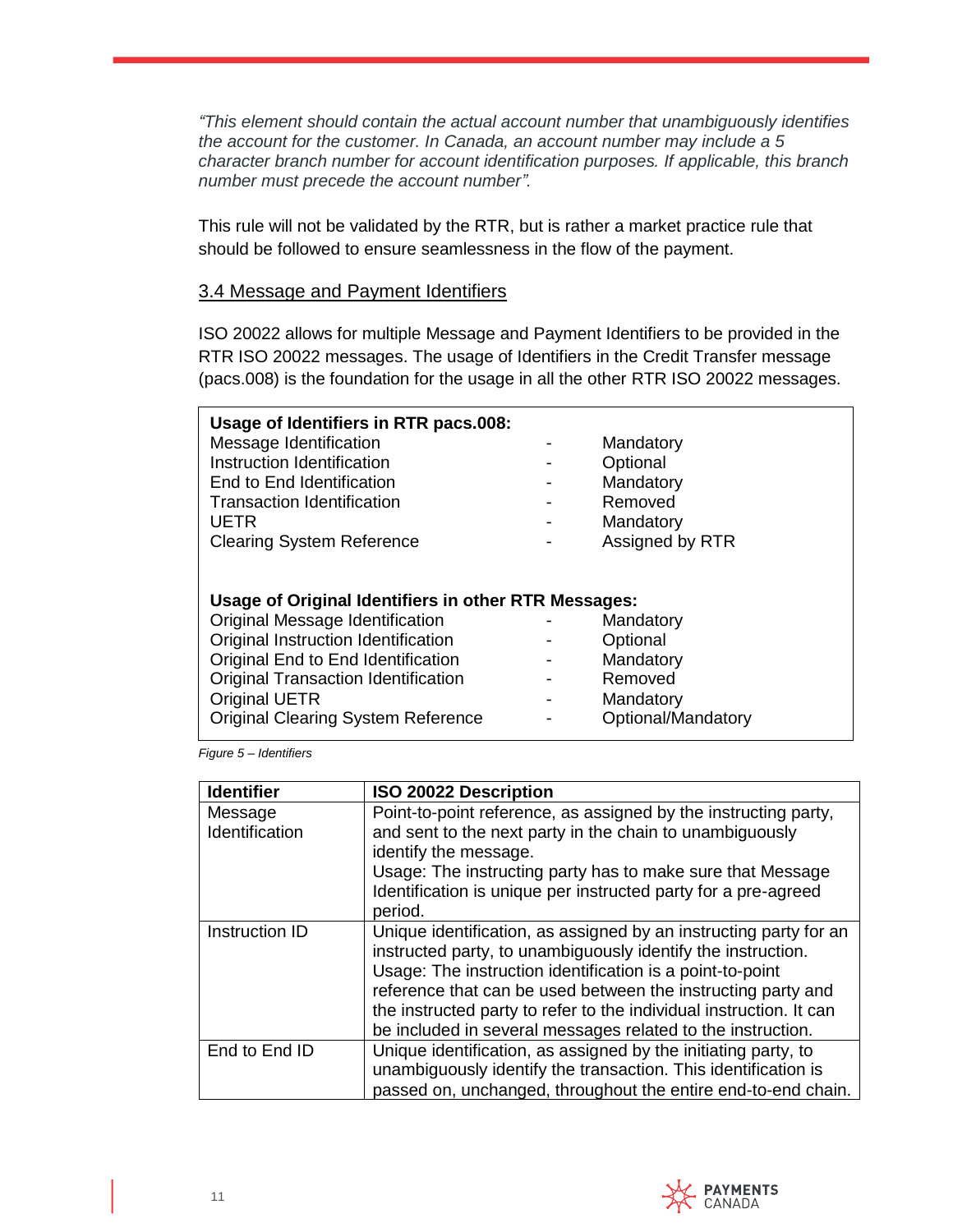|                                                      | Usage: The end-to-end identification can be used for<br>reconciliation or to link tasks relating to the transaction. It can<br>be included in several messages related to the transaction.<br>Usage: In case there are technical limitations to pass on<br>multiple references, the end-to-end identification must be<br>passed on throughout the entire end-to-end chain.                                                                                                      |
|------------------------------------------------------|---------------------------------------------------------------------------------------------------------------------------------------------------------------------------------------------------------------------------------------------------------------------------------------------------------------------------------------------------------------------------------------------------------------------------------------------------------------------------------|
| <b>Transaction ID</b>                                | Unique identification, as assigned by the first instructing agent,<br>to unambiguously identify the transaction that is passed on,<br>unchanged, throughout the entire interbank chain.<br>Usage: The transaction identification can be used for<br>reconciliation, tracking or to link tasks relating to the<br>transaction on the interbank level.<br>Usage: The instructing agent has to make sure that the<br>transaction identification is unique for a pre-agreed period. |
| Unique End-to-end<br>Transaction<br>Reference (UETR) | Universally unique identifier to provide an end-to-end reference<br>of a payment transaction.                                                                                                                                                                                                                                                                                                                                                                                   |
| <b>Clearing System</b><br>Reference *                | Unique reference, as assigned by a clearing system, to<br>unambiguously identify the instruction.                                                                                                                                                                                                                                                                                                                                                                               |

*\* For more information about the RTR usage of the Clearing System Reference, please see section 4.2.7*

#### <span id="page-11-0"></span>3.5 Settlement Amount

All amount elements that refer to settlement have been restricted to allow for two decimals only.

```
Sample component:
<IntrBkSttlmAmt Ccy="CAD">100.00</IntrBkSttlmAmt>
Element names:
IntrBkSttlmAmt – Interbank Settlement Amount
```
*Figure 6 – Interbank Settlement Amount Component*

#### <span id="page-11-1"></span>3.6 Character Set

The RTR ISO 20022 messages will support UTF 8 – Unicode version 6.2. This allows for a variety of characters and provides flexibility in creating ISO 20022 messages.

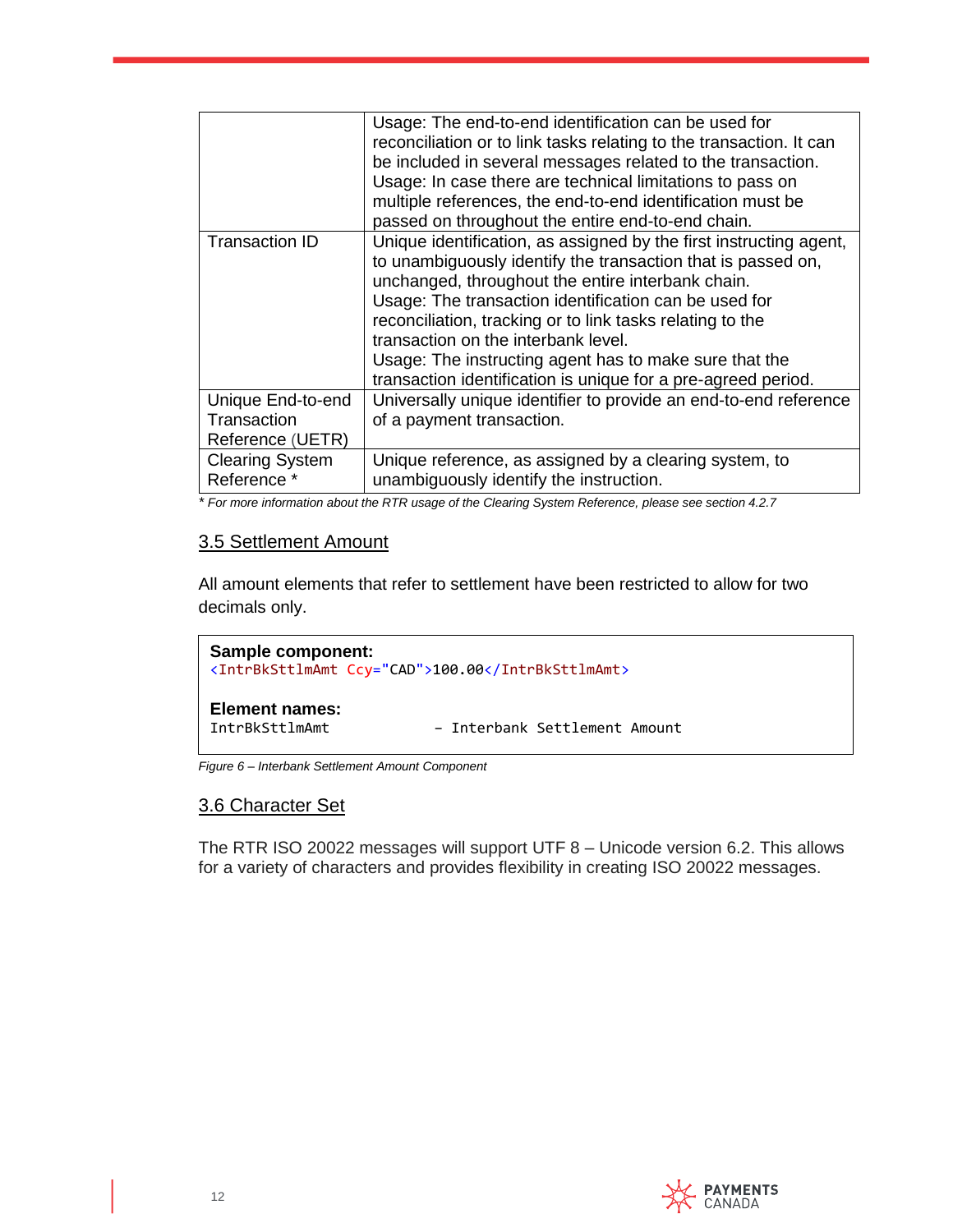## <span id="page-12-0"></span>4. Core Messages

#### <span id="page-12-1"></span>4.1 Business Application Header – head.001

<span id="page-12-2"></span>Payments Canada will use the Business Application Header (BAH) for all messages in the RTR ISO 20022 portfolio. The BAH is a point-to-point message.

**4.1.1 Sender and Receiver**

The 'From' component in the BAH will identify the sender of the message. The 'To' component in the BAH will identify the receiver of the message. The sender and receiver can be an RTR Participant, a Connection Service Provider (CSP) to an RTR Participant or the RTR Exchange.

If an Agent is sending the message, the Financial Institution Identification should be used:

```
Sample component:
<Fr>
      <FIId>
            <FinInstnId>
                  <ClrSysMmbId>
                        <MmbId>123</MmbId>
                  </ClrSysMmbId>
            </FinInstnId>
      </FIId>
\langleFr>
Element names:
Fr – From (sender)
FIId - Financial Institution Identification
FinInstnId - Financial Institution Identification
ClrSysMmbId - Clearing System Member Identification
MmbId - Member Identification
```
*Figure 7 – Sender Component – Financial Institution*

When a message is sent from a Party, meaning a non-Agent, the Organization Identification should be used:

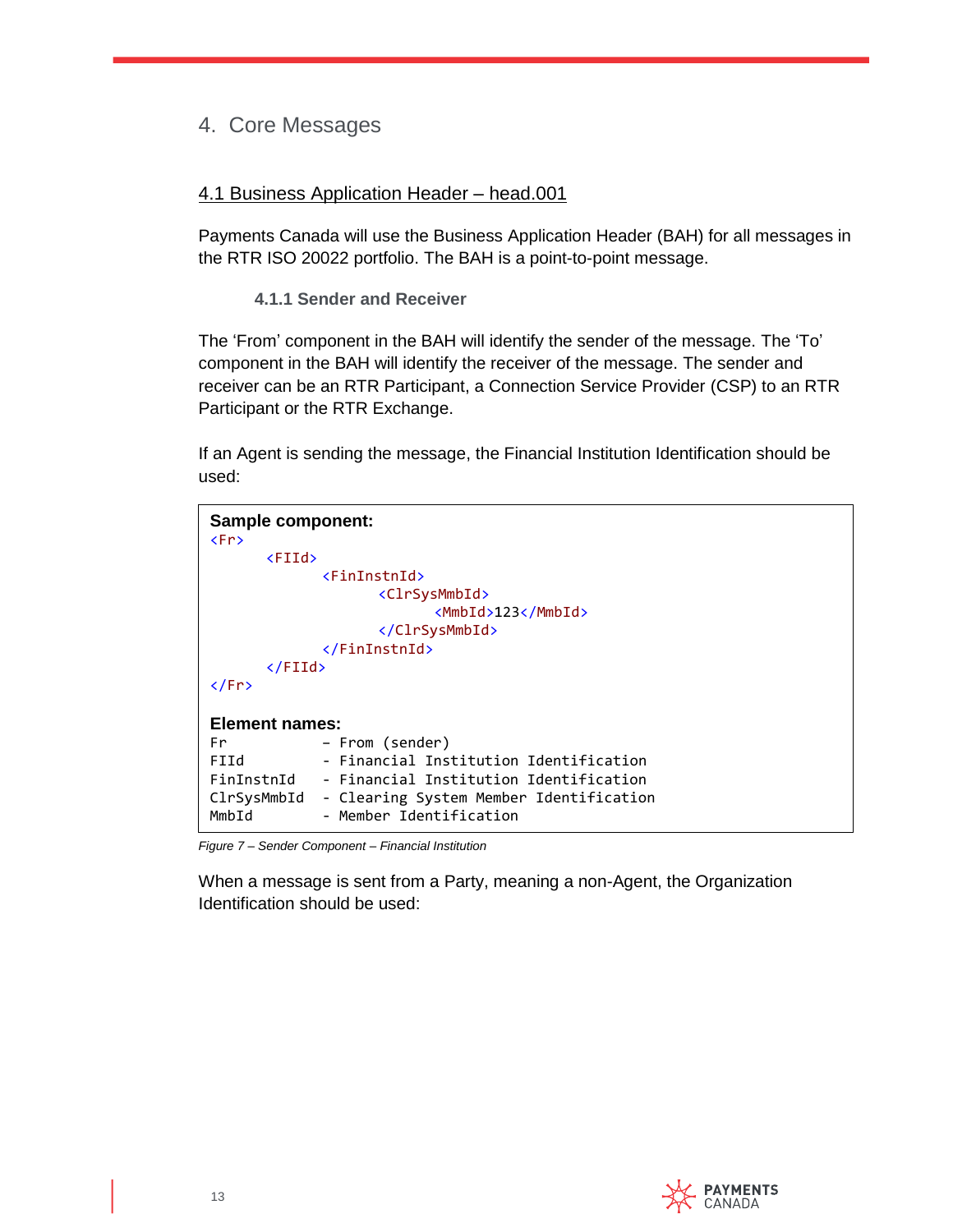| <b>Sample component:</b><br>Fr         |
|----------------------------------------|
| <orgid></orgid>                        |
| $\langle$ Id>                          |
| <orgid></orgid>                        |
| $other$                                |
| $\langle$ Id>1111111111                |
|                                        |
| $\langle$ /OrgId>                      |
| $\langle$ /Id>                         |
|                                        |
| $\langle$ /OrgId>                      |
| $\langle$ /Fr>                         |
|                                        |
| <b>Element names:</b>                  |
| - From (sender)<br>Fr                  |
| - Organisation Identification<br>OrgId |
| - Identification<br>Id                 |
|                                        |
| - Other<br>Othr                        |

*Figure 8 – Sender Component – Party*

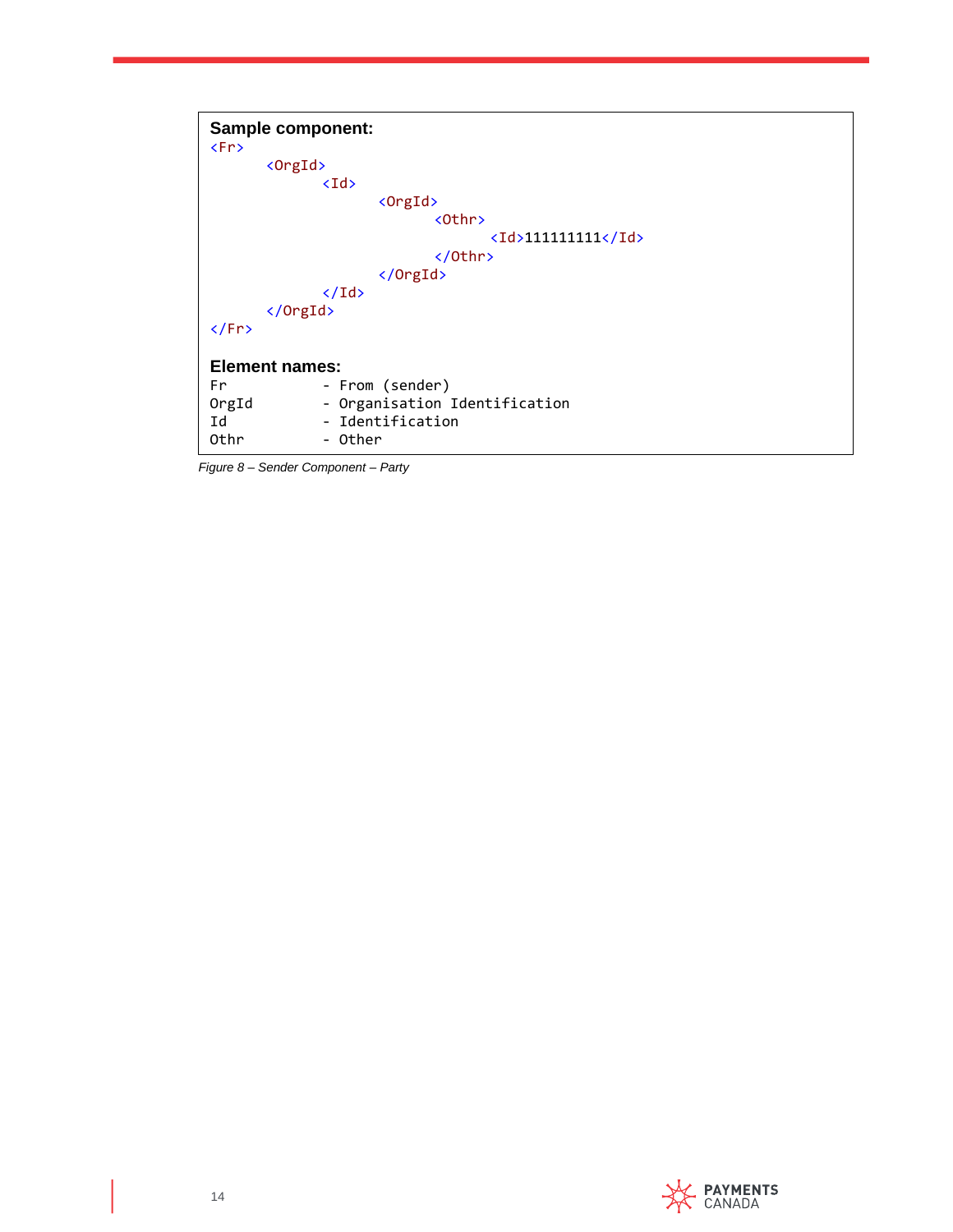A message that is sent from an RTR Participant to the RTR will have the following sender and receiver:

|                             | <b>Sample components:</b>                              |  |
|-----------------------------|--------------------------------------------------------|--|
| F <sub>P</sub>              |                                                        |  |
|                             | FIII                                                   |  |
|                             | $\langle$ FinInstnId>                                  |  |
|                             | <clrsysmmbid></clrsysmmbid>                            |  |
|                             | <mmbid>999</mmbid> RTR Participant                     |  |
|                             |                                                        |  |
|                             |                                                        |  |
|                             | $\langle$ /FIId>                                       |  |
| $\langle$ /Fr>              |                                                        |  |
| $\langle \text{To} \rangle$ |                                                        |  |
|                             | <orgid></orgid>                                        |  |
|                             | $\langle$ Id>                                          |  |
|                             |                                                        |  |
|                             | <orgid></orgid>                                        |  |
|                             | $&$ Othr>                                              |  |
|                             | $\langle$ Id>1111111111 RTR                            |  |
|                             |                                                        |  |
|                             |                                                        |  |
|                             | $\langle$ /Id>                                         |  |
|                             | $\langle$ /OrgId>                                      |  |
| $\langle$ /To>              |                                                        |  |
|                             |                                                        |  |
|                             | <b>Element names:</b>                                  |  |
| Fr                          | - From (sender)                                        |  |
| FIId                        | - Financial Institution Identification                 |  |
|                             | - Financial Institution Identification<br>FinInstnId   |  |
|                             | ClrSysMmbId<br>- Clearing System Member Identification |  |
| MmbId                       | - Member Identification                                |  |
| To                          | - To (receiver)                                        |  |
| OrgId                       | - Organisation Identification                          |  |
| Ιd                          | - Identification                                       |  |
| Othr                        | - Other                                                |  |
|                             |                                                        |  |

*Figure 9 – Sender and Receiver Components* 

All of the RTR ISO 20022 messages sent to the RTR will have an identifier specific to the RTR in the 'To' component. Every message that the RTR sends to RTR Participants, or their Connection Service Provider (CSP), will have the RTR identifier in the 'From' component.

The BAH that is attached to a pacs.008 message that is sent from RTR Participant 1 will have the following identifiers in the 'From' and 'To' components:

# *From: RTR Participant 1 To: RTR*

After the RTR completes the necessary validations, the RTR will send the pacs.008 to the RTR Participant 2, and the BAH will have the following identifiers in the 'From' and 'To' components:

> *From: RTR To: RTR Participant 2*

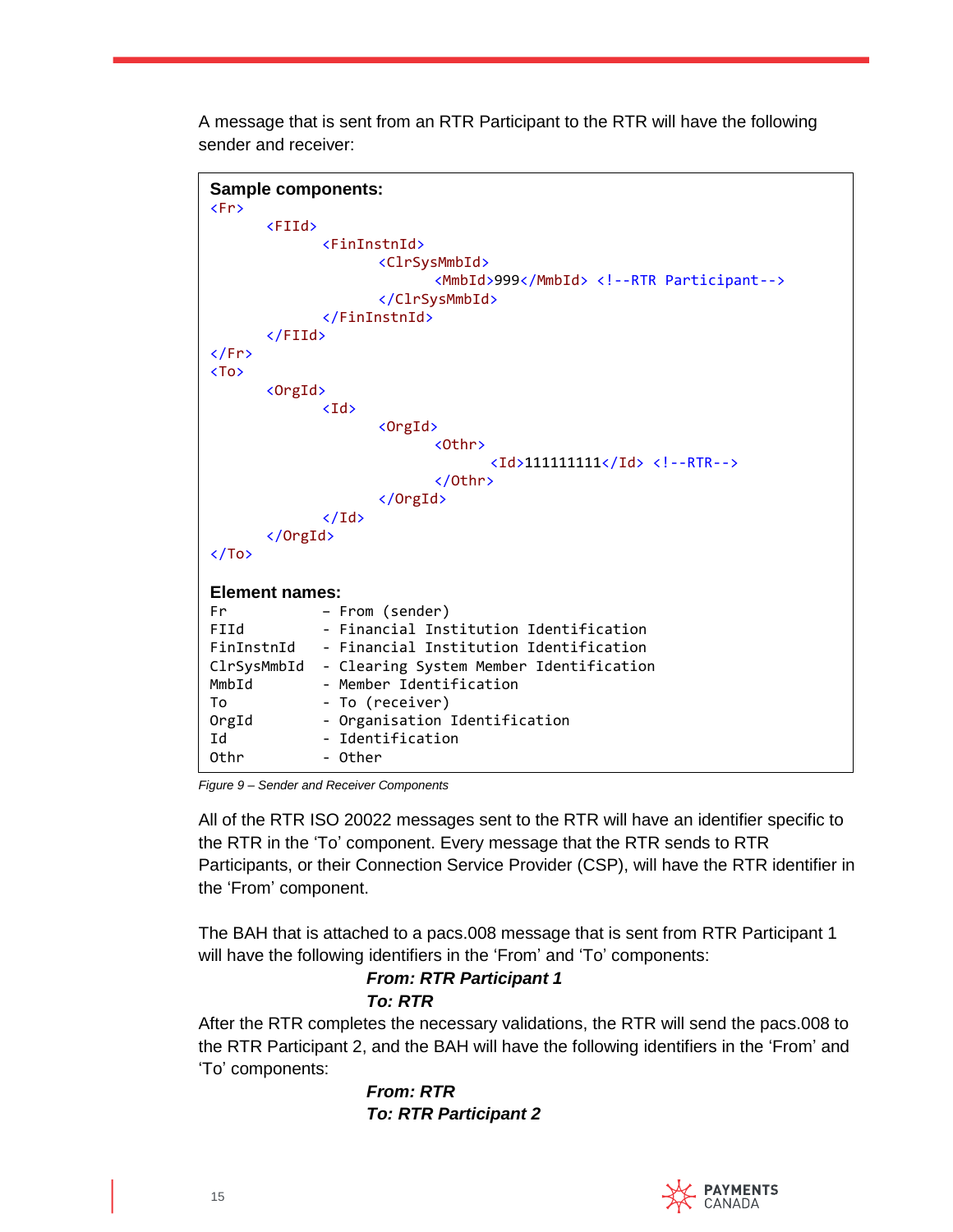#### **4.1.2 Optional Elements**

<span id="page-15-0"></span>The following elements and components are left optional but, if populated, will have no impact on the RTR processing and the content will not be validated:

- Copy Duplicate
- Possible Duplicate
- **Signature**

#### **4.1.3 Related BAH**

<span id="page-15-1"></span>The component 'Related' will be used to provide information about BAH that is related. This will be used in the following scenario:

#### *pacs.002:*

If a pacs.002 is sent from the RTR as a response to a Payment Status Report Request (pacs.028), the 'Related' component in the BAH in the pacs.002 will be populated with the information that was present in the BAH of the pacs.028.

#### <span id="page-15-2"></span>4.2 Credit Transfer – pacs.008

This message will be sent from the Debtor Agent to the RTR Exchange to instruct a credit transfer. The RTR Exchange will also send this message to the Creditor Agent to complete the instruction of the credit transfer.

The master ISO 20022 pacs.008 message allows for multiple payments to be included in a single message; however, the RTR will only allow a single payment in each respective ISO 20022 message. This restriction is already part of the RTR ISO 20022 Message Specifications where the Number of Transactions is limited to '1'.

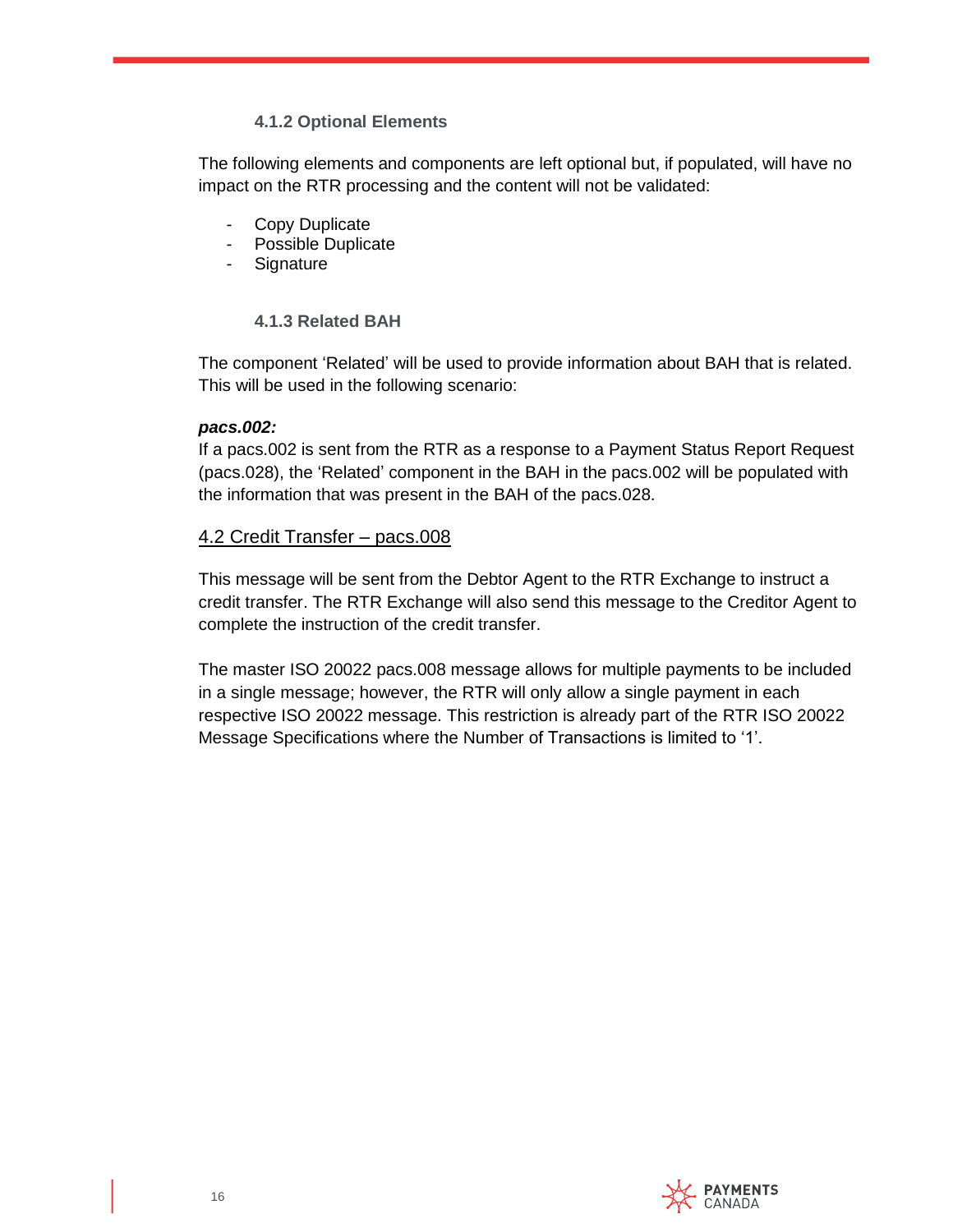#### **4.2.1 pacs.008 Credit Transfer Flow**

<span id="page-16-0"></span>

- 1. Debtor Agent sends a Credit Transfer (pacs.008) to RTR. RTR performs both syntax validation and business validation.
- 2. RTR sends the Credit Transfer (pacs.008) to Creditor Agent. The Creditor Agent processes the Credit Transfer and performs necessary validations.
- 3. The Creditor Agent sends a Payment Status Report (pacs.002) to RTR to confirm it is ready to execute the payment. RTR will then declare finality of the payment based on the response from the Creditor Agent and the clearing and settlement processing.
- 4. (a) RTR sends the Payment Status Report (pacs.002) to the Debtor Agent to confirm the success of the Payment. (b) RTR sends the Payment Status Report (pacs.002) to the Creditor Agent to confirm the success of the Payment.
- 5. (a) RTR sends the Payment Status Report (pacs.002) to the Debtor Agent to confirm the settlement of the Payment.

(b) RTR sends the Payment Status Report (pacs.002) to the Creditor Agent to confirm the settlement of the Payment.

<span id="page-16-1"></span>*Flow 1 - pacs.008*

#### **4.2.2 Agents**

The RTR pacs.008 allows for a total of five Agents to be included in the message.

| <b>Name</b>                            | <b>Usage</b> | <b>ISO 20022 Description</b>                                                                                |
|----------------------------------------|--------------|-------------------------------------------------------------------------------------------------------------|
| <b>Instructing Agent</b>               | Mandatory    | Agent that instructs the next party in the<br>chain to carry out the (set of)                               |
|                                        |              | instruction(s).                                                                                             |
| <b>Instructed Agent</b>                | Mandatory    | Agent that is instructed by the previous<br>party in the chain to carry out the (set of)<br>instruction(s). |
| Debtor Agent                           | Mandatory    | Financial institution servicing an account<br>for the debtor.                                               |
| <b>Creditor Agent</b>                  | Mandatory    | Financial institution servicing an account<br>for the creditor.                                             |
| <b>Previous Instructing</b><br>Agent 1 | Optional     | Agent immediately prior to the instructing<br>agent.                                                        |

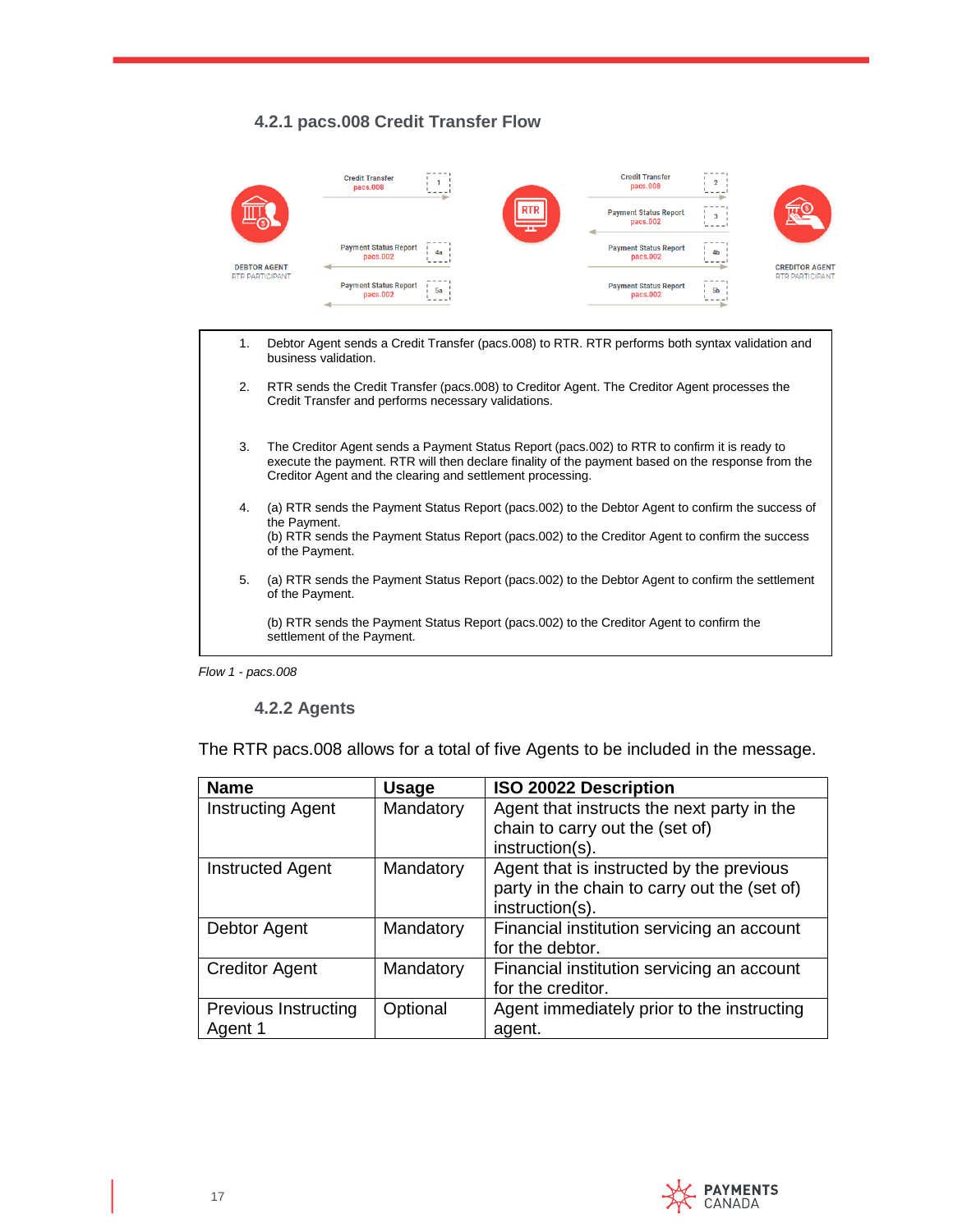Four of these agents are mandatory in the pacs.008 as per the ISO 20022 standard. The following market practice rule has been added to these four components:

*Instructing Agent must be the same as Debtor Agent, and Instructed Agent must be the same as Creditor Agent.* 

It is important to note that an RTR Participant can offer connection services to another RTR Participant. In this scenario, the RTR Participant that provides a connection to the RTR will be a Connection Service Provider, and will therefore be identified as the sender of the message (From in the BAH), and not as an Instructing Agent.

The Previous Instructing Agent 1 is an optional Agent provided in the pacs.008 message. This component serves as information to the Creditor Agent, and is not used or validated by the RTR.

<span id="page-17-0"></span>Please refer to section 3.1 for more information about how Agent components are used.

#### **4.2.3 Parties**

There are five Parties available in the RTR pacs.008 message, this is excluding the four Parties that are available in the Structured Remittance Information component.

| <b>Name</b>              | <b>Usage</b> | <b>ISO 20022 Description</b>                |
|--------------------------|--------------|---------------------------------------------|
| Debtor                   | Mandatory    | Party that owes an amount of money to       |
|                          |              | the (ultimate) creditor.                    |
| Creditor                 | Mandatory    | Party to which an amount of money is        |
|                          |              | due.                                        |
| <b>Ultimate Debtor</b>   | Optional     | Ultimate party that owes an amount of       |
|                          |              | money to the (ultimate) creditor.           |
| <b>Ultimate Creditor</b> | Optional     | Ultimate party to which an amount of        |
|                          |              | money is due.                               |
| Initiating Party         | Optional     | Party that initiates the payment.           |
|                          |              | Usage: This can be either the debtor or a   |
|                          |              | party that initiates the credit transfer on |
|                          |              | behalf of the debtor.                       |

The following formal rules are applied to all Party components:

- 1. If Postal Address is present then Name is mandatory.
- 2. If Postal Address is used and if Address Line is present, then all other optional elements in Postal Address must be absent. (Structured or Unstructured)
- 3. If Postal Address is used, and if Address Line is absent, then Country and Town Name must be present.

An additional restriction is in place for Ultimate Debtor, Ultimate Creditor and Initiating Party where only Structured Address is allowed.

Contact details are optional to be provided for the Initiating Party, Debtor and Creditor.

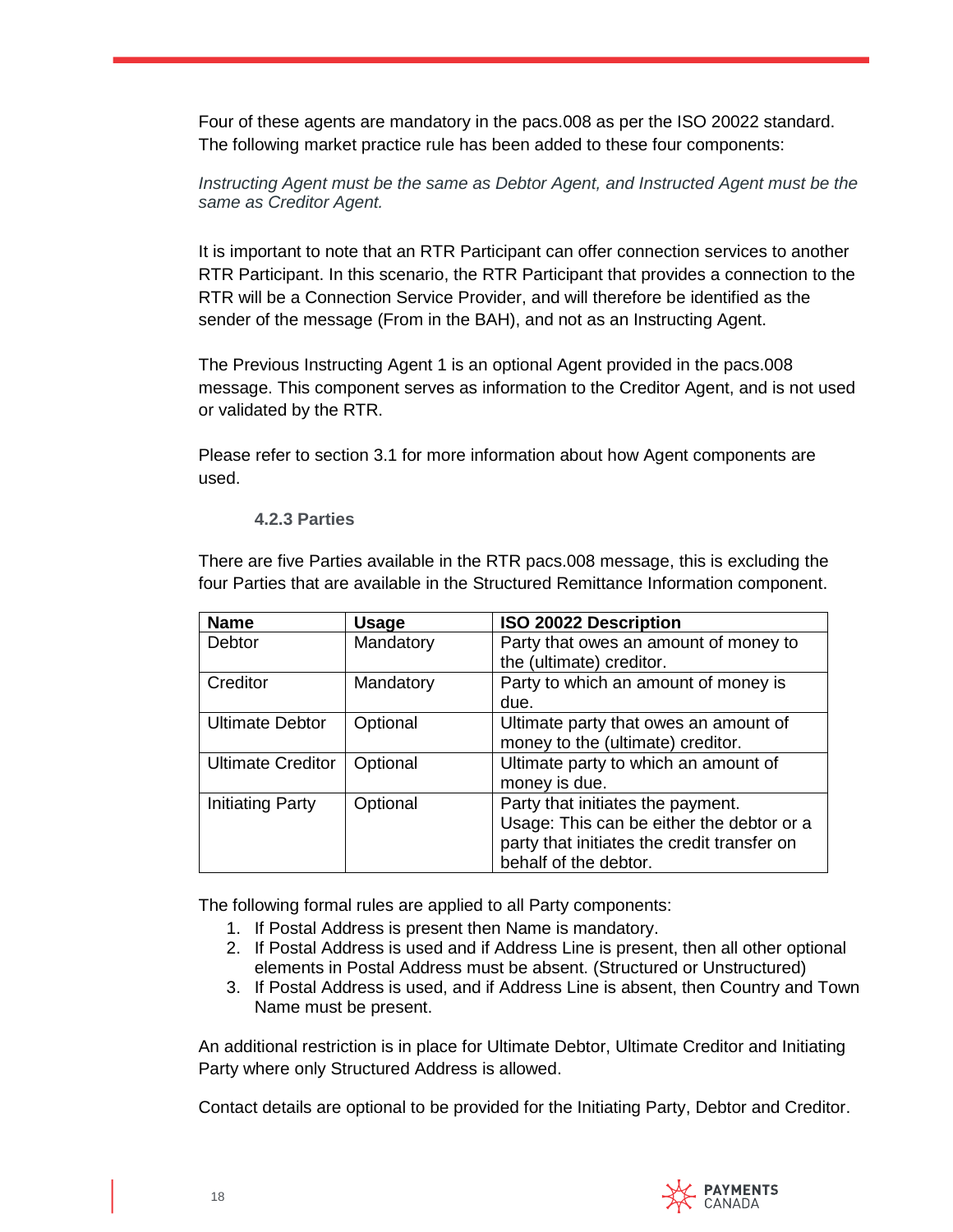#### **4.2.4 Payment Type**

<span id="page-18-0"></span>There are three elements in the Payment Type component in the RTR pacs.008:

| <b>Name</b>         | <b>Usage</b> | <b>ISO 20022 Description</b>                                                                                                                                                                                                                                                                                                   |
|---------------------|--------------|--------------------------------------------------------------------------------------------------------------------------------------------------------------------------------------------------------------------------------------------------------------------------------------------------------------------------------|
| Service Level       | Optional     | Agreement under which or rules under<br>which the transaction should be                                                                                                                                                                                                                                                        |
|                     |              | processed.                                                                                                                                                                                                                                                                                                                     |
| Local Instrument    | Mandatory    | User community specific instrument.<br>Usage: This element is used to specify a<br>local instrument, local clearing option<br>and/or further qualify the service or service<br>level.                                                                                                                                          |
| Category<br>Purpose | Optional     | Specifies the high-level purpose of the<br>instruction based on a set of pre-defined<br>categories.<br>Usage: This is used by the initiating party<br>to provide information concerning the<br>processing of the payment. It is likely to<br>trigger special processing by any of the<br>agents involved in the payment chain. |

Service Level is left optional and both Code and Proprietary are allowed.

Local Instrument is mandatory in the RTR pacs.008 and will be used to identify the Competitive Service (CS) used. Every Credit Transfer in the RTR will have a Competitive Service code that will be validated by the RTR. Valid codes will have to be registered in the RTR before use. The codes will not be registered in the ISO 20022 External Code List and will, therefore, use Proprietary only.

Category Purpose is optional, without any defined RTR usage. The RTR will not validate this element. Only Code is allowed.

#### **4.2.5 Account Components**

<span id="page-18-1"></span>The RTR is an account-to-account based real-time payment system and the Debtor Account component as well as the Creditor Account component has therefore been made mandatory. The account identification is mandatory, and the Proxy component is optional.

<span id="page-18-2"></span>For information about the structure of the components, see section 3.3.

#### **4.2.6 Remittance Data**

This section will cover the Related Remittance Information component and Remittance Information component. The Remittance Information component consists of the element Unstructured and the component Structured. The harmonization effort in Q3 and Q4 of the 2020 calendar year concluded that the RTR will align the remittance data in the pacs.008 with what the Payments Canada Members have indicated that they are

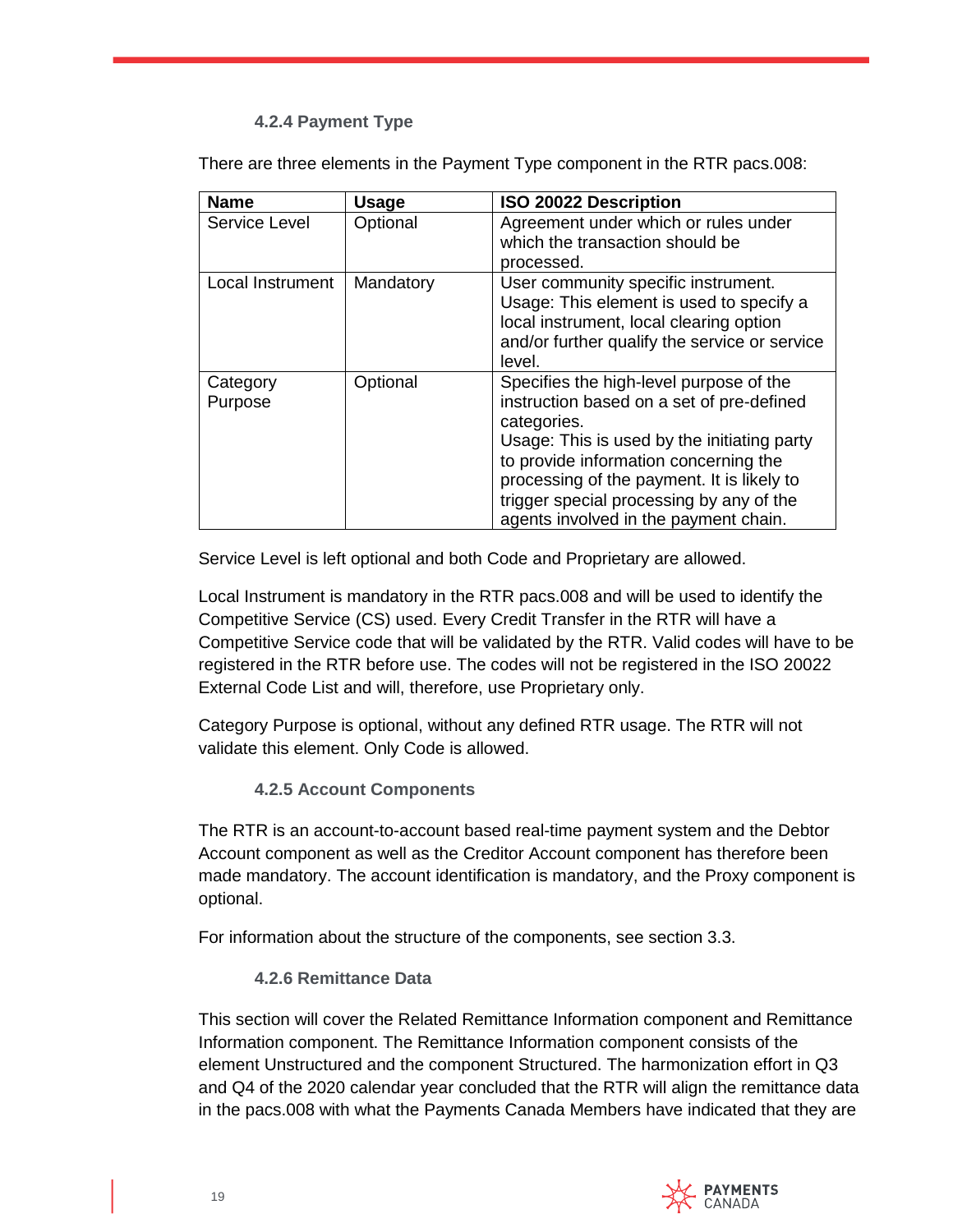able to handle in release one. The full RTR ISO 20022 remittance data restrictions will be used as part of the target state RTR ISO 20022 Remittance Data, but will not be used until YYYY-MM-DD (date to be confirmed).

At the RTR launch the following restrictions will be put in place to the Remittance data:

- Related Remittance will be restricted to one repetition, with only URL allowed.
- Unstructured Remittance Information will be limited to maximum three repetitions of 140 characters
- Structured Remittance Information will be limited to 69 unique elements, and a maximum of five repetitions.

For more information, please see the RTR ISO 20022 Message Specifications.

The following restrictions will be will be used as part of the target state RTR ISO 20022 Remittance Data, but will not be used until YYYY-MM-DD (date to be confirmed):

The RTR pacs.008 has a textual rule to enforce mutual exclusivity between Related Remittance Information and Remittance Information. This means that only one of these two components are allowed in an RTR Credit Transfer.

The RTR pacs.008 also has a textual rule to enforce mutual exclusivity between Unstructured and Structured. This means that, if Remittance Information is present, then either Unstructured or Structured can be used, but not both.

These two textual rules ensure mutual exclusivity on the following three elements/components, after the effective date:

| <b>Related Remittance</b><br><b>Information</b>                                                                                                     | <b>Unstructured</b>                                                                                                                                                                                                                              | <b>Structured</b>                                                                                                                                                                                                                          |
|-----------------------------------------------------------------------------------------------------------------------------------------------------|--------------------------------------------------------------------------------------------------------------------------------------------------------------------------------------------------------------------------------------------------|--------------------------------------------------------------------------------------------------------------------------------------------------------------------------------------------------------------------------------------------|
| Provides information<br>related to the handling of<br>the remittance<br>information by any of the<br>agents in the transaction<br>processing chain. | Information supplied to<br>enable the<br>matching/reconciliation of<br>an entry with the items<br>that the payment is<br>intended to settle, such as<br>commercial invoices in an<br>accounts' receivable<br>system, in an unstructured<br>form. | Information supplied to<br>enable the<br>matching/reconciliation of<br>an entry with the items that<br>the payment is intended to<br>settle, such as commercial<br>invoices in an accounts'<br>receivable system, in a<br>structured form. |

The Related Remittance Information component will be restricted to maximum one repetition. The Remittance Location Details component will be restricted to maximum two repetitions.

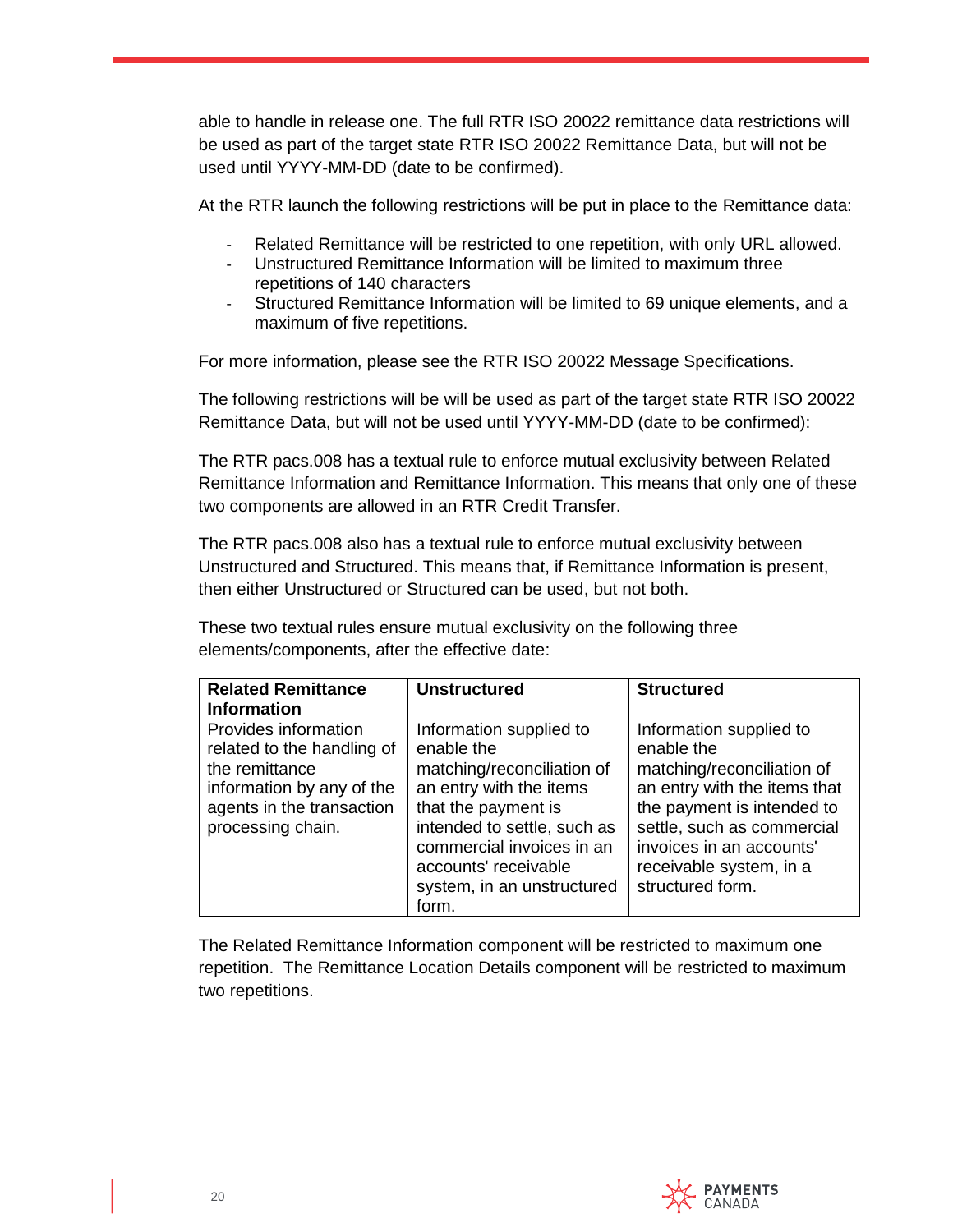| Sample component:<br>$\langle$ R]tdRmtTnf>     |  |
|------------------------------------------------|--|
| <rmtid>1234567890</rmtid>                      |  |
| $\epsilon$ Rmtl $\epsilon$ tnDtls $\epsilon$   |  |
| <mtd>URID</mtd>                                |  |
| <elctrncadr>www.website1.ca</elctrncadr>       |  |
|                                                |  |
| $<$ RmtLctnDtls $>$                            |  |
| <mtd>URID</mtd>                                |  |
| <elctrncadr>www.website2.ca</elctrncadr>       |  |
|                                                |  |
|                                                |  |
|                                                |  |
| Element names:                                 |  |
| - Related Remittance Information<br>RltdRmtInf |  |
| - Remittance Identification<br>RmtTd           |  |
| - Remittance Location Details<br>RmtLctnDtls   |  |
| Mtd<br>- Method                                |  |
| ElctrncAdr<br>- Electronic Address             |  |

*Figure 10 – Related Remittance Information Component*

The total number of business characters are limited to 9,000 for the Related Remittance Information component. Business characters are all characters excluding the tags.

The Unstructured element is restricted to maximum three repetitions of 140 characters each. This means that a total of 420 characters are allowed.

```
Sample component:
<RmtInf>
       <Ustrd>Up to 140 characters</Ustrd>
       <Ustrd>Up to 140 characters</Ustrd>
       <Ustrd>Up to 140 characters</Ustrd>
</RmtInf>
Element names:
RmtInf - Remittance Information<br>Ustrd - Unstructured
             - Unstructured
```
*Figure 11 – Remittance Information Component – Unstructured* 

The Structured component allows for unlimited repetitions, with a maximum of 9,000 business characters. Business characters are all characters excluding the tags.

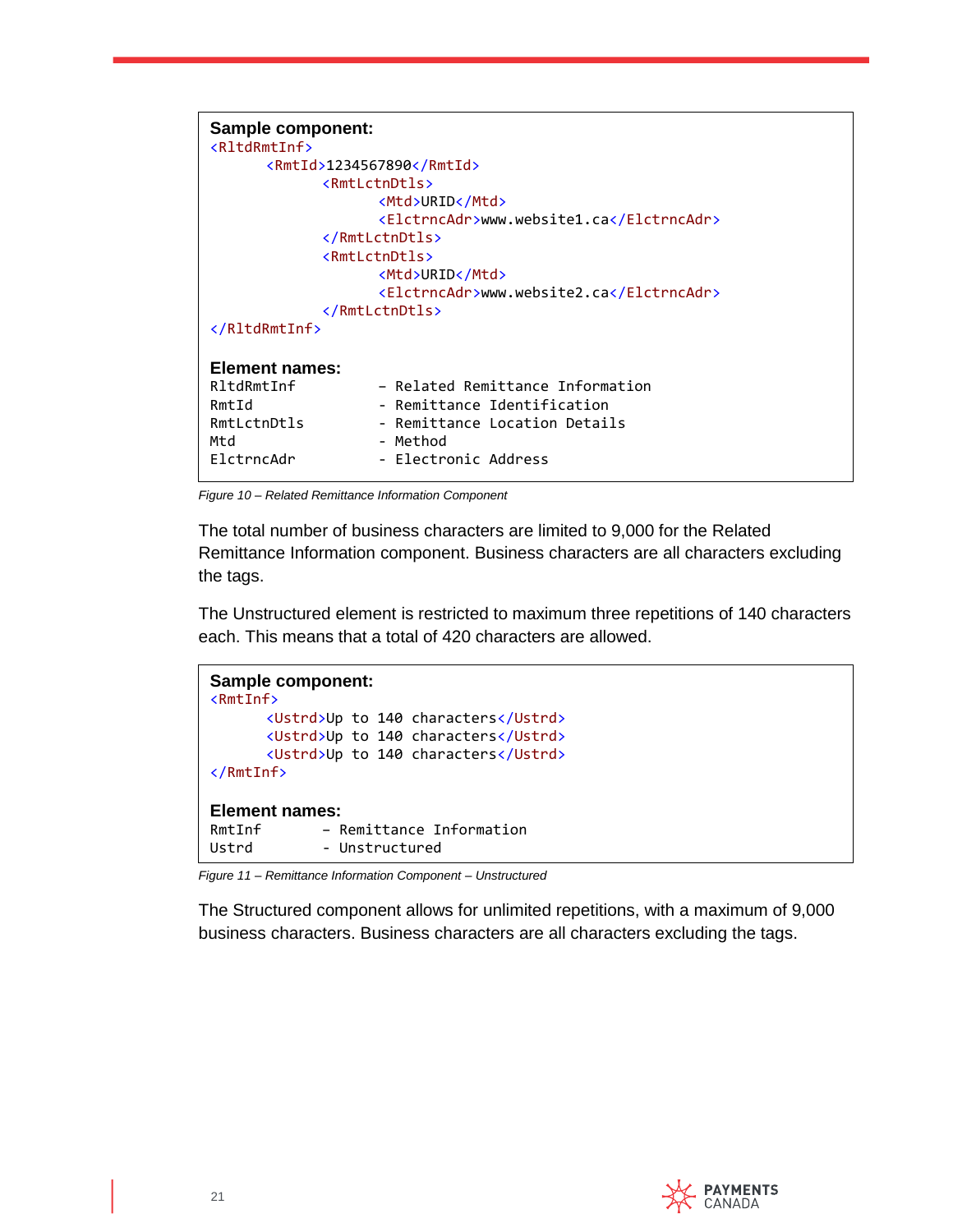| Sample component:<br>$Rm+Inf>$ |                                                           |
|--------------------------------|-----------------------------------------------------------|
| <strd></strd>                  |                                                           |
|                                | $\langle$ RfrdDocInf>                                     |
|                                | $\langle Nb \rangle$ 555444333222111 $\langle Nb \rangle$ |
|                                | <rltddt>2020-02-02</rltddt>                               |
|                                |                                                           |
|                                |                                                           |
| <strd></strd>                  |                                                           |
|                                |                                                           |
|                                | $\langle$ RfrdDocInf>                                     |
|                                | $\langle Nb \rangle$ 999888777666000 $\langle Nb \rangle$ |
|                                | <rltddt>2020-02-01</rltddt>                               |
|                                |                                                           |
|                                |                                                           |
| $\langle$ /RmtInf>             |                                                           |
|                                |                                                           |
| <b>Element names:</b>          |                                                           |
| RmtInf                         | - Remittance Information                                  |
| Strd                           | - Structured                                              |
|                                | RfrdDocInf - Referred Document Information                |
| Nb                             | - Number                                                  |
| RltdDt                         | - Related Date                                            |
|                                |                                                           |

<span id="page-21-0"></span>*Figure 12 – Remittance Information Component – Structured* 

#### **4.2.7 Information from the RTR Exchange**

There are two elements that will be absent in the pacs.008 sent from the Debtor Agent and added to the pacs.008 that is populated by the RTR Exchange and sent to the Creditor Agent.

**Clearing System Reference**: This is a reference assigned by the RTR, after the pacs.008 message has passed the initial validations. The Clearing System Reference will be communicated back to the Debtor Agent in the pacs.002 message and will therefore be a payment reference that is unique and known by both the Debtor Agent and Creditor Agent. This reference can be used for exception handling between the two RTR Participants or between any RTR Participant and the RTR.

**Acceptance Date and Time:** This is the time stamp for when the pacs.008 message passed the syntax validation in the RTR and when the RTR assigned the Clearing System Reference. This will be the start time of the timer that the RTR will maintain. It gives the Creditor Agent information about how much time is left until the payment item will time out in the RTR.

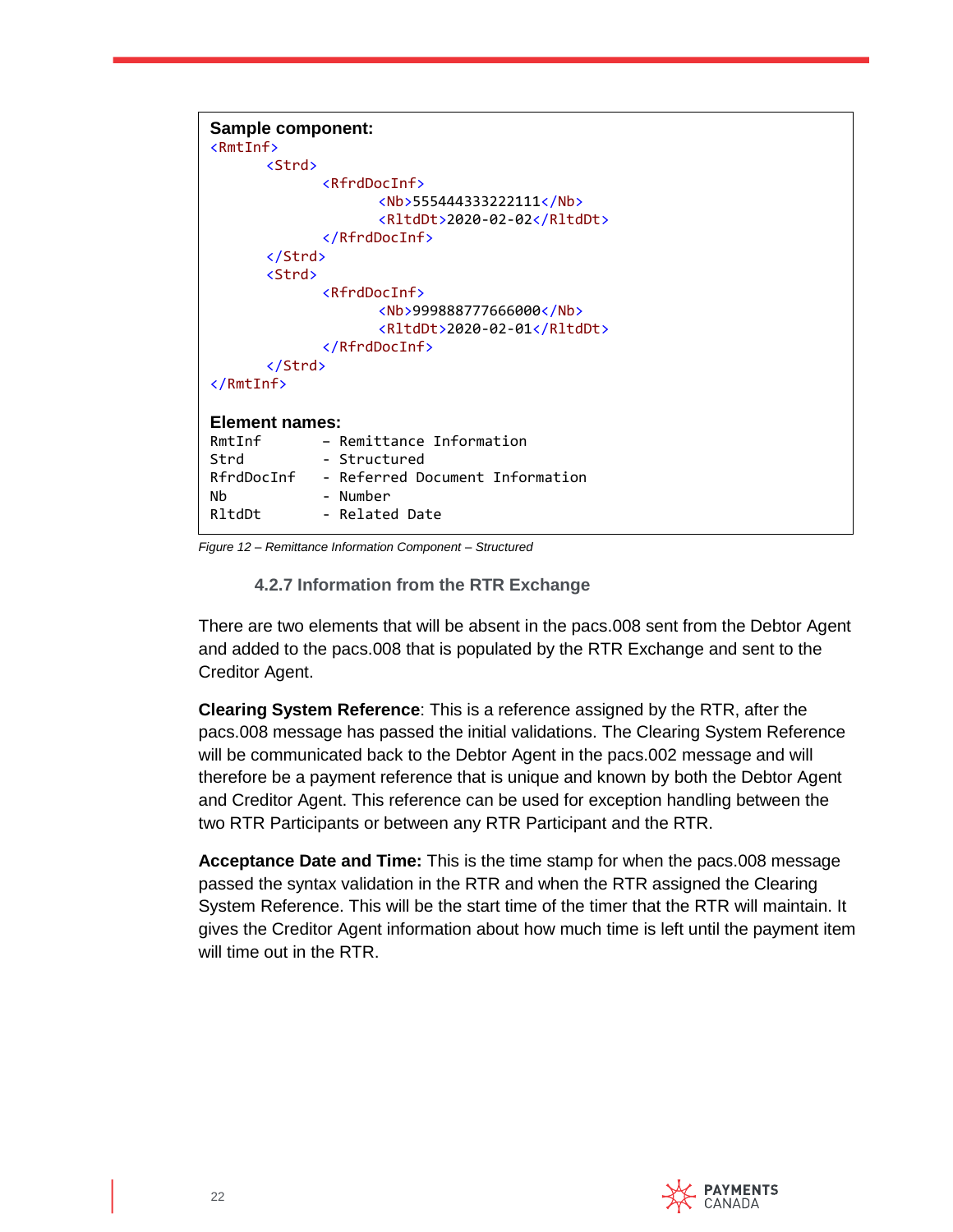## **4.2.8 pacs.008 Syntax & Business Validations**

<span id="page-22-0"></span>The following validations will be performed by the RTR Exchange on the pacs.008 message:

| Reference<br># | Validation                                       | <b>Rules for Validation</b>                                                                                                                                                                                                                                                                                                                                                                                                                                                                                                                                                                                                                                                   | <b>ISO 20022</b><br><b>Elements to be</b><br><b>Validated</b>            |
|----------------|--------------------------------------------------|-------------------------------------------------------------------------------------------------------------------------------------------------------------------------------------------------------------------------------------------------------------------------------------------------------------------------------------------------------------------------------------------------------------------------------------------------------------------------------------------------------------------------------------------------------------------------------------------------------------------------------------------------------------------------------|--------------------------------------------------------------------------|
| SCT_S1         | The<br>population<br>of<br>mandatory<br>elements | All the mandatory elements in the PACS.008 need<br>to be populated and should be in line with the RTR<br>Exchange message specification of PACS.008.<br>This includes rule-based elements that are<br>conditionally mandatory, e.g.,<br>RTR_Rule "RTR_ Instructed Amt CAD Equal To<br>Interbank Settlement Amt CAD Rule"<br>If Instructed Amount is CAD and Interbank<br>Settlement Amount is CAD, they must be equal.<br>Path:<br>/Document/FIToFICstmrCdtTrf/CdtTrfTxInf/IntrBkSt<br>tlmAmt/@Ccy<br>If the mandatory elements are not present, or the<br>data is not populated in line with the RTR ISO<br>20022 Message Specifications, the message<br>should be rejected. | All the mandatory<br>elements in<br><b>PACS.008</b>                      |
| SCT S2         | Schema<br>and/or<br>signature<br>validation      | Schema validations include the checks on the<br>message blocks and the structure of the element's<br>hierarchy and validation that the message does not<br>contain components / elements that are not<br>mandatory nor optional as per Payments Canada<br>ISO 20022 specifications.<br>The header of the message consists of the Digital<br>Signature of the Participant, which will be validated<br>by RTR Exchange; Should either of these two<br>checks fail, the message should be rejected.                                                                                                                                                                              | All the elements in<br><b>PACS.008</b>                                   |
| SCT_S3         | The<br>uniqueness<br>of the<br>payment           | The UETR in PACS.008 is validated against the<br>RTR Exchange Transaction Log to check that<br>there are no duplicate transactions. If a duplicate is<br>detected, the message should be rejected.                                                                                                                                                                                                                                                                                                                                                                                                                                                                            | <b>UETR</b><br>Document/FIToFI<br>CstmrCdtTrf/CdtTr<br>fTxInf/PmtId/UETR |

#### **pacs.008 Syntax and Duplicate Check Validations**

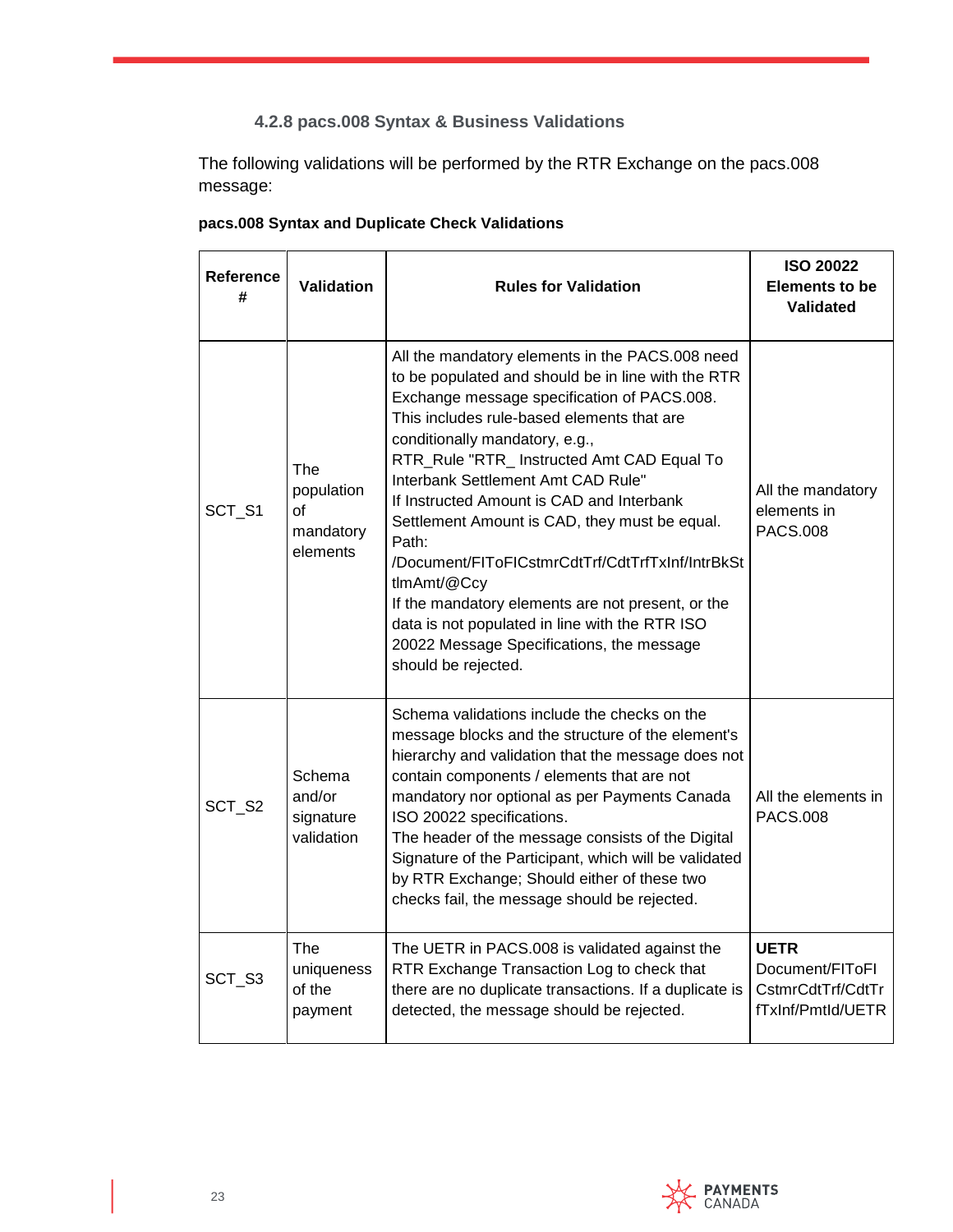#### **pacs.008 Business Validations**

| Reference<br><b>Validation</b><br>#                                                                                                              | <b>Rules for Validation</b>                                                                                                                                                                                                                                                                                                                                                                                     | <b>ISO 20022</b><br><b>Elements to be</b><br><b>Validated</b>                                                                                                                                                                                                                                                                                                                                                                                                                            |
|--------------------------------------------------------------------------------------------------------------------------------------------------|-----------------------------------------------------------------------------------------------------------------------------------------------------------------------------------------------------------------------------------------------------------------------------------------------------------------------------------------------------------------------------------------------------------------|------------------------------------------------------------------------------------------------------------------------------------------------------------------------------------------------------------------------------------------------------------------------------------------------------------------------------------------------------------------------------------------------------------------------------------------------------------------------------------------|
| Acceptable<br>Connection<br>Service<br>Provider<br>(CSP) ID to<br>SCT B1<br>send<br><b>PACS.008</b><br>on behalf of<br>the Debtor<br>Agent (DA). | CSP ID details provided in the HEAD.001 will be<br>validated against list of registered CSP for the<br>provided DA ID in the RTR Exchange Registry.<br>Validation:<br>Check if HEAD.001 of PACS.008 {CSP ID} is<br>authorized to send of behalf of DA for<br>given PACS.008 {Debtor Agent ID} defined in DA<br><b>Participant Registry</b><br>Then:<br>Payment processes successfully<br>Else:<br>Payment fails | <b>BAH</b><br><b>CSPID</b><br>Populated in BAH<br>(Business<br>Application<br>Header) -<br>Organization<br>identification ><br>Other $>$<br>Identification /Doc<br>ument/AppHdr/Fr/<br>OrgId/Id/OrgId/Oth<br>r/Id<br>CSP ID (If CSP is<br>also a<br>Participant)<br>Populated in BAH<br>/Document/AppHd<br>r/RItd/Fr/FIId/FinIn<br>stnld/ClrSysMmbld<br>/Mmbld<br><b>Debtor Agent ID</b><br>/Document/FIToFI<br>CstmrCdtTrf/CdtTr<br>fTxInf/DbtrAgt/Finl<br>nstnld/ClrSysMmbl<br>d/Mmbld |

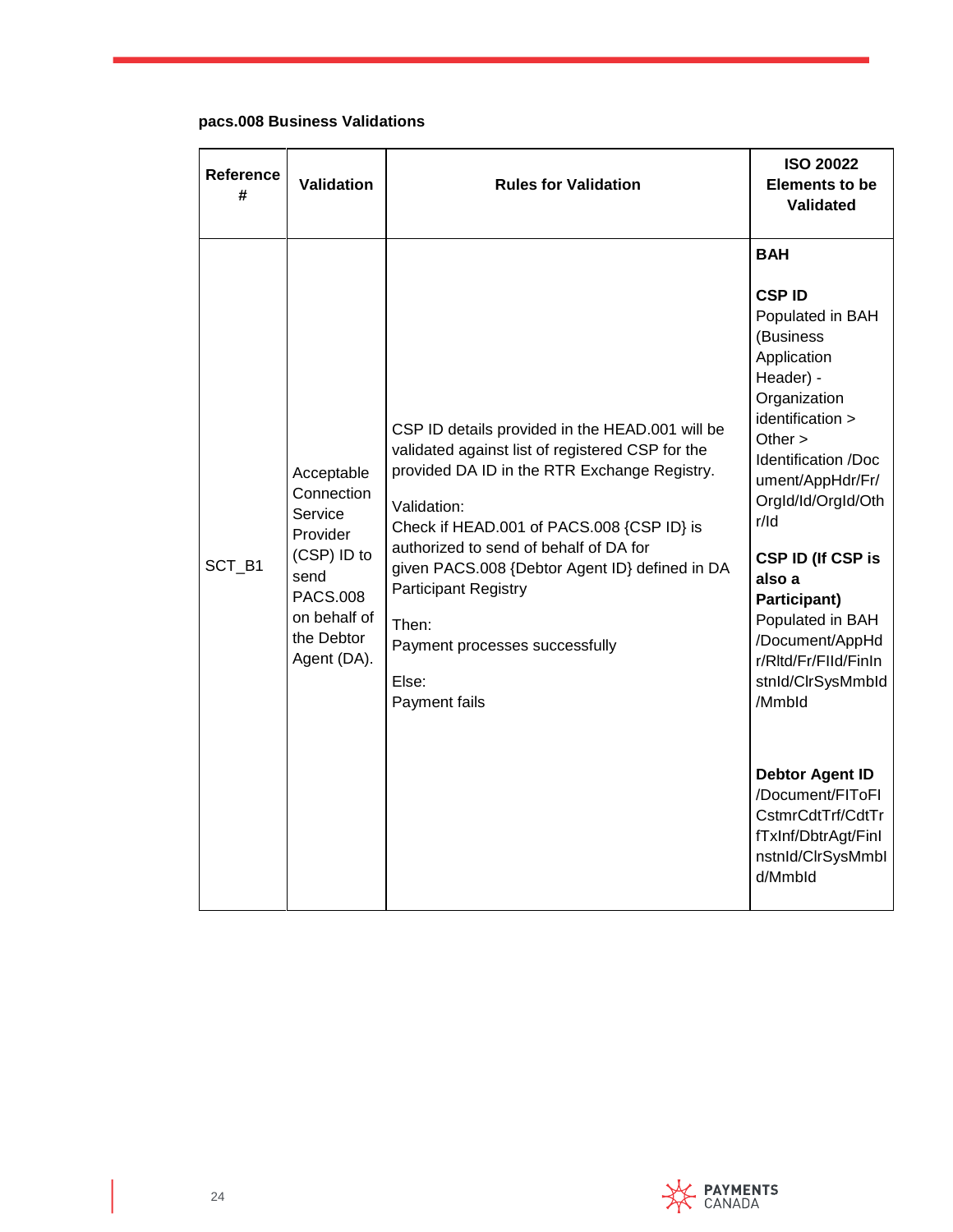| SCT B <sub>2</sub> | DA is valid<br>and active                        | The elements in PACS.008 pertaining to DA are<br>validated against the RTR Exchange Registry to<br>check the status as Active or Inactive.<br>Validation:<br>If PACS.008{Debtor Agent $ID$ } = Participant ID<br>(DA) defined in Registry,<br>And<br>Status of Participant $(DA) =$ Active<br>Then:<br>Payment processes successfully.<br>Else:<br>Payment fails.   | <b>Debtor Agent ID</b><br>/Document/FIToFI<br>CstmrCdtTrf/CdtTr<br>fTxInf/DbtrAgt/Finl<br>nstnld/ClrSysMmbl<br>d/Mmbld   |
|--------------------|--------------------------------------------------|---------------------------------------------------------------------------------------------------------------------------------------------------------------------------------------------------------------------------------------------------------------------------------------------------------------------------------------------------------------------|--------------------------------------------------------------------------------------------------------------------------|
| SCT_B3             | Creditor<br>Agent (CA)<br>is valid and<br>active | The elements in PACS.008 pertaining to CA are<br>validated against the RTR Exchange Registry to<br>check the status as Active or Inactive.<br>Validation:<br>If PACS.008{Creditor Agent $ID$ } = Participant ID<br>(CA) defined in Registry,<br>And<br>Status of Participant $(CA)$ = Active<br>Then:<br>Payment processes successfully.<br>Else:<br>Payment fails. | <b>Creditor Agent ID</b><br>/Document/FIToFI<br>CstmrCdtTrf/CdtTr<br>fTxInf/CdtrAgt/Finl<br>nstnld/ClrSysMmbl<br>d/Mmbld |
| SCT_B4             | DA<br>permitted to<br>send a<br><b>PACS.008</b>  | The DA in the PACS.008 is validated against the<br>RTR Exchange Registry to check if DA is<br>authorized to Originate Credit Transfers.<br>Validation:<br>If PACS.008{Debtor Agent $ID$ } = Participant ID<br>defined in Registry<br>And<br>Authorized to Originate Credit Transfer = 'Yes'<br>Then<br>Payment processes successfully.<br>Else:<br>Payment fails.   | <b>Debtor Agent ID</b><br>/Document/FIToFI<br>CstmrCdtTrf/CdtTr<br>fTxInf/DbtrAgt/Finl<br>nstnld/ClrSysMmbl<br>d/Mmbld   |

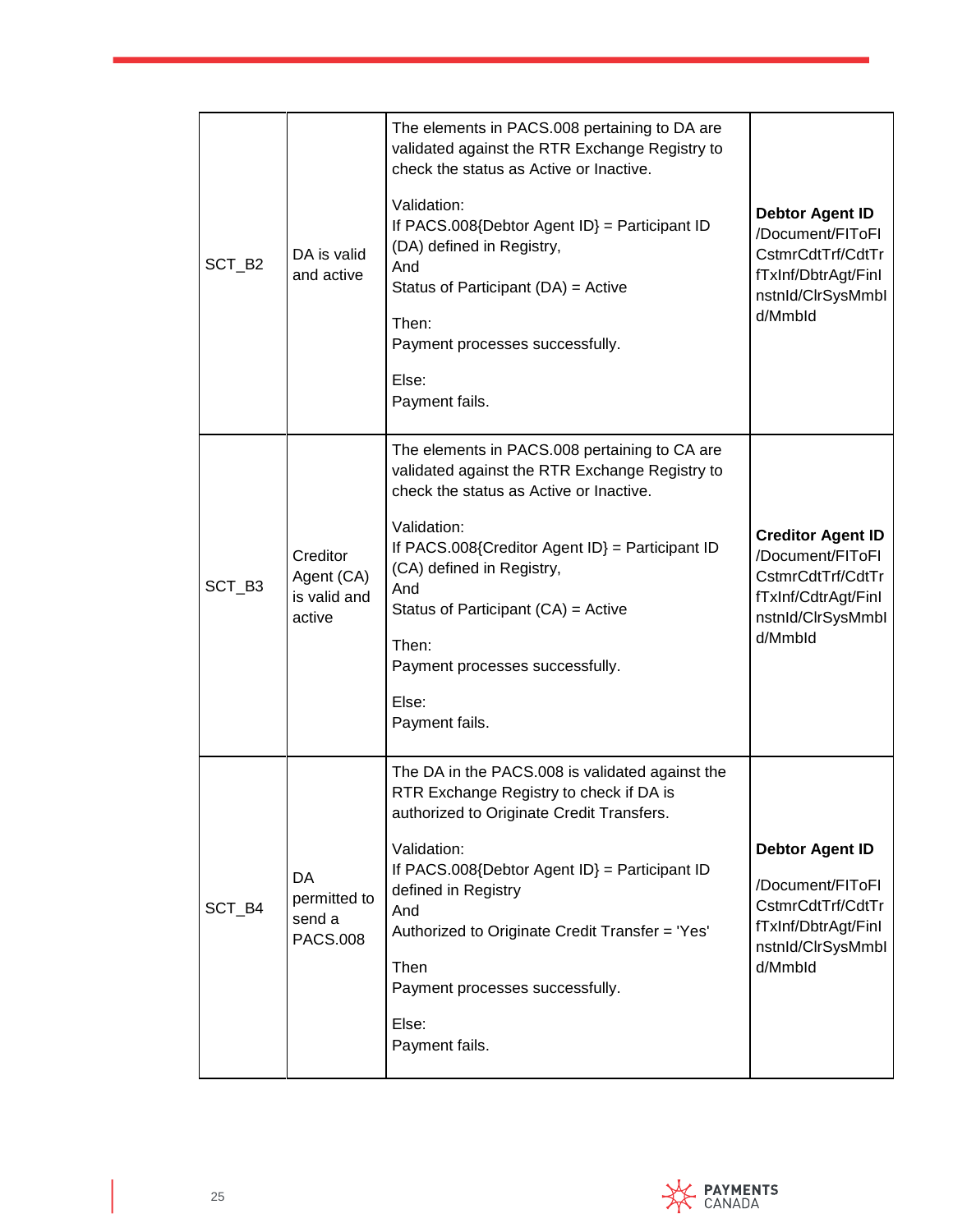| SCT_B5 | <b>RTR</b><br>Exchange<br>system wide<br>maximum<br>limit check | PACS.008 element Interbank Settlement Amount<br>is validated against the systemwide maximum limit<br>value stored in the RTR Exchange Registry.<br>Validation:<br>If PACS.008{Interbank Settlement Amount} <=<br>RTR Exchange System wide Maximum Limit<br>amount<br>Then<br>Payment processes successfully<br>Else<br>Payment fails                                                    | <b>Interbank</b><br><b>Settlement</b><br>Amount<br>/Document/FIToFI<br>CstmrCdtTrf/CdtTr<br>fTxInf/IntrBkSttImA<br>mt                                                                                                             |
|--------|-----------------------------------------------------------------|-----------------------------------------------------------------------------------------------------------------------------------------------------------------------------------------------------------------------------------------------------------------------------------------------------------------------------------------------------------------------------------------|-----------------------------------------------------------------------------------------------------------------------------------------------------------------------------------------------------------------------------------|
| SCT_B6 | CS ID is<br>valid and<br>associated<br>to DA                    | When a PACS.008 is received, CS ID details will<br>be validated against the CS ID details in the RTR<br>Exchange Registry.<br>Validation:<br>Check against DA Participant Registry for the<br>given PACS.008{Debtor Agent ID} if the CS ID,<br>PACS.008{Local Instrument > Proprietary value},<br>is registered.<br>Then:<br>Payment processes successfully.<br>Else:<br>Payment fails. | <b>Local Instrument</b><br>/Document/FIToFI<br>CstmrCdtTrf/CdtTr<br>fTxInf/PmtTpInf/Lcl<br>Instrm/Prtry<br><b>Debtor Agent ID</b><br>/Document/FIToFI<br>CstmrCdtTrf/CdtTr<br>fTxInf/DbtrAgt/Finl<br>nstnld/ClrSysMmbl<br>d/Mmbld |
| SCT_B7 | Transaction<br>Currency                                         | Only CAD will be accepted as a valid value in the<br><b>PACS.008</b><br>Validation:<br>If PACS.008{Currency} = $CAD$ ,<br>Then:<br>Payment processes successfully.<br>Else:<br>Payment fails.                                                                                                                                                                                           | <b>Currency</b><br>/Document/FIToFI<br>CstmrCdtTrf/CdtTr<br>fTxInf/IntrBkSttImA<br>mt/Ccy                                                                                                                                         |

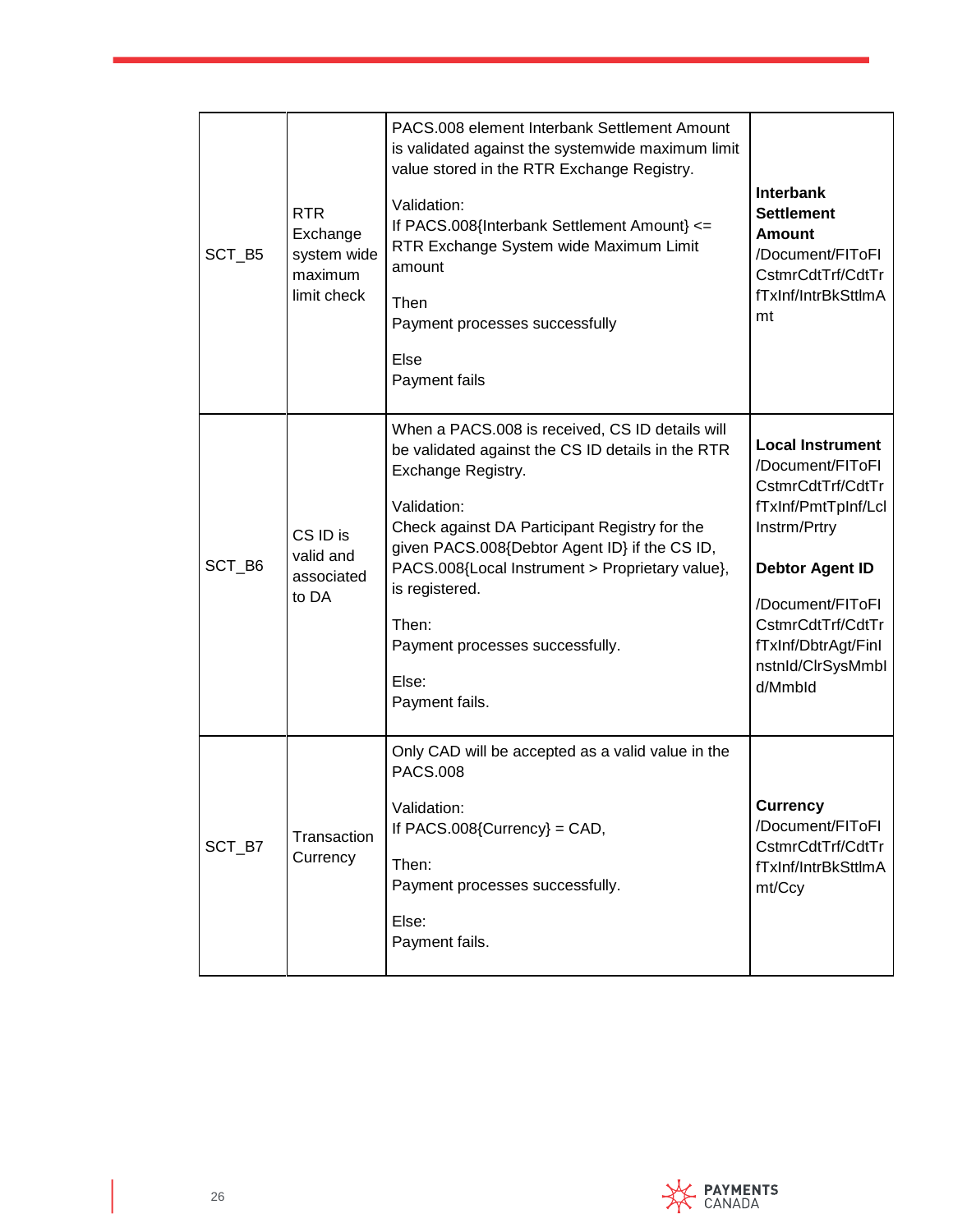| SCT_B8 | Invalid<br>Transit<br>Code | If the CA has selected transit number based<br>routing, then the first nine characters in the<br>Creditor Account ID will be validated; RTR<br>Exchange will look up this transit number against<br>the entries in the Transit number routing table to<br>determine the routing to the CA; if a valid entry is<br>not found in the table, the transaction will be<br>rejected<br>Validation:<br>If first nine characters of $\{id'\}$ = entry in Transit<br>number routing table<br>Then:<br>Routing resolution successful.<br>Else:<br>Routing resolution fails and PACS.002 is initiated<br>with the respective error code. | <b>Creditor Account</b><br>ID:<br>/Document/FIToFI<br>CstmrCdtTrf/CdtTr<br>fTxInf/CdtrAcct/Id/<br>Othr/Id |
|--------|----------------------------|-------------------------------------------------------------------------------------------------------------------------------------------------------------------------------------------------------------------------------------------------------------------------------------------------------------------------------------------------------------------------------------------------------------------------------------------------------------------------------------------------------------------------------------------------------------------------------------------------------------------------------|-----------------------------------------------------------------------------------------------------------|

#### <span id="page-26-0"></span>4.3 Payment Status Report – pacs.002

This message will be used to provide the status of a payment item to/from all RTR Participants and the RTR.

**4.3.1 Payment and Message Identifiers**

<span id="page-26-1"></span>The pacs.002 message contains two sets of identifiers:

- 1. Identifiers of the Payment Status Report (pacs.002)
- 2. Original Identifiers of the Credit Transfer message (pacs.008)

For the payment and message identifiers for the Payment Status Report, the message contains the following identifiers:

| Identifiers of the RTR pacs.002: |        |           |
|----------------------------------|--------|-----------|
| Message Identification           | ٠.     | Mandatory |
| <b>Status Identification</b>     | $\sim$ | Removed   |

*Figure 13 – Identifiers of the pacs.002*

To link the Payment Status Report to the original Credit Transfer the message contains the following identifiers:

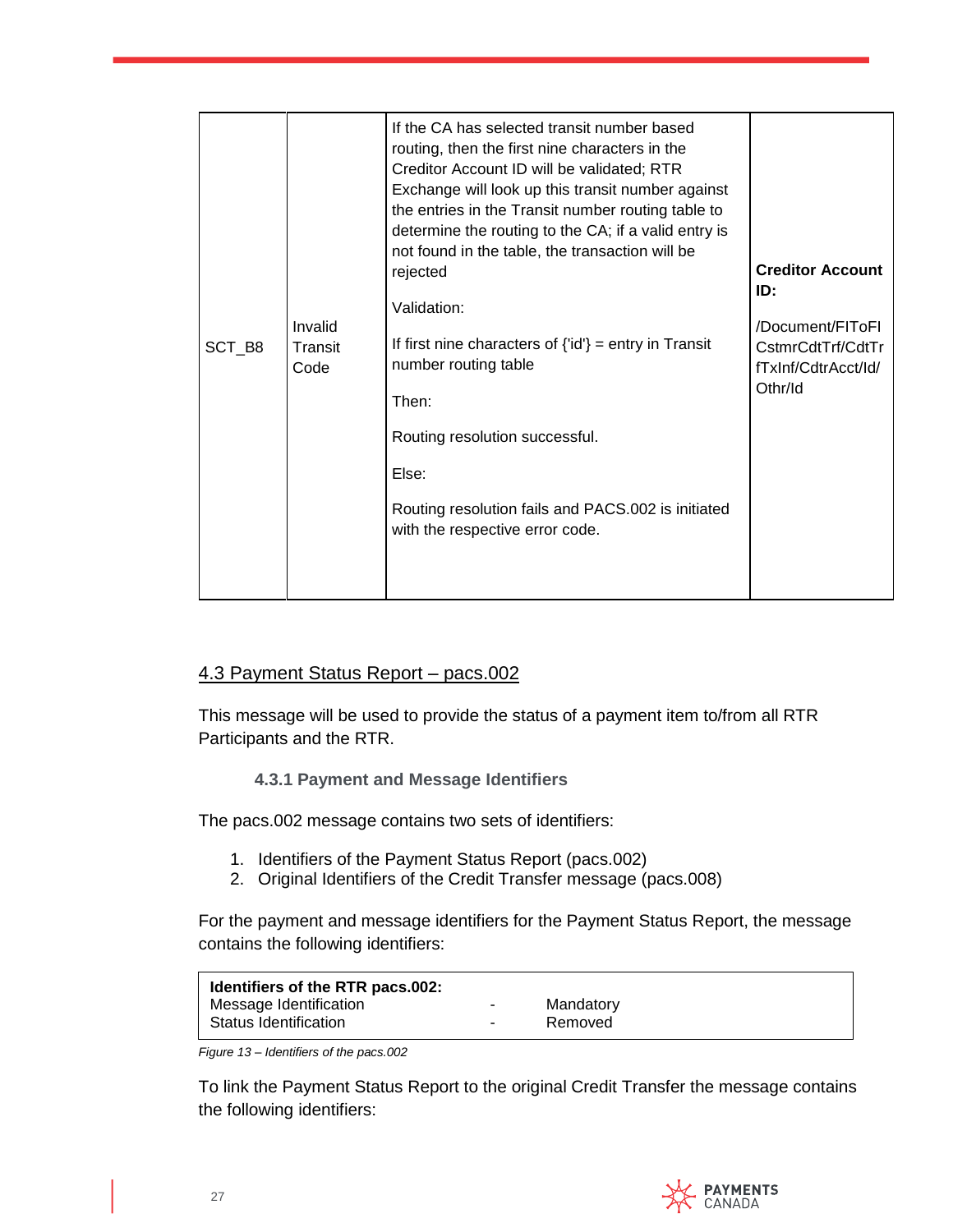| <b>Original Payment and Message Identifiers:</b> |   |           |  |  |
|--------------------------------------------------|---|-----------|--|--|
| Original Message Identification                  |   | Mandatory |  |  |
| Original Instruction Identification              |   | Optional  |  |  |
| Original End to End Identification               |   | Mandatory |  |  |
| <b>Original Transaction Identification</b>       | ٠ | Removed   |  |  |
| Original UETR                                    |   | Mandatory |  |  |
| <b>Clearing System Reference</b>                 |   | Mandatory |  |  |

*Figure 14 – Original Payment and Message Identifiers in pacs.002 message*

'Original Instruction ID' is optional in the pacs.002, since the 'Instruction ID' is optional in the pacs.008 message. However, a market practice rule as been added that says the original Instruction ID from the original payment message (pacs.008) must be present if it was present in the original payment message.

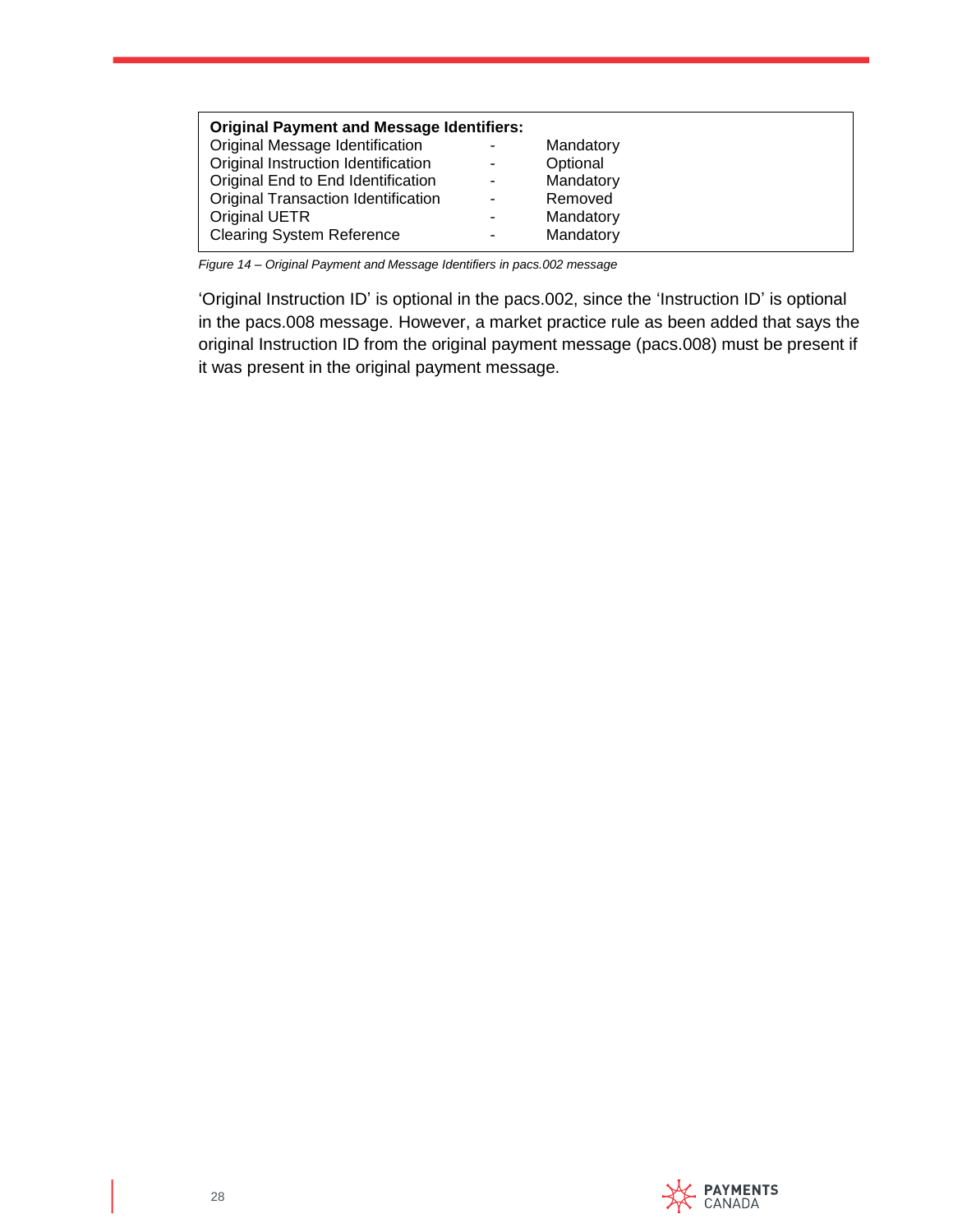#### **4.3.2 Status and Reason**

<span id="page-28-0"></span>'Transaction Status' is mandatory in the RTR pacs.002 message. The following codes will be used in the RTR Exchange:

|                       |                                             | <b>Populated</b>   | <b>Populated</b> | <b>ISO</b>  |
|-----------------------|---------------------------------------------|--------------------|------------------|-------------|
| <b>Status</b>         | <b>RTR Comments</b>                         | by                 | by the           | 20022       |
|                       |                                             | <b>Participant</b> | <b>RTR</b>       | Code        |
| Accepted by           | This code is used by a                      |                    |                  |             |
| <b>Creditor Agent</b> | Creditor Agent to Accept a<br>payment item. | <b>Yes</b>         | <b>No</b>        | <b>ACWP</b> |
| Successful            | The payment has been                        |                    |                  |             |
| payment finality      | declared final by the RTR                   | <b>No</b>          | <b>Yes</b>       | <b>ACSP</b> |
|                       | Exchange and the obligation                 |                    |                  |             |
|                       | of Participants to settle the               |                    |                  |             |
|                       | payment value is established                |                    |                  |             |
| <b>Settlement</b>     | The payment item is final                   |                    |                  |             |
| completed             | and settled.                                | No                 | <b>Yes</b>       | <b>ACSC</b> |
| Rejected              | The payment may be                          |                    |                  |             |
|                       | rejected by the RTR or the                  | Yes                | <b>Yes</b>       | <b>RJCT</b> |
|                       | Creditor Agent. A reason for                |                    |                  |             |
|                       | rejection will be provided in               |                    |                  |             |
|                       | the status message.                         |                    |                  |             |
| Pending               | Populated by the RTR                        | <b>No</b>          | <b>Yes</b>       | <b>PDNG</b> |
|                       | Exchange only as a                          |                    |                  |             |
|                       | response to a pacs.028 to                   |                    |                  |             |
|                       | indicate that the transaction               |                    |                  |             |
|                       | is in flight                                |                    |                  |             |

*Figure 15 – Transaction Status Codes*

If the status is rejected (RJCT), the 'Status Reason Information' must be present, to provide more information about why the payment item was rejected. The 'Status Reason Information' component allows for a reason code, as well as additional information.

The 'Code' element in the 'Reason' component will contain a code from the ISO 20022 External Code Sets.

The pending (PDNG) status is to be used only by the RTR in response to a pacs.028 status inquiry when a transaction is "in flight" (i.e. has not reached the status of successful or rejected). This code will not be populated by Participants.

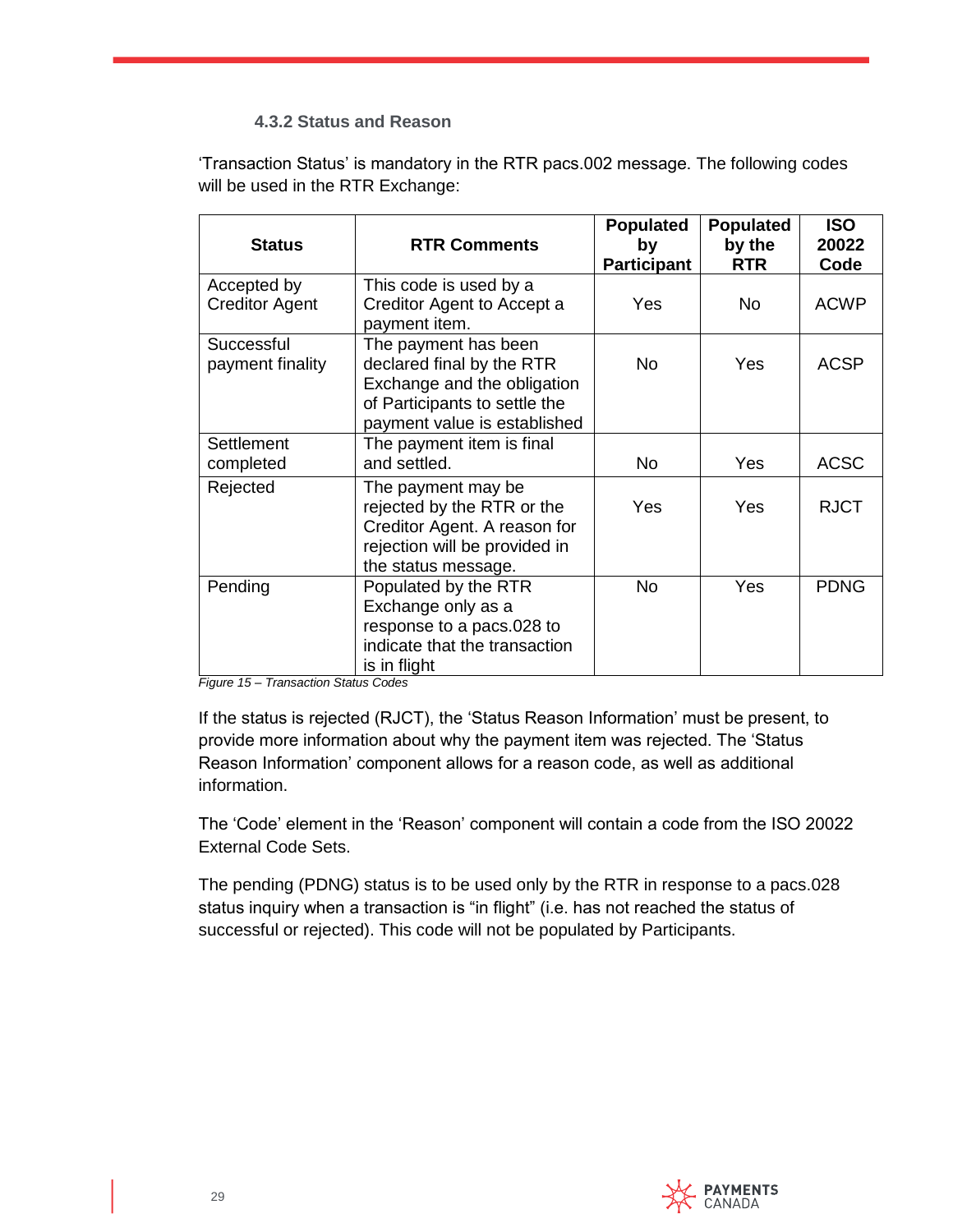| Sample component:<br><txsts>RJCT</txsts><br>$<$ StsRsnInf><br>$\langle$ Rsn $\rangle$ |                                                                                                       |
|---------------------------------------------------------------------------------------|-------------------------------------------------------------------------------------------------------|
|                                                                                       | $\langle Cd\rangle$ AC01 $\langle Cd\rangle$                                                          |
| $\langle$ /Rsn>                                                                       | <addtlinf>Free text element for additional information</addtlinf>                                     |
|                                                                                       |                                                                                                       |
| Element names:                                                                        |                                                                                                       |
| TxSts<br>StsRsnInf<br><b>Rsn</b><br>Cd<br>AddtlTnf                                    | - Transaction Status<br>- Status Reason Information<br>- Reason<br>- Code<br>- Additional Information |

<span id="page-29-0"></span>*Figure 16 – Status and Status Reason Information in pacs.002*

**4.3.3 pacs.002 Syntax & Business Validations**

The following validations will be performed by the RTR Exchange on the pacs.002 message:

|  |  |  |  | pacs.002 Syntax and Duplicate Check Validations |
|--|--|--|--|-------------------------------------------------|
|--|--|--|--|-------------------------------------------------|

| <b>Reference</b><br># | <b>Validation</b>                              | <b>Rules for Validation</b>                                                                                                                                                                                                                                                                                                                                                                                                                                                                                                                        | ISO 20022 Elements<br>to be Validated |
|-----------------------|------------------------------------------------|----------------------------------------------------------------------------------------------------------------------------------------------------------------------------------------------------------------------------------------------------------------------------------------------------------------------------------------------------------------------------------------------------------------------------------------------------------------------------------------------------------------------------------------------------|---------------------------------------|
| PSR <sub>S1</sub>     | The<br>population<br>of<br>mandatory<br>fields | All the mandatory elements in the<br>message must be populated in line with<br>the Payments Canada ISO 20022<br>Message Specifications.<br>This includes rule-based elements which<br>are conditionally mandatory, e.g.,<br>Example: RTR_ Reason Mandatory If _<br>Rule":<br>If Transaction Status is RJCT, then<br>TIAS/StatusReasonInformation/Reason<br>is mandatory<br>If the mandatory elements are not<br>present, or the data is not populated in<br>line with the RTR ISO 2002 Message<br>Specifications, the message will be<br>rejected. | All the mandatory<br>elements         |

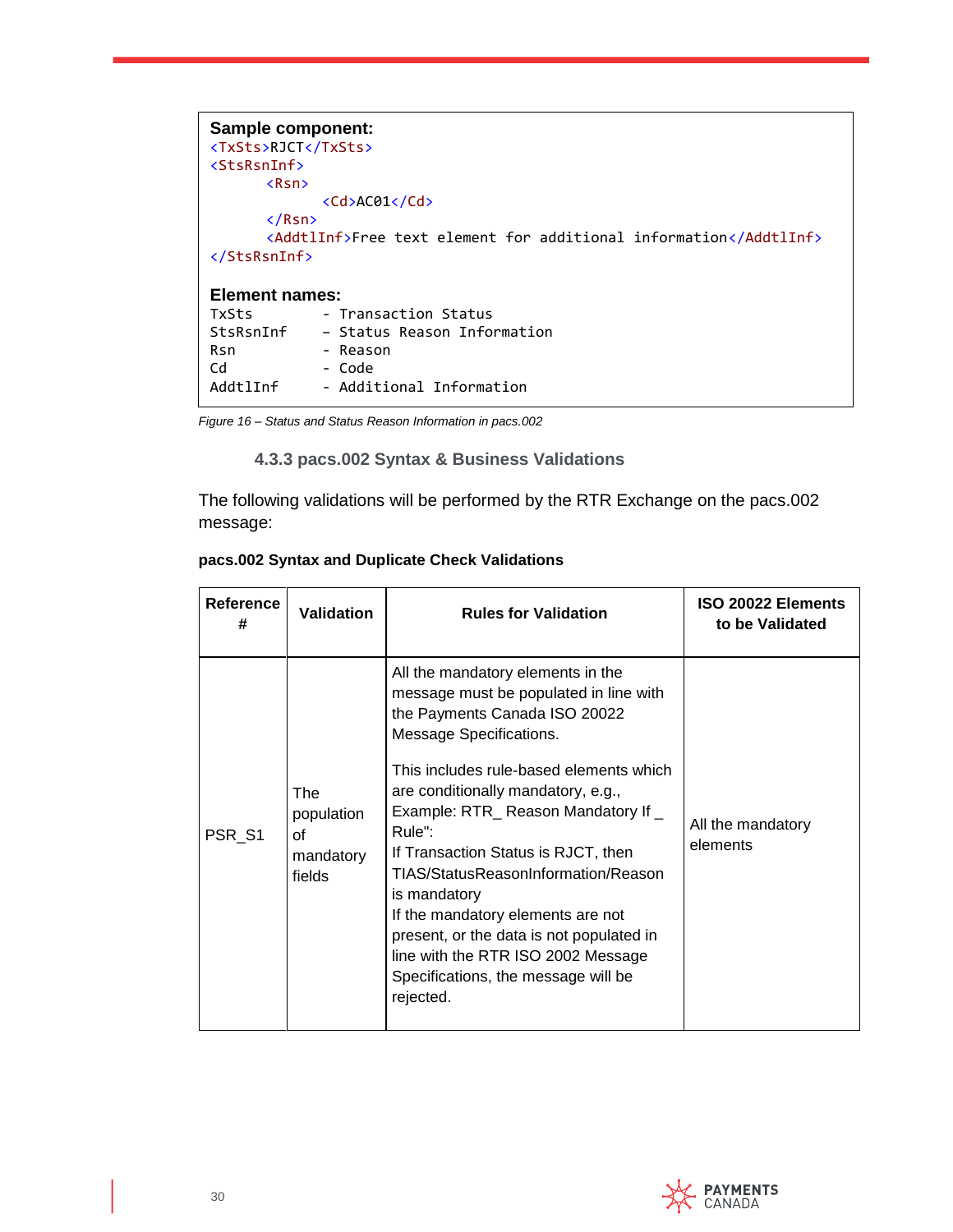| PSR_S2 | Schema<br>and/or<br>signature<br>validation | Schema validations include the checks<br>on the message blocks and the structure<br>of the element's hierarchy and validation<br>that the message does not contain<br>components / elements that are not<br>mandatory nor optional as per Payments<br>Canada ISO 20022 Message<br>Specifications.<br>The header of the message consists of<br>the Digital Signature of the Participant,<br>which will be validated by RTR<br>Exchange;<br>Should these checks fail, the message<br>will be rejected. | All the elements in<br><b>PACS.002</b> |
|--------|---------------------------------------------|------------------------------------------------------------------------------------------------------------------------------------------------------------------------------------------------------------------------------------------------------------------------------------------------------------------------------------------------------------------------------------------------------------------------------------------------------------------------------------------------------|----------------------------------------|
|--------|---------------------------------------------|------------------------------------------------------------------------------------------------------------------------------------------------------------------------------------------------------------------------------------------------------------------------------------------------------------------------------------------------------------------------------------------------------------------------------------------------------------------------------------------------------|----------------------------------------|

#### **pacs.002 Business Validations**

| Reference<br>#    | Validation                                                                    | <b>Rules for Validation</b>                                                                                                                                                                                                                                                                                                                                                                                                                                                                                               | ISO 20022 Elements<br>to be Validated                                                                                                                                                    |
|-------------------|-------------------------------------------------------------------------------|---------------------------------------------------------------------------------------------------------------------------------------------------------------------------------------------------------------------------------------------------------------------------------------------------------------------------------------------------------------------------------------------------------------------------------------------------------------------------------------------------------------------------|------------------------------------------------------------------------------------------------------------------------------------------------------------------------------------------|
| PSR <sub>B1</sub> | Accurate<br>Reference<br>of Payment<br><b>Status</b><br>Report to<br>PACS.008 | Transaction information block of<br>PACS.002 will contain the details of<br>referenced PACS.008, specifically<br>the UETR and Clearing System<br>Reference number. This information is<br>validated against the PACS.008<br>information stored in the RTR Exchange<br>Transaction Log.<br>Validation:<br>If PACS.002{Original UETR} =<br>PACS.008{UETR}<br>And<br>PACS.002{Clearing System Ref #} =<br>PACS.008{Clearing System Ref#}<br>Then:<br>PACS.002 processed successfully.<br>Else:<br>PACS.002 will be rejected. | <b>Original UETR</b><br>/Document/FIToFIPmtS<br>tsRpt/TxInfAndSts/Org<br>nIUETR<br><b>Clearing System</b><br>Reference number<br>/Document/FIToFIPmtS<br>tsRpt/TxInfAndSts/ClrS<br>ysRef |

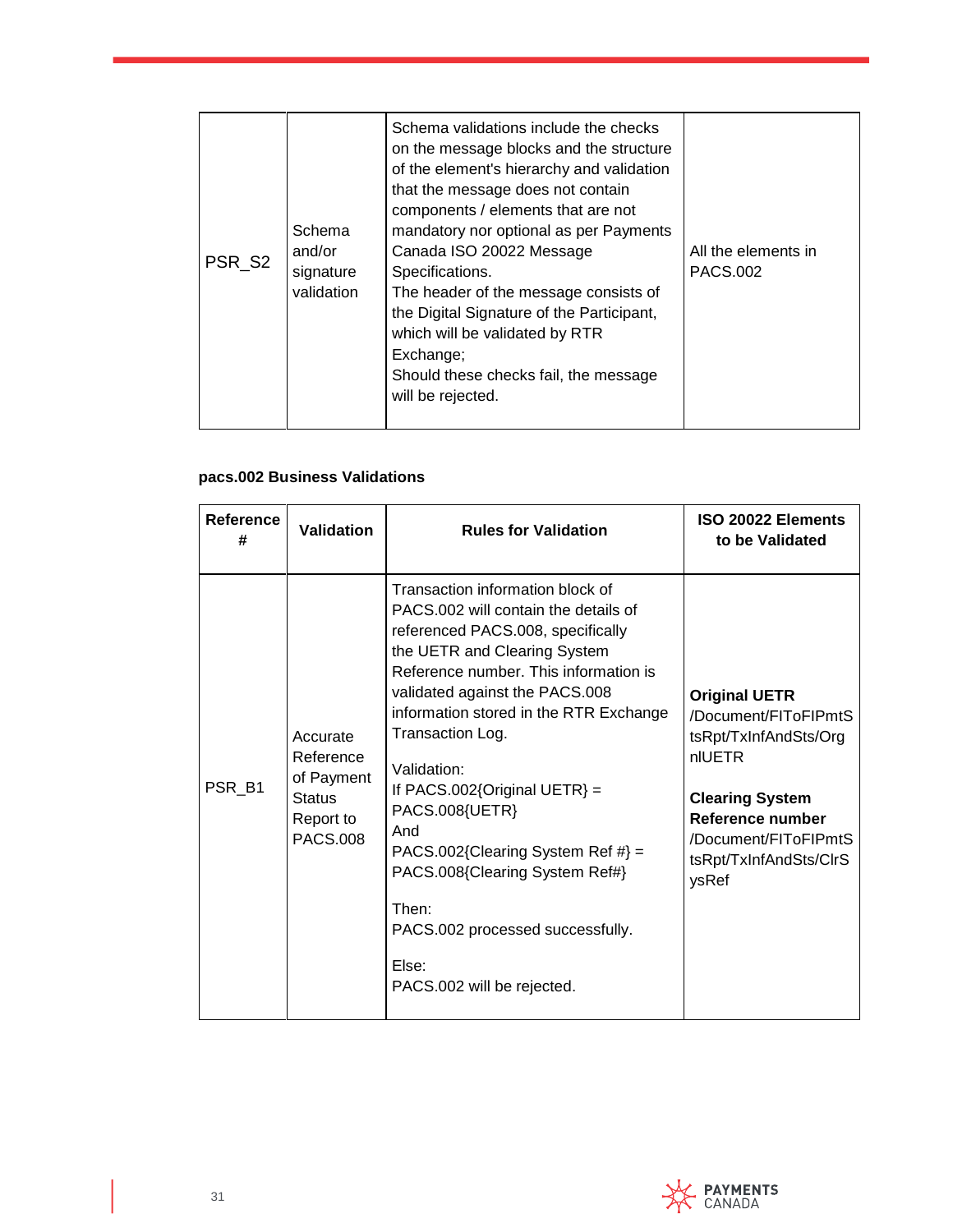| PSR_B2 | CSP for<br>sending<br><b>PACS.002</b><br>is the same<br>as that of<br>receiving<br><b>PACS.008</b> | CSP ID of PACS.008 stored in the RTR<br>Exchange should be the same as that of<br>CSP ID received in PACS.002.<br>Validation:<br>(If HEAD.001 of PACS.002{CSP $\text{Id}$ } =<br>Head.001 of PACS.008{CSP Id}<br>Or<br>If HEAD.001 of PACS.002 $\{CSP ID\} =$<br>Participant CSP ID for the DA defined in<br>Registry, in the case of a direct<br>connector)<br>Then:<br>PACS.002 processed successfully.<br>Else:<br>PACS.002 will be rejected. | <b>CSPID</b><br>Populated in BAH<br>(Business Application<br>Header) - Organization<br>identification > Other ><br>Identification /Documen<br>t/AppHdr/Fr/OrgId/Id/Or<br>gld/Othr/Id<br><b>CSP ID (If CSP is also</b><br>a Participant)<br>Populated in BAH<br>(Business Application<br>Header)<br>/Document/AppHdr/Rlt<br>d/Fr/FIId/FinInstnId/Clr<br>SysMmbld/Mmbld |
|--------|----------------------------------------------------------------------------------------------------|--------------------------------------------------------------------------------------------------------------------------------------------------------------------------------------------------------------------------------------------------------------------------------------------------------------------------------------------------------------------------------------------------------------------------------------------------|-----------------------------------------------------------------------------------------------------------------------------------------------------------------------------------------------------------------------------------------------------------------------------------------------------------------------------------------------------------------------|
| PSR B3 | Status in<br><b>PACS.002</b><br>is ACWP or<br><b>RJCT</b>                                          | RTR Exchange checks if ACWP or RJCT<br>status is received from Creditor Agent.<br>Validation:<br>If $PACS.002$ {TxSts} = ACWP<br>Then:<br>CA has accepted a Payment.<br><b>AND</b><br>If $PACS.002$ {TxSts} = RJCT<br>Then:<br>CA has rejected a Payment.                                                                                                                                                                                        | <b>Transaction Status</b><br>/Document/FIToFIPmtS<br>tsRpt/TxInfAndSts/TxSt<br>S                                                                                                                                                                                                                                                                                      |

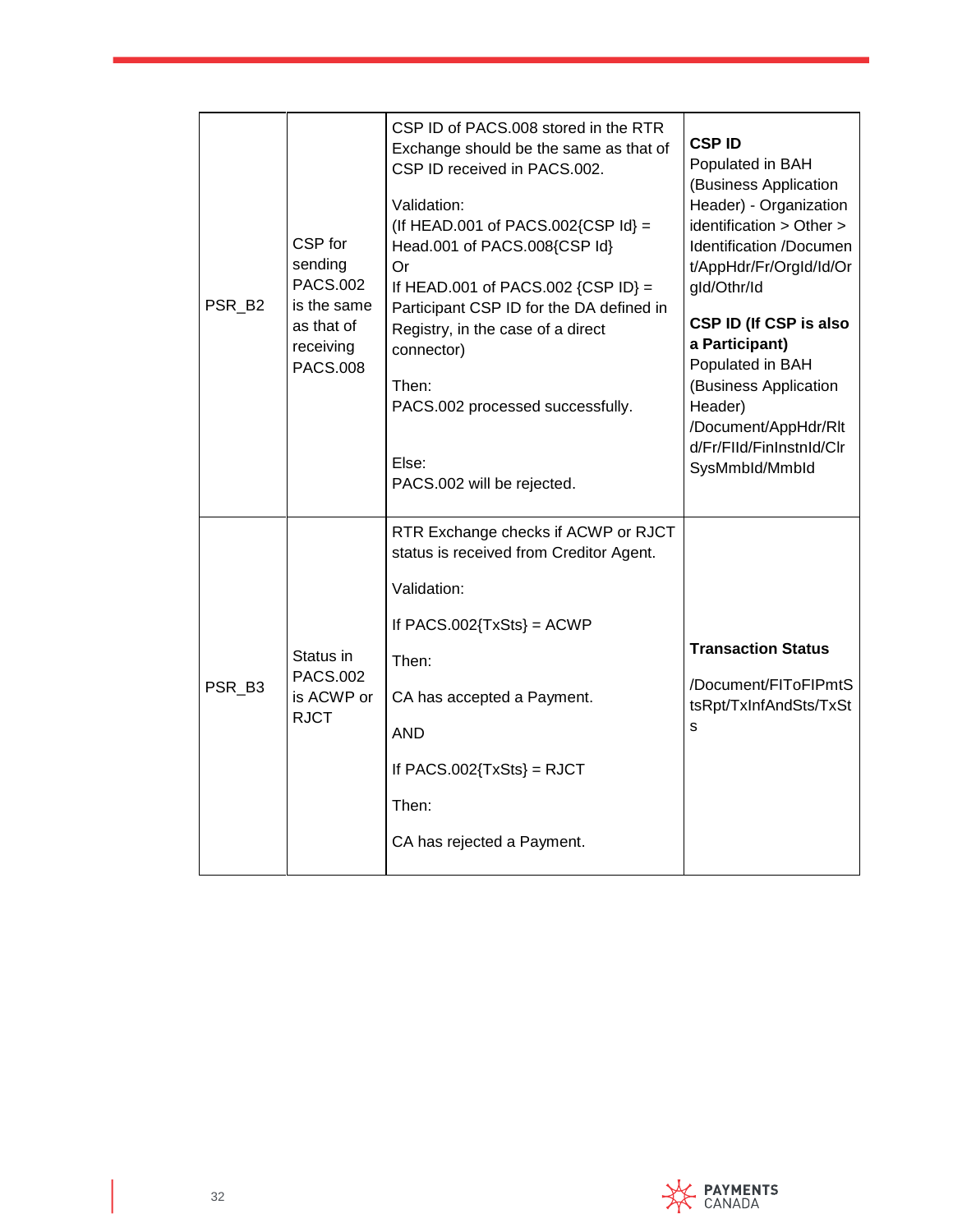|        |                      | Reason codes will be defined as part of<br>the error handling model and needs to be<br>defined in the RTR Exchange.                |                                                                                      |
|--------|----------------------|------------------------------------------------------------------------------------------------------------------------------------|--------------------------------------------------------------------------------------|
| PSR B4 | Valid reason<br>code | Validation:<br>If ${Reason Code} = Reason code defined$<br>in the RTR Exchange System<br>Then:<br>PACS.002 processed successfully. | <b>Reason Code</b><br>/Document/FIToFIPmtS<br>tsRpt/TxInfAndSts/StsR<br>sninf/Rsn/Cd |
|        |                      | Else:<br>PACS.002 will be rejected.                                                                                                |                                                                                      |

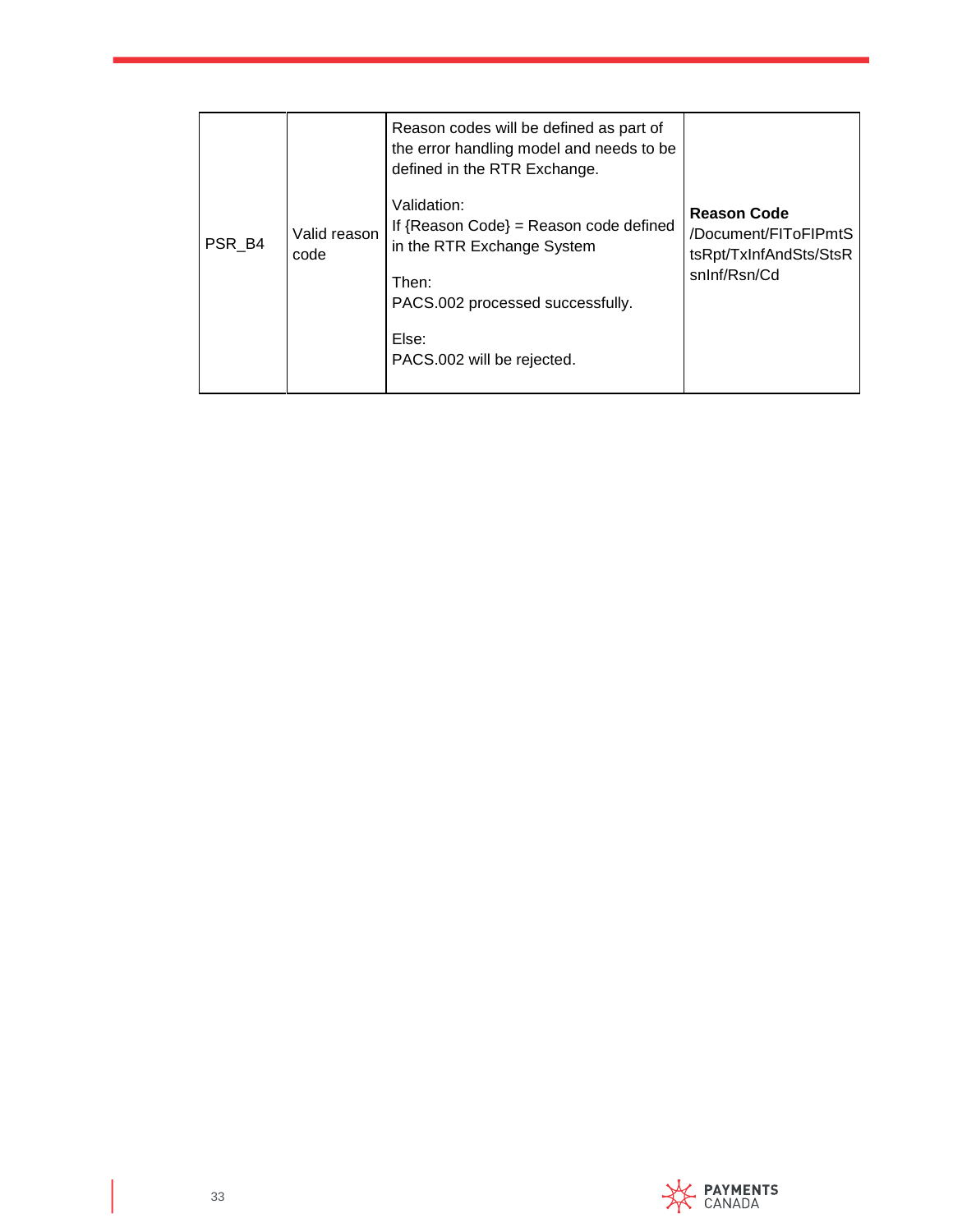# <span id="page-33-0"></span>5. Supporting Messages

Supporting messages are a group of RTR ISO 20022 messages that underpin the core payment messages such as the FI to FI Customer Credit Transfer (pacs.008) message. Currently the supporting message will be used for the following functionality in the RTR:

• Payment Status Report Request (pacs.028)

#### <span id="page-33-1"></span>5.1 Payment Status Report Request – pacs.028

This message will be sent by a RTR Participant to the RTR to request the status of a payment item. The response to this message is a pacs.002 (FIToFIPaymentStatusReport).

#### <span id="page-33-2"></span>**5.1.1 – pacs.028 Payment Status Report Request – Flow**



- 1. The RTR Participant sends a Payment Status Report Request (pacs.028) to RTR. The RTR performs both syntax validation and business validation.
- 2. The RTR sends the Payment Status Report (pacs.002) to the RTR Participant

<span id="page-33-3"></span> *Flow 2 - pacs.028*

**5.1.2 Payment Status Report Request – Identifiers**

The pacs.028 message contains two sets of identifiers:

- 1. Identifiers of the Payment Status Report Request (pacs.028)
- 2. Original Identifiers of the Credit Transfer message (pacs.008)

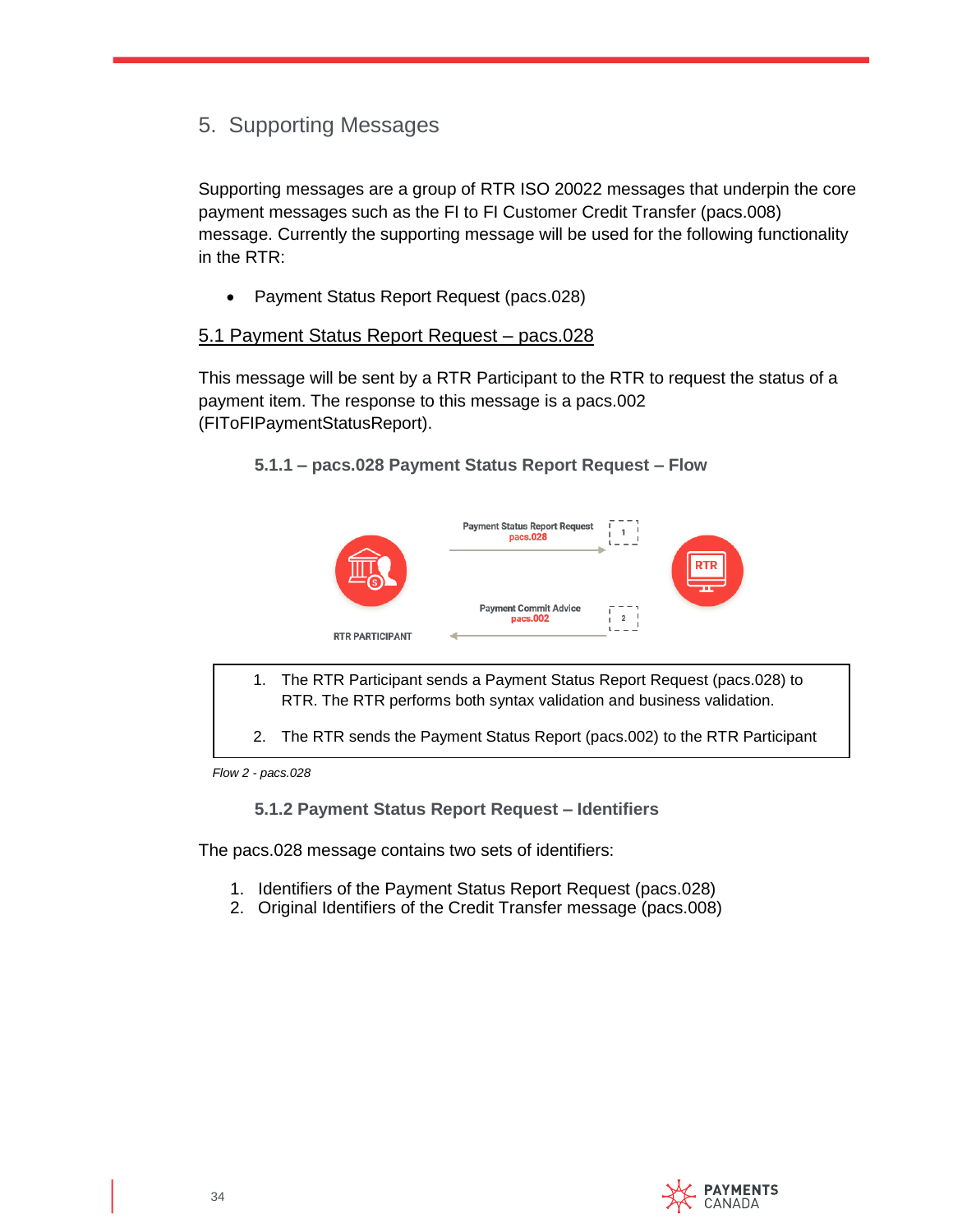For the payment and message identifiers for the Payment Status Report Request, the message contains the following identifiers:

| Identifiers of the RTR pacs.028:     |               |           |
|--------------------------------------|---------------|-----------|
| Message Identification               | ۰.            | Mandatory |
| <b>Status Request Identification</b> | $\sim$ $\sim$ | Removed   |

*Figure 17 – Identifiers of the pacs.028* 

To link the Payment Status Report Request to the original Credit Transfer, the message contains the following identifiers:

| <b>Original Payment and Message Identifiers:</b> |   |           |
|--------------------------------------------------|---|-----------|
| Original Message Identification                  |   | Mandatory |
| Original Instruction Identification              |   | Optional  |
| Original End to End Identification               | ۰ | Mandatory |
| <b>Original Transaction Identification</b>       |   | Removed   |
| Original UETR                                    | ۰ | Mandatory |
| <b>Clearing System Reference</b>                 | - | Optional  |

*Figure 18 – Original Payment and Message Identifiers in pacs.028 message*

'Original Instruction ID' is optional in the pacs.028, since the 'Instruction ID' is optional in the pacs.008 message. However, a market practice rule has been added that says the 'original Instruction ID' from the original payment message (pacs.008) must be present if it was present in the original payment message.

Clearing System Reference is the preferred reference, and should be used if it is known to the pacs.028 sender. The Clearing System Reference is provided to the Debtor Agent in the pacs.002 message. Should this message not be received by the Debtor Agent, other original identifiers must be used.

**5.1.3 pacs.028 Syntax & Business Validations**

<span id="page-34-0"></span>The following validations will be performed by the RTR Exchange on the pacs.028 message:

| Reference<br># | <b>Validation</b>                              | <b>Rules for validation</b>                                                                                                                                                                                                                                                                   | ISO 20022 elements<br>to be validated |
|----------------|------------------------------------------------|-----------------------------------------------------------------------------------------------------------------------------------------------------------------------------------------------------------------------------------------------------------------------------------------------|---------------------------------------|
| PSRR S1        | The<br>population<br>Ωf<br>mandatory<br>fields | All the mandatory elements in the message<br>must be populated in line with RTR ISO<br>20022 Message Specifications.<br>If the mandatory elements are not present,<br>or the data is not populated in line with the<br>RTR ISO 20022 Message Specifications,<br>the message will be rejected. | All the mandatory<br>fields           |

#### **pacs.028 Syntax and Duplicate Check Validations**

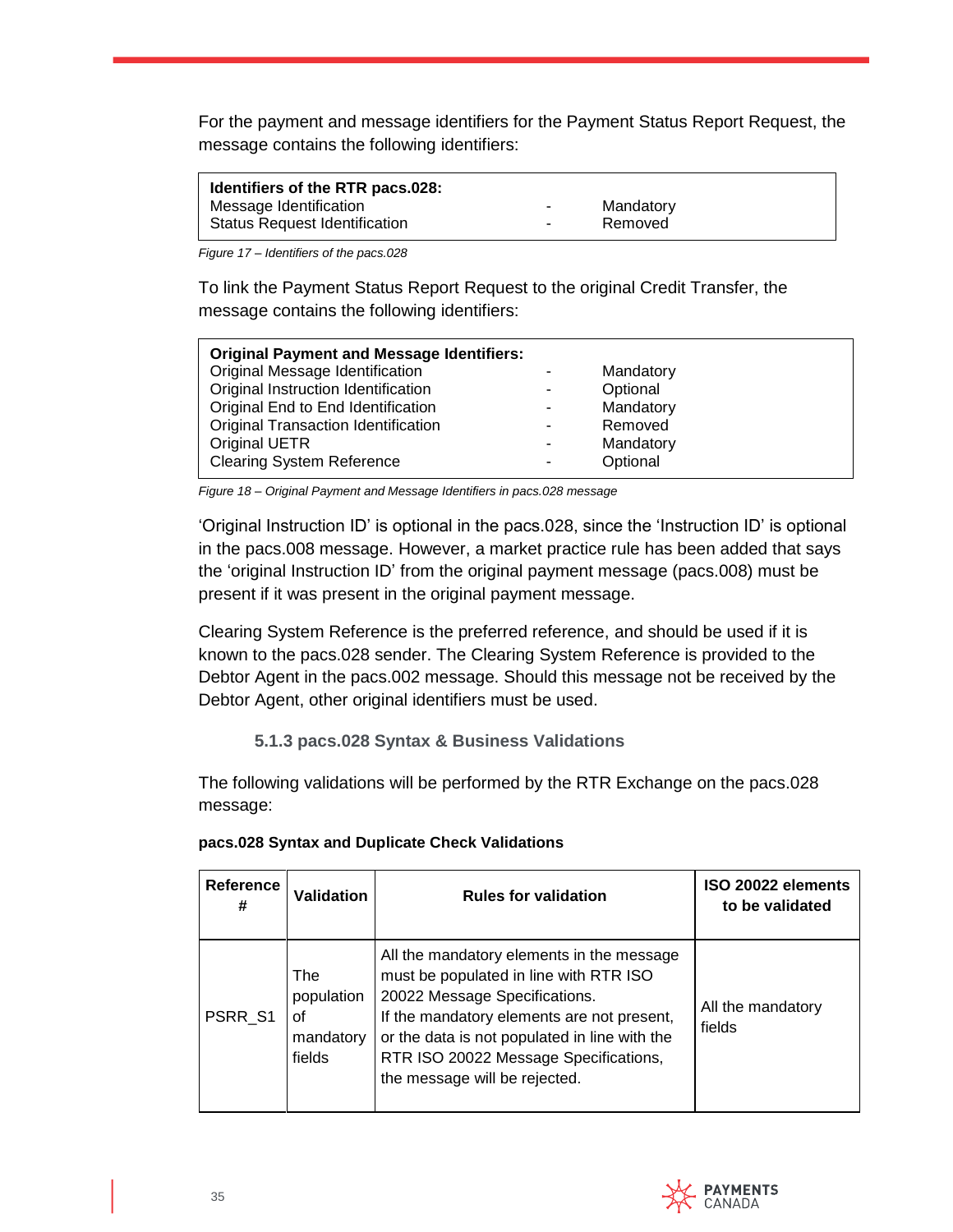| PSRR S2 | Schema<br>and/or<br>signature<br>validation | Schema validations include the checks on<br>the message blocks and the structure of the<br>element's hierarchy and validation that the<br>message does not contain components /<br>elements that are not mandatory nor<br>optional as per Payments Canada ISO<br>20022 specifications.<br>The header of the message consists of the<br>Digital Signature of the Participant, which<br>will be validated by RTR Exchange;<br>Should these checks fail, the message will<br>be rejected. | All the fields in<br><b>PACS.028</b> |
|---------|---------------------------------------------|----------------------------------------------------------------------------------------------------------------------------------------------------------------------------------------------------------------------------------------------------------------------------------------------------------------------------------------------------------------------------------------------------------------------------------------------------------------------------------------|--------------------------------------|
|---------|---------------------------------------------|----------------------------------------------------------------------------------------------------------------------------------------------------------------------------------------------------------------------------------------------------------------------------------------------------------------------------------------------------------------------------------------------------------------------------------------------------------------------------------------|--------------------------------------|

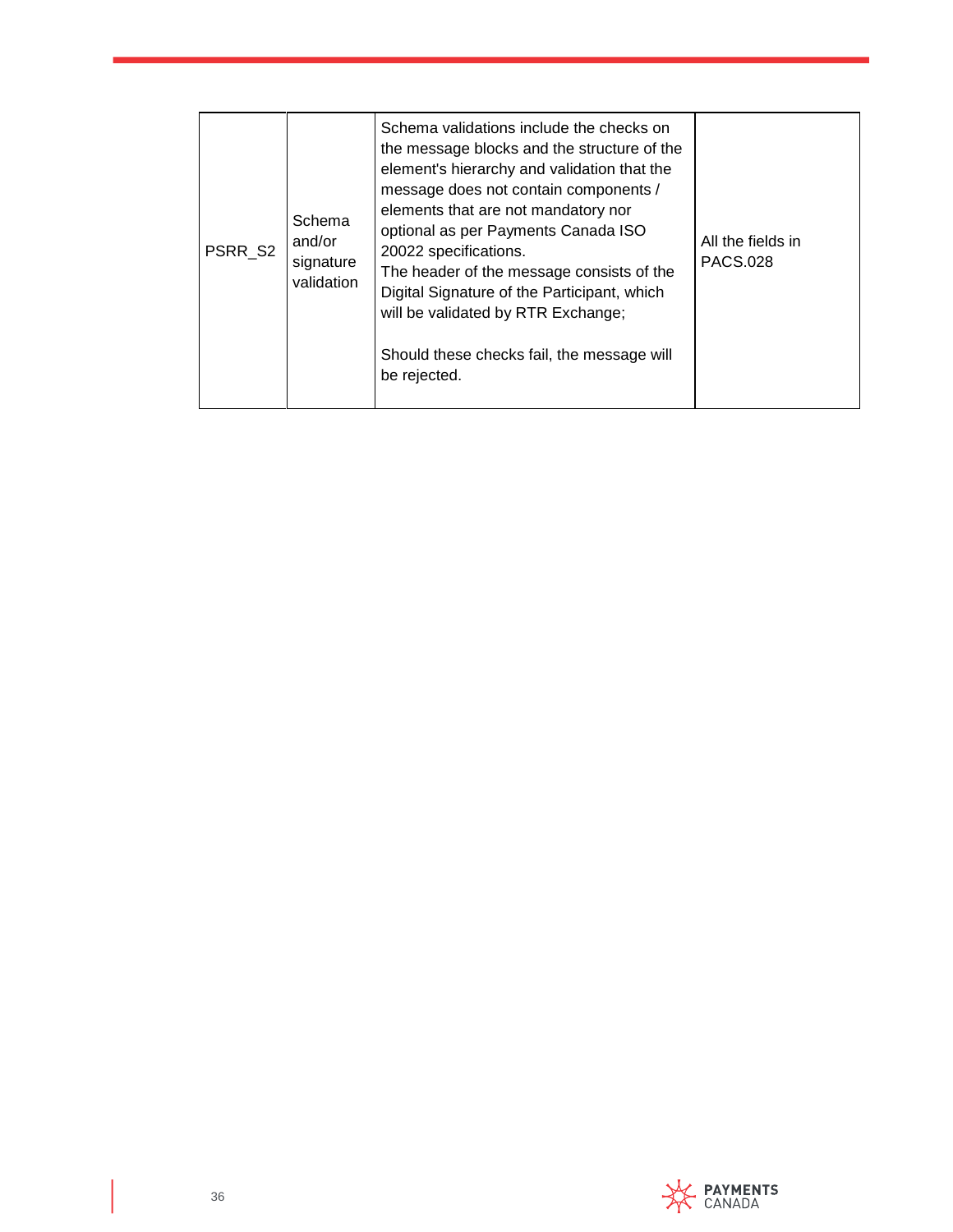#### **pacs.028 Business Validations**

| Reference<br># | <b>Validation</b>                                                     | <b>Rules for Validation</b>                                                                                                                                                                                                                                                                                                                                                                                                                                 | ISO 20022 Elements<br>to be Validated                                                                                                                                                                                                                                                                                                                          |
|----------------|-----------------------------------------------------------------------|-------------------------------------------------------------------------------------------------------------------------------------------------------------------------------------------------------------------------------------------------------------------------------------------------------------------------------------------------------------------------------------------------------------------------------------------------------------|----------------------------------------------------------------------------------------------------------------------------------------------------------------------------------------------------------------------------------------------------------------------------------------------------------------------------------------------------------------|
| PSRR B1        | CSP is<br>valid and<br>allowed to<br>send on<br>behalf of<br>DA or CA | CSP ID details provided in the HEAD.001<br>will be validated against list of registered<br>CSP for the provided DA/CA ID in the RTR<br>Exchange Registry.<br>Validation:<br>Check if HEAD.001 of PACS.028 {CSP ID}<br>is authorized to send of behalf of DA/CA for<br>given PACS.028 {Instructing Agent<br>ID}/{Instructed Agent ID} defined in DA/CA<br><b>Participant Registry</b><br>Then:<br>Message processes successfully.<br>Else:<br>Message fails. | <b>CSPID</b><br>CSP ID will be<br>populated in BAH<br>(Business Application<br>Header) -<br>Organization<br>identification > Other<br>> Identification<br><b>DAID</b><br>/Document/FIToFIPm<br>tStsReq/TxInf/InstgAg<br>t/FinInstnId/CIrSysM<br>mbld/Mmbld<br><b>CAID</b><br>/Document/FIToFIPm<br>tStsReq/TxInf/InstdAg<br>t/FinInstnId/ClrSysM<br>mbld/Mmbld |

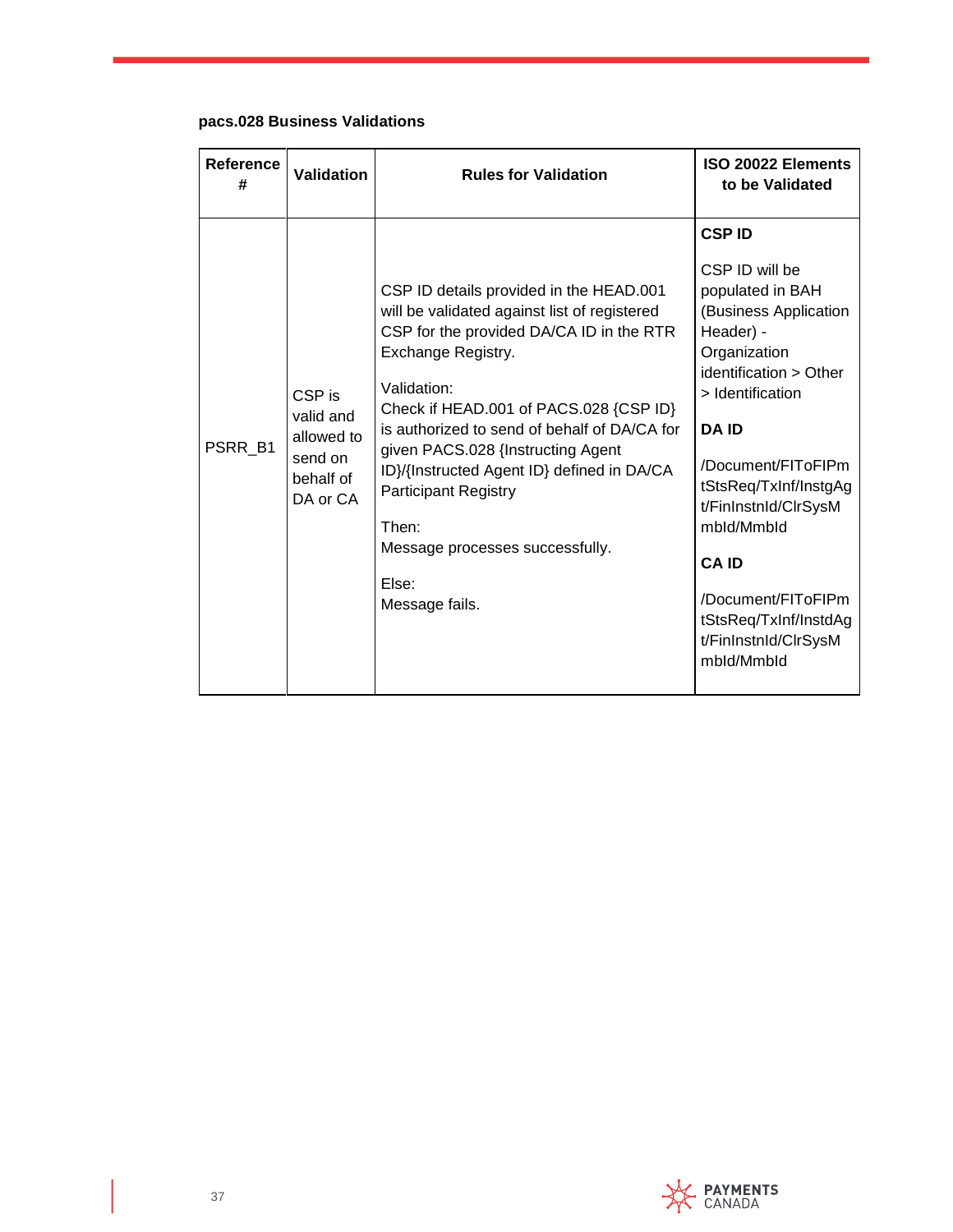| PSRR B2 | Reference<br>to valid<br><b>PACS.008</b><br>or<br><b>PACS.004</b> | Transaction information block of PACS.028<br>will contain the details of referenced<br>PACS.008 or PACS.004, specifically the<br><b>UETR and Clearing System Reference</b><br>number. This information is validated<br>against the PACS.008 or<br>PACS.004 information stored in the RTR<br>Exchange Transaction Log.<br>Validation:<br>If PACS.028{Original UETR} =<br>PACS.008{UETR}<br><b>AND</b><br>If PACS.028{Clearing System Ref #} =<br>PACS.008{Clearing System Ref#}<br>(OR)<br>If PACS.028{Original UETR} =<br>PACS.004{Original UETR}<br><b>AND</b><br>If PACS.028{Clearing System Ref #} =<br>PACS.004{Clearing System Ref#}<br>Then:<br>PACS.028 message processes successfully.<br>Else:<br>Fails.<br>Note: PACS.004 is deferred for release one. | <b>Original UETR</b><br>/Document/FIToFIPm<br>tStsRpt/TxInfAndSts/<br>OrgnIUETR<br><b>Clearing System</b><br><b>Reference Number</b><br>/Document/FIToFIPm<br>tStsRpt/TxInfAndSts/<br><b>CIrSysRef</b> |
|---------|-------------------------------------------------------------------|------------------------------------------------------------------------------------------------------------------------------------------------------------------------------------------------------------------------------------------------------------------------------------------------------------------------------------------------------------------------------------------------------------------------------------------------------------------------------------------------------------------------------------------------------------------------------------------------------------------------------------------------------------------------------------------------------------------------------------------------------------------|--------------------------------------------------------------------------------------------------------------------------------------------------------------------------------------------------------|
|---------|-------------------------------------------------------------------|------------------------------------------------------------------------------------------------------------------------------------------------------------------------------------------------------------------------------------------------------------------------------------------------------------------------------------------------------------------------------------------------------------------------------------------------------------------------------------------------------------------------------------------------------------------------------------------------------------------------------------------------------------------------------------------------------------------------------------------------------------------|--------------------------------------------------------------------------------------------------------------------------------------------------------------------------------------------------------|

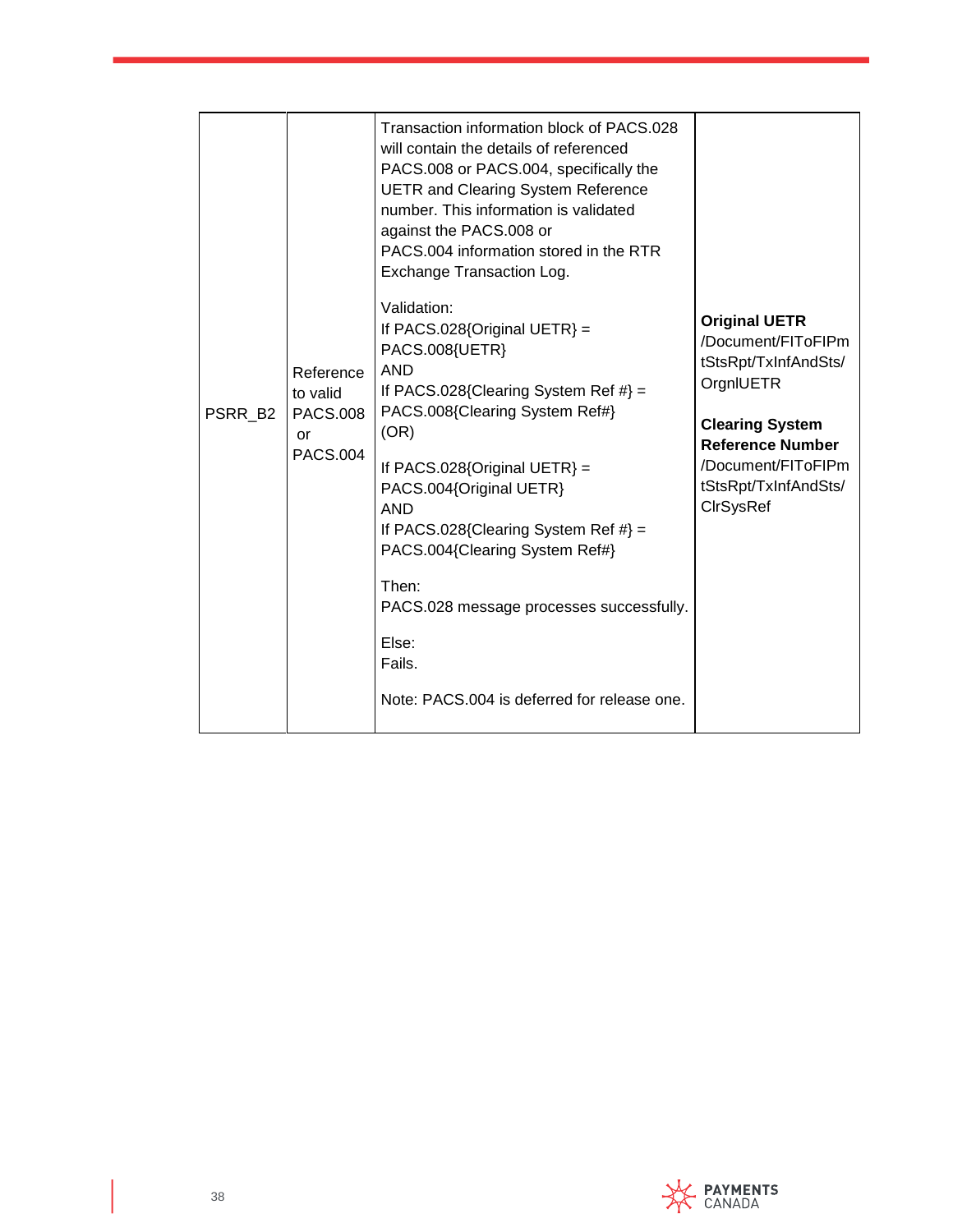# <span id="page-38-0"></span>6. Administration Messages

Administration messages are a group of RTR ISO 20022 messages that is used for administration purposes. The RTR portfolio consists of the following administration messages:

- Message Reject (admi.002)
- Heartbeat Notification (admi.004)
- Heartbeat Acknowledgement (admi.011)

#### <span id="page-38-1"></span>6.1 Message Reject – admi.002

A message reject is used as a response to any RTR ISO 20022 message that does not pass the syntax validation. It can be sent by the RTR Exchange or any RTR Participant.

#### <span id="page-38-2"></span>**6.1.1 Message Reject Flow**



- 1. An attempt to send an RTR ISO 20022 Message is completed by the sending system.
- 2. The system receiving the incoming message determines it cannot be parsed due to corrupted/unknown content, or due to schema validation error and therefore prepares and sends a "Message Reject" (admi.002) to the system sending the message.

<span id="page-38-3"></span>*Flow 3 – admi.002*

**6.1.2 Message Reject Content**

The admi.002 message contains two components:

- 1. Related Reference
- 2. Reason

The 'Related Reference' component will contain a reference of the incoming RTR ISO 20022 message that failed syntax validation. If no references are available, then the timestamp of the receipt shall be provided.

The 'Reason' component contains the reason for the rejection, as well as an optional reason description.

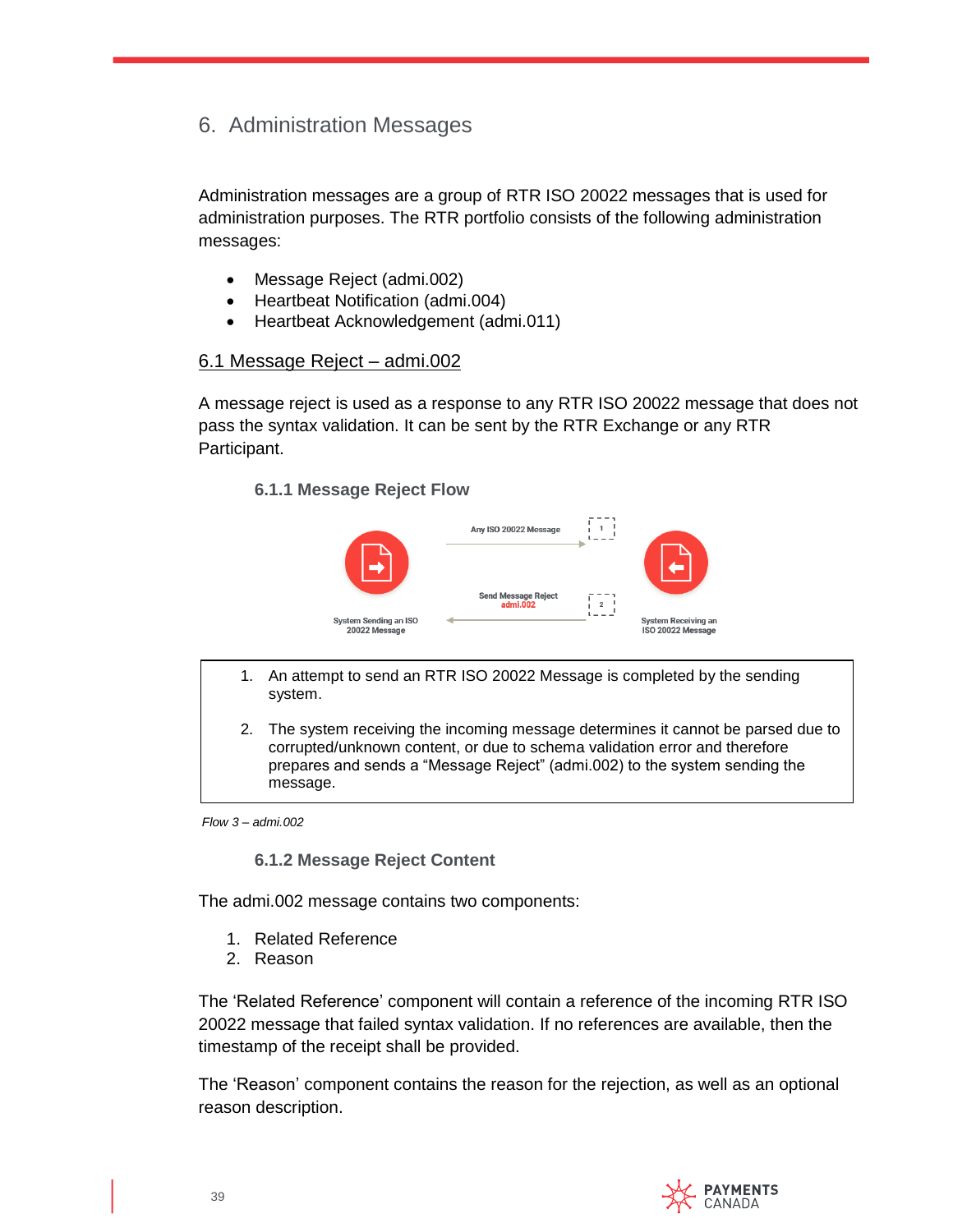| Sample components:<br>$\zeta$ admi.002.001.01><br><b><rltdref></rltdref></b> |                                                                                      |
|------------------------------------------------------------------------------|--------------------------------------------------------------------------------------|
|                                                                              | $\langle Ref \rangle$ ref12345 $\langle$ Ref $\rangle$                               |
|                                                                              |                                                                                      |
| $<$ Rsn $>$                                                                  |                                                                                      |
|                                                                              | <rjctgptyrsn>Syntax Failure</rjctgptyrsn><br><rsndesc>Optional description</rsndesc> |
| $\langle$ /Rsn $\rangle$                                                     |                                                                                      |
| $\langle$ /admi.002.001.01>                                                  |                                                                                      |
| Element names:                                                               |                                                                                      |
|                                                                              | RltdRef - Related Reference                                                          |
| Ref                                                                          | - Reference                                                                          |
| Rsn                                                                          | - Reason                                                                             |
| RjctPtyRsn                                                                   | - Rejecting Party Reason                                                             |
| RsnDesc                                                                      | - Reason Description                                                                 |

*Figure 19 - Reason component in admi.002 message*

#### <span id="page-39-0"></span>6.2 Heartbeat Notification – admi.004

The Heartbeat Notification is sent by the RTR Exchange to any RTR Participant as an application heartbeat.

#### <span id="page-39-1"></span>**6.2.1 Heartbeat Notification Flow**



- 1. The RTR timer triggers a Heartbeat message. The RTR prepares and sends a Heartbeat Notification (admi.004).
- 2. The RTR Participant prepares and sends the Heartbeat Acknowledgement (admi.011).

<span id="page-39-2"></span>*Flow 4 – admi.004*

**6.2.2 Heartbeat Notification Content**

The admi.004 contains two data elements:

- 1. Event Code
- 2. Event Description

The 'Event Code' will always be populated with HBRT. 'Event Description' will be populated with a reference for the Heartbeat. This reference will be sent back in the Heartbeat Acknowledgement message.

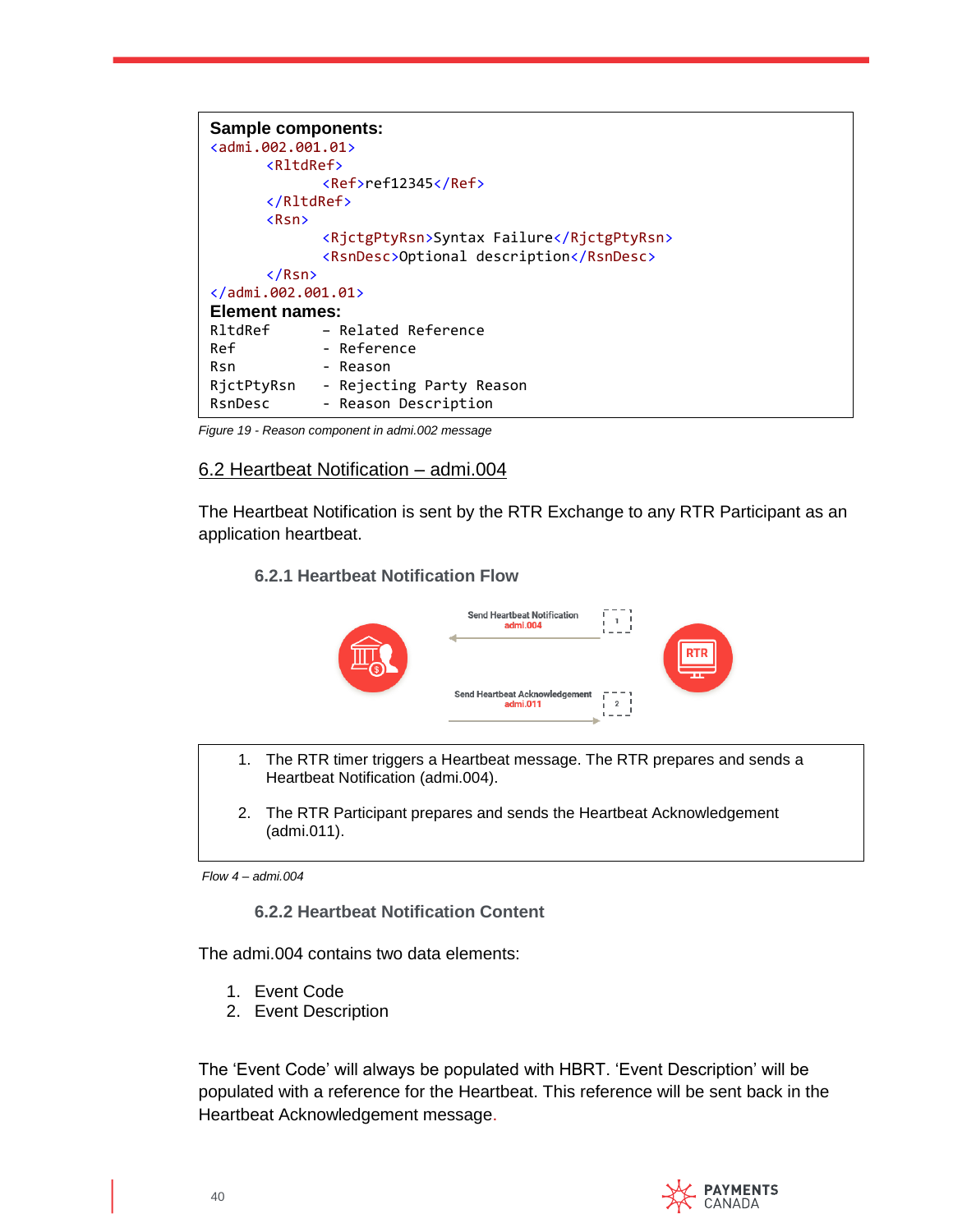| <b>Sample components:</b><br><sysevtntfctn></sysevtntfctn> |
|------------------------------------------------------------|
| <evtinf></evtinf>                                          |
| <evtcd>HBRT</evtcd>                                        |
| <evtdesc>HeartBeat123</evtdesc>                            |
| $\langle$ /EvtInf>                                         |
|                                                            |
| <b>Element names:</b>                                      |
| SysEvtNtfctn - System Event Notification                   |
| - Event Information<br>EvtInf                              |
| EvtCd<br>- Event Code                                      |
| - Event Description<br>EytDesc                             |

<span id="page-40-0"></span>*Figure 20- Event Code in admi.004 message*

#### **6.2.3 admi.004 Syntax Validations**

The following validations will be performed by the RTR Exchange on the admi.004 message:

| Reference<br># | <b>Validation</b>                             | <b>Rules for Validation</b>                                                                                                                                                                                                                                                                                                                                                                                                                                                                         | <b>ISO 20022</b><br>Elements to<br>be Validated |
|----------------|-----------------------------------------------|-----------------------------------------------------------------------------------------------------------------------------------------------------------------------------------------------------------------------------------------------------------------------------------------------------------------------------------------------------------------------------------------------------------------------------------------------------------------------------------------------------|-------------------------------------------------|
| ADM_S3         | The<br>population of<br>mandatory<br>elements | All the mandatory elements in the message<br>must be populated in line with the RTR ISO<br>20022 Message Specifications.<br>If the mandatory elements are not present, or<br>the data is not populated in line with the RTR<br>ISO 20022 Message Specifications, the<br>message will be rejected.                                                                                                                                                                                                   | All the<br>mandatory<br>elements in<br>ADMI.004 |
| ADM S4         | Schema<br>and/or<br>signature<br>validation   | Schema validations include the checks on the<br>message blocks and the structure of the<br>element's hierarchy and validation that the<br>message does not contain components /<br>elements that are not mandatory nor optional as<br>per RTR ISO 20022 Message Specifications.<br>The header of the message consists of the<br>Digital Signature of the Participant, which will be<br>validated by the RTR Exchange;<br>Should either of these two checks fail, the<br>message should be rejected. | All the<br>elements in<br>ADMI.004              |

#### **admi.004 Syntax Validations**

#### <span id="page-40-1"></span>6.3 Heartbeat Acknowledgement– admi.011

The Heartbeat Acknowledgement is sent by any RTR participant as a response to a previously sent Heartbeat Notification message.

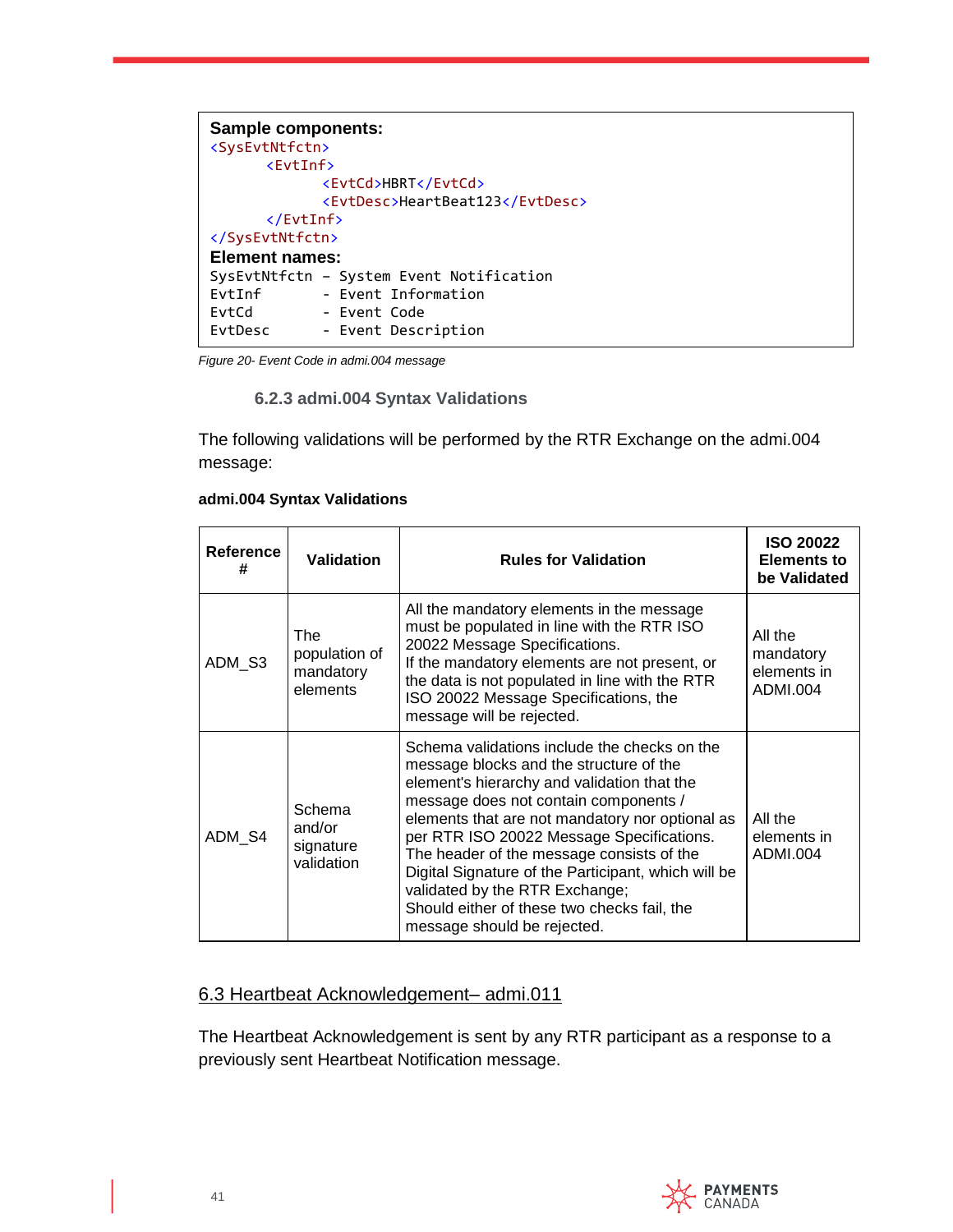#### **6.3.1 Heartbeat Acknowledgement Content**

<span id="page-41-0"></span>The admi.011 contains a mandatory 'Message Identification' and a mandatory 'Acknowledgement Details'.

The 'Message Identification' element will contain an identification of the message.

The 'Acknowledgement Details' will contain the same data that was sent in the Heartbeat Notification message.

| <b>Sample components:</b><br><sysevtack></sysevtack> |                                 |
|------------------------------------------------------|---------------------------------|
|                                                      | <msgid>MsgID12345678</msgid>    |
|                                                      | $\langle AckDt$ ] s>            |
|                                                      | <evtcd>HBRT</evtcd>             |
|                                                      | <evtdesc>HeartBeat123</evtdesc> |
|                                                      |                                 |
|                                                      |                                 |
| <b>Element names:</b>                                |                                 |
| SysEvtAck                                            | - System Event Acknowledgement  |
| MsgId                                                | - Message Identification        |
| AckDtls                                              | - Acknowledgement Details       |
| EvtCd                                                | - Event Code                    |
| EvtDesc                                              | - Event Description             |

<span id="page-41-1"></span>*Figure 21- Message Identification and Acknowledgement Details in admi.011 message*

**6.3.2 admi.011 Syntax Validations**

The following validations will be performed by the RTR Exchange on the admi.011 message:

| Reference<br># | Validation                                           | <b>Rules for Validation</b>                                                                                                                                                                                                                                                                   | <b>ISO 20022</b><br><b>Elements to</b><br>be Validated |
|----------------|------------------------------------------------------|-----------------------------------------------------------------------------------------------------------------------------------------------------------------------------------------------------------------------------------------------------------------------------------------------|--------------------------------------------------------|
| ADM S1         | <b>The</b><br>population of<br>mandatory<br>elements | All the mandatory elements in the message<br>must be populated in line with the ISO 20022<br>Message Specifications.<br>If the mandatory elements are not present, or<br>the data is not populated in line with the RTR<br>ISO 20022 Message Specifications, the<br>message will be rejected. | All the<br>mandatory<br>elements in<br>ADMI.011        |

#### **admi.011 Syntax Validations**

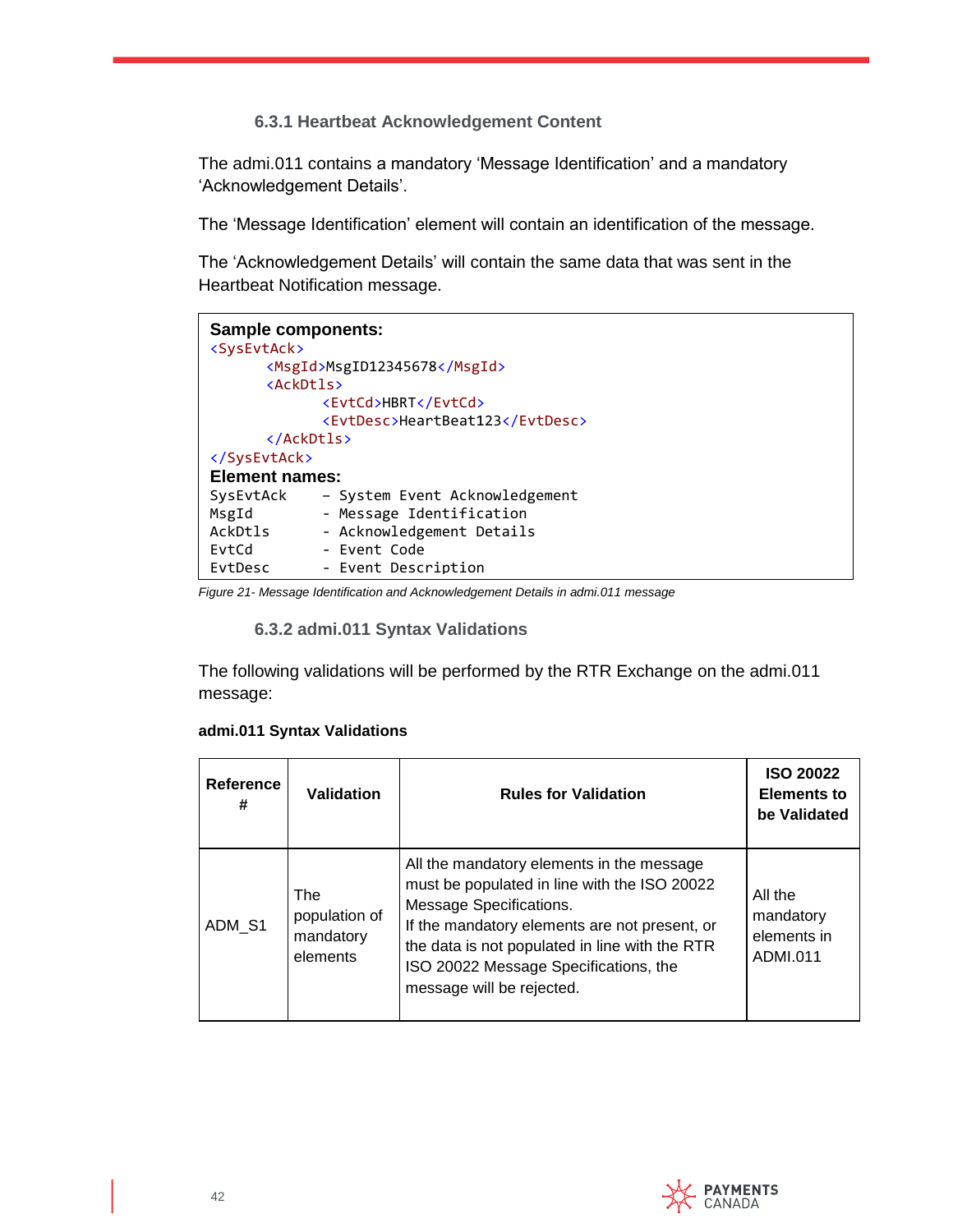| ADM S2 | Schema<br>and/or<br>signature<br>validation | Schema validations include the checks on the<br>message blocks and the structure of the<br>element's hierarchy and validation that the<br>message does not contain components /<br>elements that are not mandatory nor optional as<br>per RTR ISO 20022 Message Specifications.<br>The header of the message consists of the<br>Digital Signature of the Participant, which will be<br>validated by the RTR Exchange; Should either<br>of these two checks fail, the message should be<br>rejected. | All the<br>elements in<br>ADMI.011 |
|--------|---------------------------------------------|-----------------------------------------------------------------------------------------------------------------------------------------------------------------------------------------------------------------------------------------------------------------------------------------------------------------------------------------------------------------------------------------------------------------------------------------------------------------------------------------------------|------------------------------------|
|--------|---------------------------------------------|-----------------------------------------------------------------------------------------------------------------------------------------------------------------------------------------------------------------------------------------------------------------------------------------------------------------------------------------------------------------------------------------------------------------------------------------------------------------------------------------------------|------------------------------------|

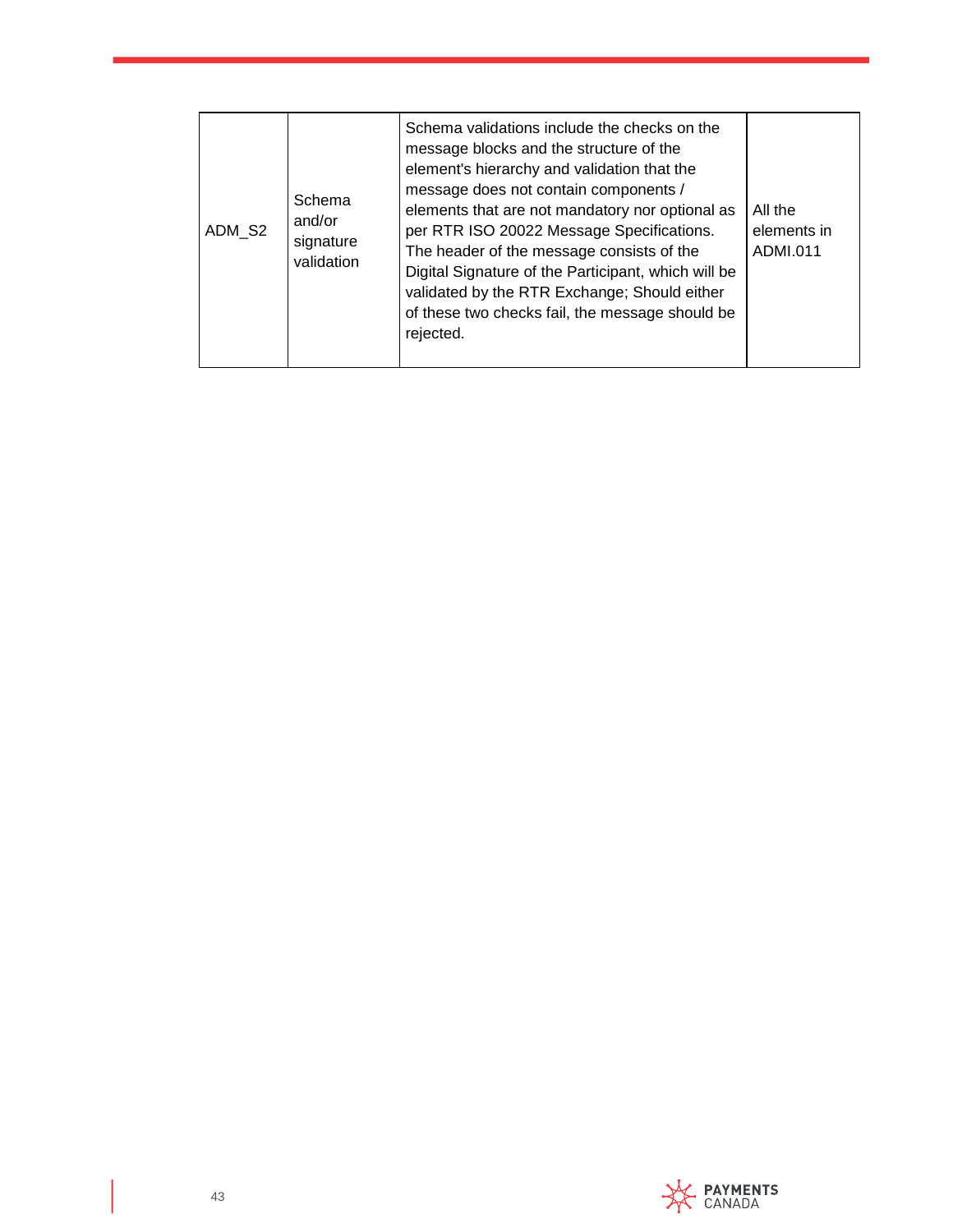<span id="page-43-0"></span>Appendix 1 - ISO 20022 Message Development Group Information

<span id="page-43-1"></span>**Terms of Reference**

#### **Members**

- Recommended for ACSS Direct Clearers as well as LVTS Direct Participants, PSPC, Bank of Canada, and small number of Indirect Clearers/participants with very good knowledge of their organization's payment processing as well as a solid understanding of ISO 20022 payment related messages.
- Representatives of Payments Canada's Stakeholder Advisory Council
- Payments Canada representatives (from applicable Payments Canada divisions)

#### **Mandate**

• To provide input and advice related to the use of ISO 20022 for the exchange, clearing and settlement of all electronic payments identified in Payments Canada's payment modernization program (including the RTR, Lynx and Automated Funds Transfer [AFT]) ensuring consistency in message development across systems while maintaining global best practices.

#### **Key Roles & Responsibilities**

- To validate the ISO 20022 messages defined by Payments Canada for use by the RTR, Lynx and AFT for the purposes of clearing and settlement as well as payment initiation and reporting.
- To ensure consistency in the definition of the messages across systems and global market practices to facilitate domestic and global interoperability.
- To provide feedback into the work of international global practice organizations as they relate to the definition of ISO 20022 messages for the aforementioned systems.

#### **Engagement & Meeting Structure**

- Co-chairs: Member representative and Payments Canada representative
- Meeting Frequency: Every three to four weeks as needed
- Circulation of Papers: Materials to be available five business days prior to each meeting
- Meeting Minutes: Decision Log, Action Items and Highlights to be tabled at each meeting
- Quorum: Since the ISO 20022 Message Development Group is working group, the co-chairs may determine if there is sufficient participation. Quorum is not necessary.

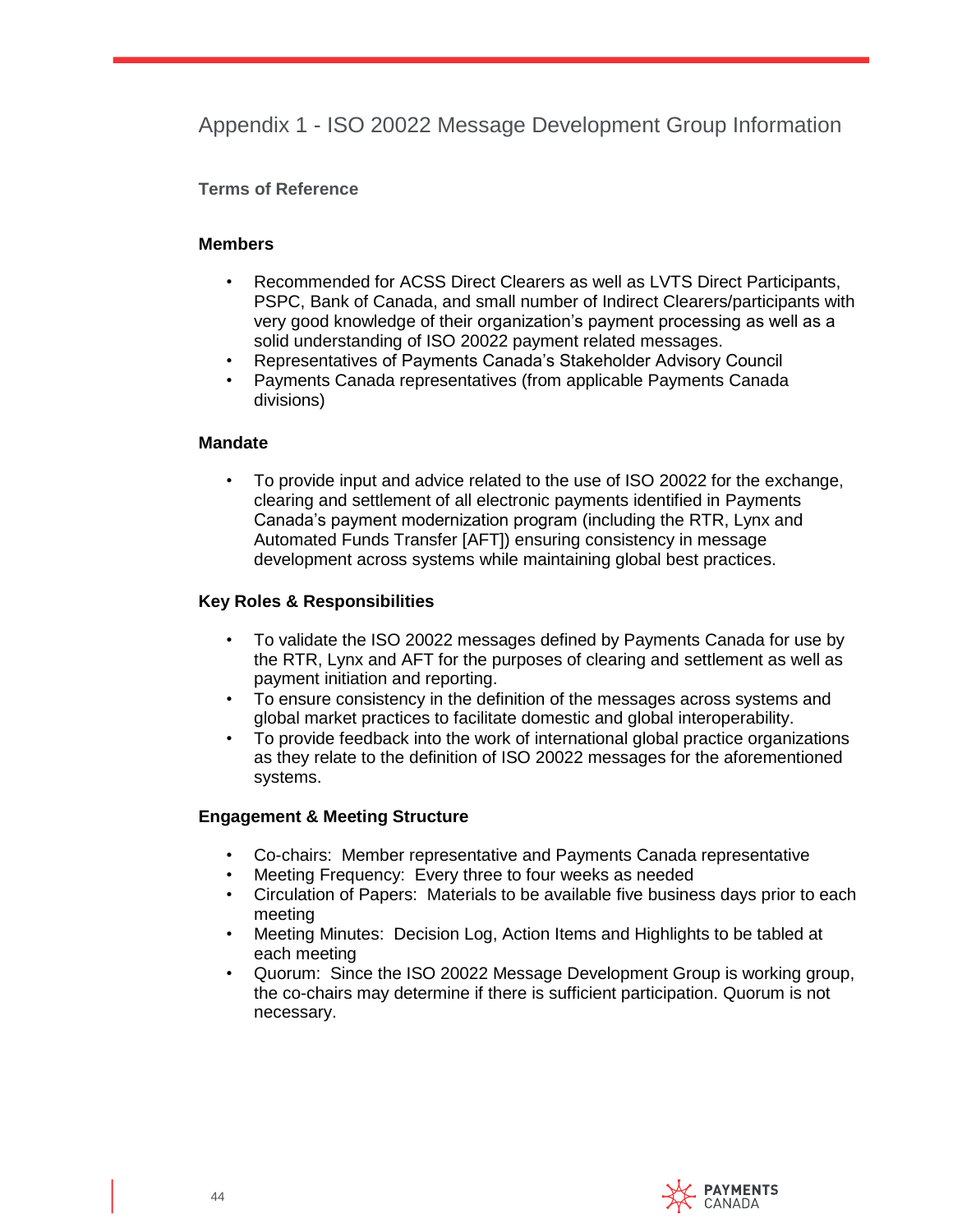## <span id="page-44-0"></span>**Members of the ISO 20022 Message Development Group**

| <b>ADP</b>                 | <b>CIBC</b>        | National Bank of Canada |
|----------------------------|--------------------|-------------------------|
| <b>ATB</b>                 | <b>Central One</b> | Payments Canada         |
| <b>Bank of America</b>     | Citibank           | <b>PSPC</b>             |
| <b>Bank of Canada</b>      | <b>Desjardins</b>  | Royal Bank of Canada    |
| <b>Bank of Montreal</b>    | <b>HSBC</b>        | <b>State Street</b>     |
| <b>Bank of Nova Scotia</b> | <b>ICICI Bank</b>  | <b>TD Bank</b>          |
| <b>BNP Paribas</b>         | JP Morgan          | <b>Wells Fargo</b>      |
|                            | Laurentian Bank    |                         |

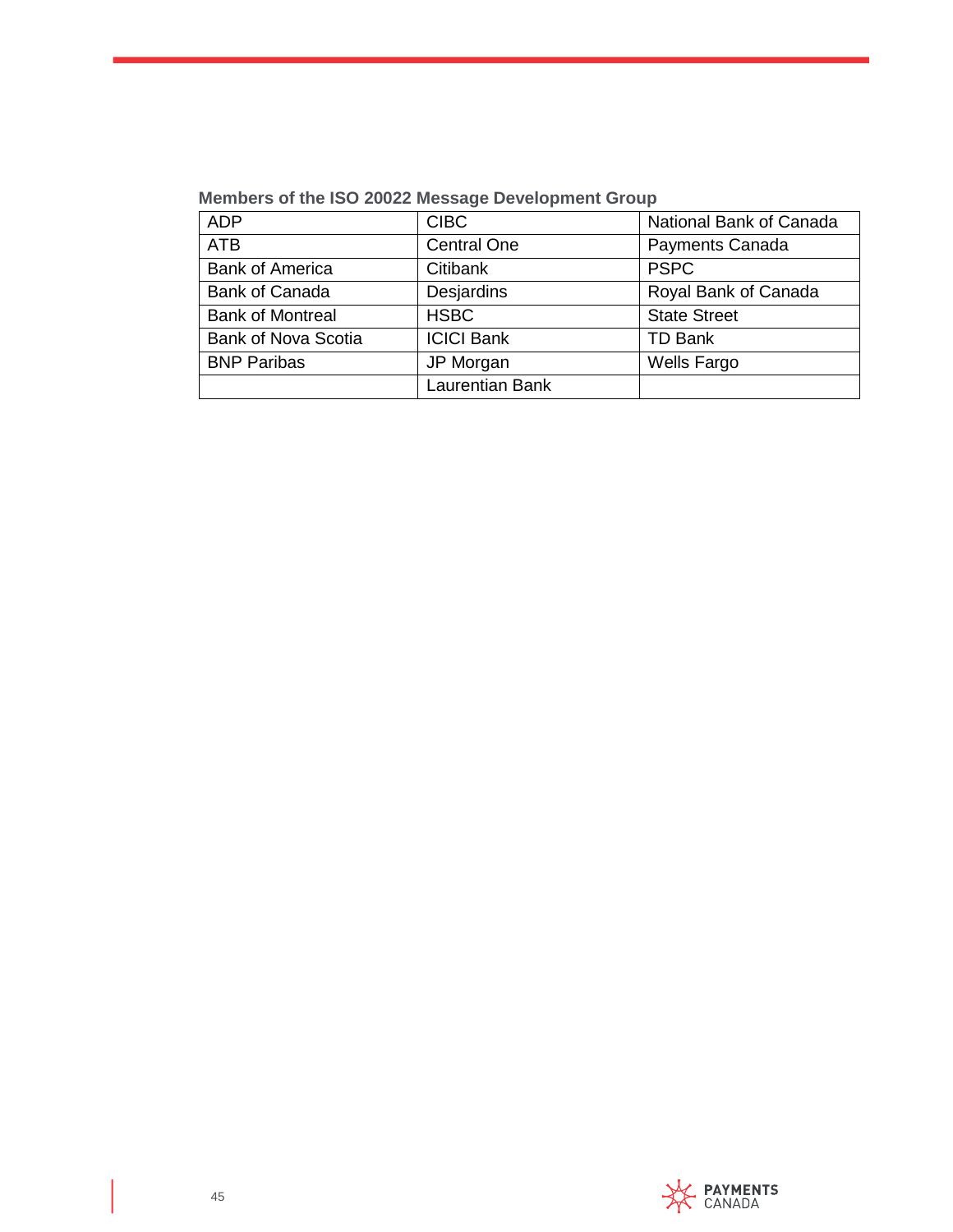# <span id="page-45-0"></span>Appendix 2 – Glossary

| <b>Acronym/Term</b>                            | <b>Definition</b>                                                                                                                                                                                                                                                                                                                  |
|------------------------------------------------|------------------------------------------------------------------------------------------------------------------------------------------------------------------------------------------------------------------------------------------------------------------------------------------------------------------------------------|
| Acceptance Date<br>and Time                    | ISO 20022 definition: Point in time when the payment order from<br>the initiating party meets the processing conditions of the<br>account servicing agent. This means that the account servicing<br>agent has received the payment order and has applied checks<br>such as authorization, availability of funds.                   |
|                                                | RTR Usage: The time stamp for when the pacs.008 message<br>passed the syntax validation in the RTR and when the RTR<br>assigned the Clearing System Reference, indicating start of the<br>payment processing time measurement.                                                                                                     |
| <b>Account Number</b>                          | Unambiguous identification of an account held at a financial<br>institution.                                                                                                                                                                                                                                                       |
| Agent                                          | In ISO 20022, all financial institutions are referred to as Agents.                                                                                                                                                                                                                                                                |
| <b>Business</b><br>Application<br>Header (BAH) | The Business Application Header is the application header that<br>will sit atop all the messages in the RTR portfolio.                                                                                                                                                                                                             |
| <b>Business Identifier</b><br>Code (BIC)       | Business identifier codes for financial or non-financial<br>institutions are registered and published by the ISO 9362<br>Registration Authority in the ISO directory of BICs, and consists<br>of eight or eleven contiguous characters.                                                                                            |
| CBPR+                                          | Cross Border Payments and Reporting Plus - A market practice<br>working group formed by SWIFT made up of international<br>payments experts from large global banks representing more<br>than 17 countries whose mission is to formulate global market<br>practice and implementation guidelines for the migration to ISO<br>20022. |

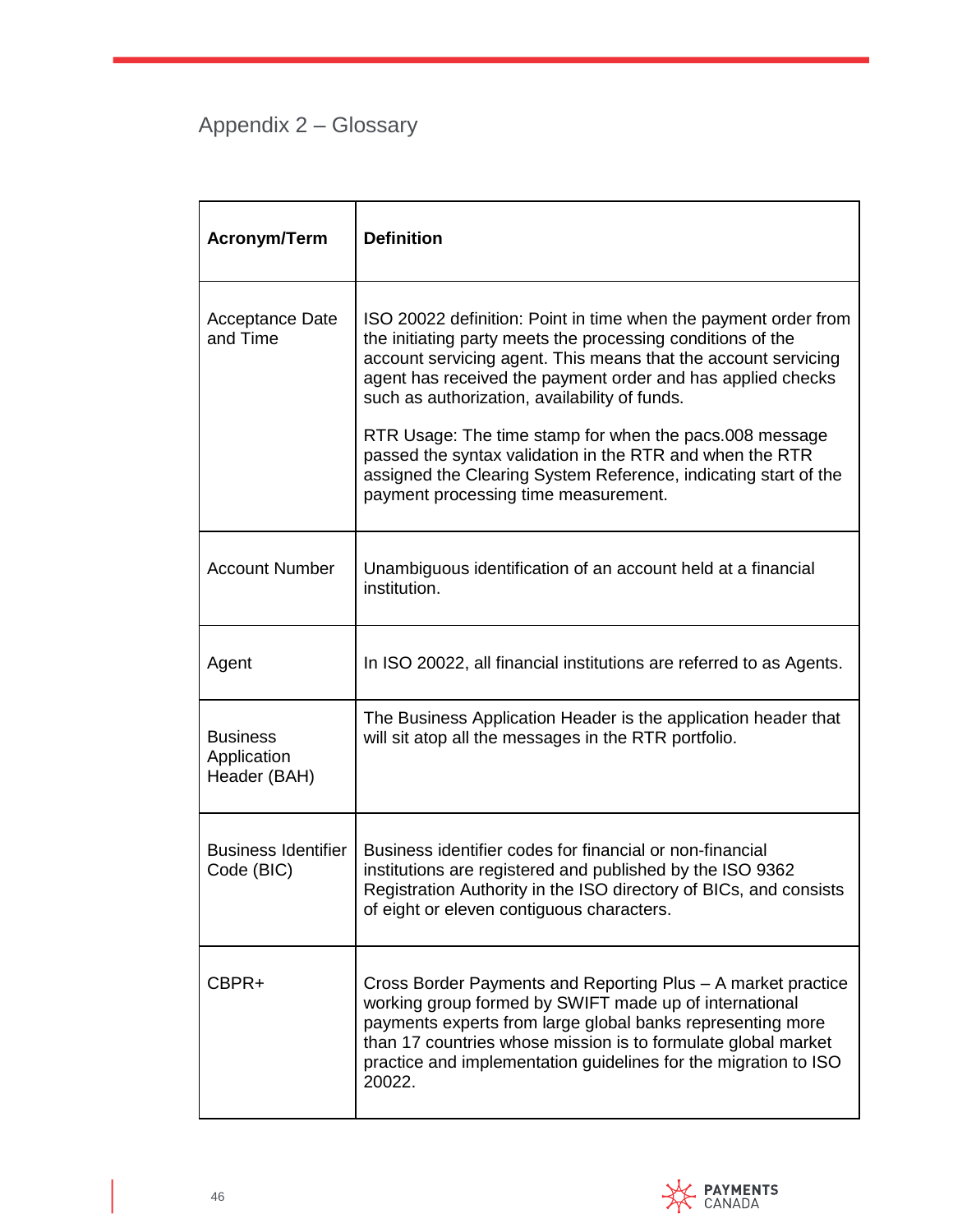| <b>Clearing System</b><br>Reference   | ISO 20022 definition: Unique reference, as assigned by a<br>clearing system, to unambiguously identify the instruction.<br>RTR Usage: This is a payment transaction reference assigned<br>by the RTR, after the pacs.008 message has passed the initial<br>validations.                                 |
|---------------------------------------|---------------------------------------------------------------------------------------------------------------------------------------------------------------------------------------------------------------------------------------------------------------------------------------------------------|
| Competitive<br>Service                | A payment scheme, product, and/or service or capability, other<br>than a Connection Service Provider, that facilitates real-time<br>payments processing through the RTR Exchange. Competitive<br>Services are provided by RTR Participants, or by third-party<br>service providers to RTR Participants. |
| Connection<br><b>Service Provider</b> | An entity that connects a Participant to the RTR Exchange and<br>facilitates the exchange of messages to and from the RTR<br>Exchange on their behalf.                                                                                                                                                  |
| <b>Credit Transfer</b>                | The process for the handling of messages submitted to the RTR<br>Exchange for the purpose of making a credit payment.                                                                                                                                                                                   |
| Creditor                              | The end-user (person or organization) who receives funds when<br>a Credit Transfer is credited to their account.                                                                                                                                                                                        |
| <b>Creditor Agent</b>                 | The entity servicing the account for the Payee (Creditor).                                                                                                                                                                                                                                              |

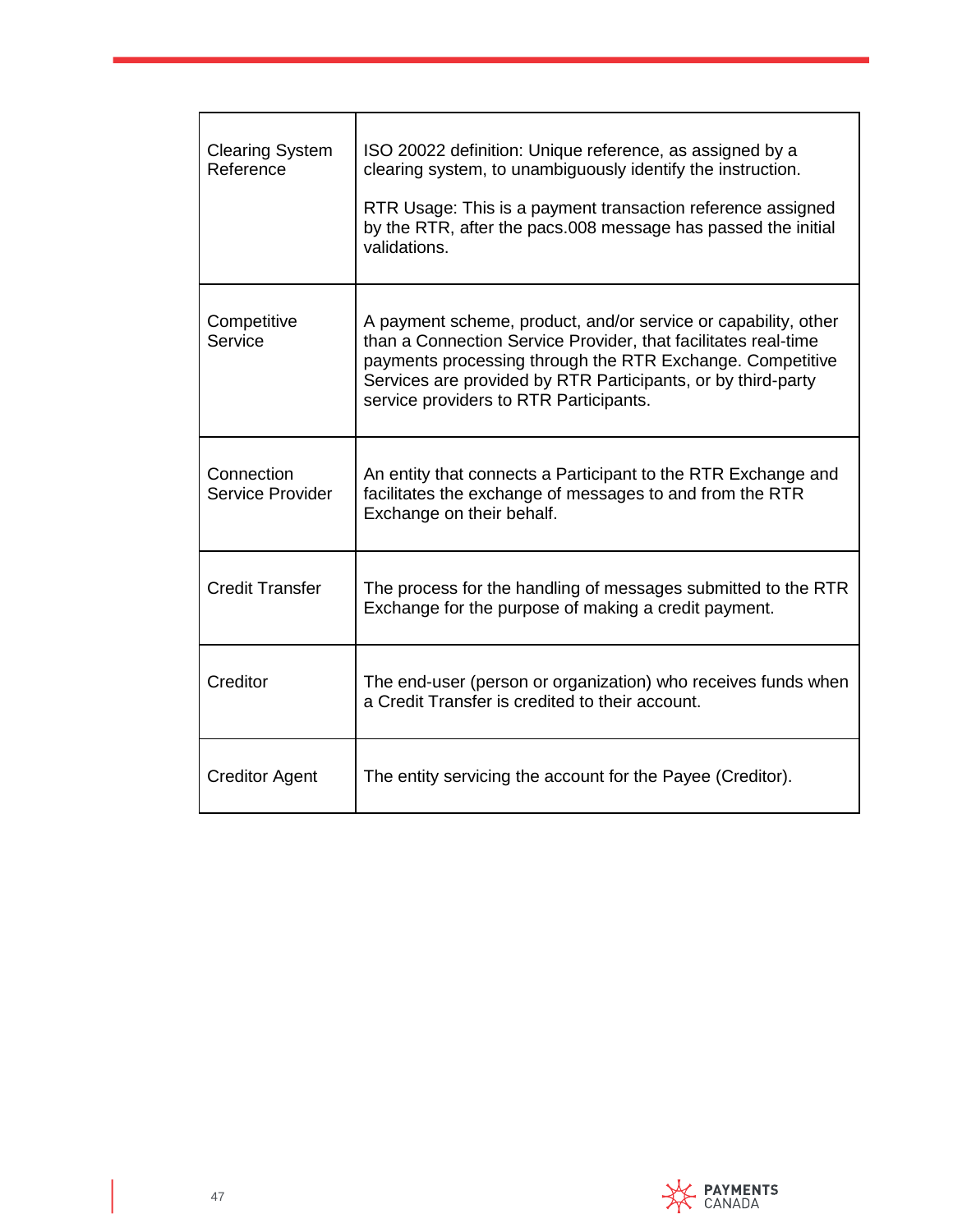| <b>External Code List</b>                             | The ISO 20022 messages use external code sets which are<br>validated and approved by the relevant ISO 20022 Standards<br>Evaluation Groups. The listed codes can be used in specific<br>elements of the messages. Unlike other ISO 20022 code sets,<br>the codes are not included in the message schema with the<br>message element details. The purpose of externalizing these<br>codes is to be able to update them (for example, add new<br>codes) without impacting the messages themselves and, hence,<br>without requiring the development of a new version of the<br>messages that use these code sets. The codes sets are<br>published in two sets of documents: 1) the External Code Sets<br>and 2) the Bank Transaction Code Descriptions and<br>Combinations. The External Code Sets can be updated<br>quarterly. For more information about the code sets, visit<br>www.iso20022.org (https://www.iso20022.org/catalogue-<br>messages/additional-content-messages/external-code-sets).<br>RTR will select a subset list of codes to be used and may<br>extend the list as per the process defined by ISO 20022<br>standard. |
|-------------------------------------------------------|-----------------------------------------------------------------------------------------------------------------------------------------------------------------------------------------------------------------------------------------------------------------------------------------------------------------------------------------------------------------------------------------------------------------------------------------------------------------------------------------------------------------------------------------------------------------------------------------------------------------------------------------------------------------------------------------------------------------------------------------------------------------------------------------------------------------------------------------------------------------------------------------------------------------------------------------------------------------------------------------------------------------------------------------------------------------------------------------------------------------------------------------|
| <b>Financial Market</b><br>Infrastructures            | A system that facilitates the clearing, settling or recording of<br>payments, securities, derivatives or other financial transactions<br>among participating entities.                                                                                                                                                                                                                                                                                                                                                                                                                                                                                                                                                                                                                                                                                                                                                                                                                                                                                                                                                                  |
| <b>Formal Rule</b>                                    | Formal rules are validated in the message and will cause a<br>message to be non-compliant (i.e. the message would not pass<br>schema validation and would be rejected by the RTR) if they are<br>not followed.                                                                                                                                                                                                                                                                                                                                                                                                                                                                                                                                                                                                                                                                                                                                                                                                                                                                                                                          |
| HVPS+                                                 | A market practice group organized by SWIFT made up of high-<br>value system operators and global financial institutions (under<br>the sponsorship of the Payments Market Practice Group<br>(PMPG) whose mission is to promote harmonization and<br>alignment around the use of ISO 20022 in high-value payment<br>systems.                                                                                                                                                                                                                                                                                                                                                                                                                                                                                                                                                                                                                                                                                                                                                                                                              |
| International Bank<br><b>Account Number</b><br>(IBAN) | A standard international numbering system for individual bank<br>accounts around the world.                                                                                                                                                                                                                                                                                                                                                                                                                                                                                                                                                                                                                                                                                                                                                                                                                                                                                                                                                                                                                                             |

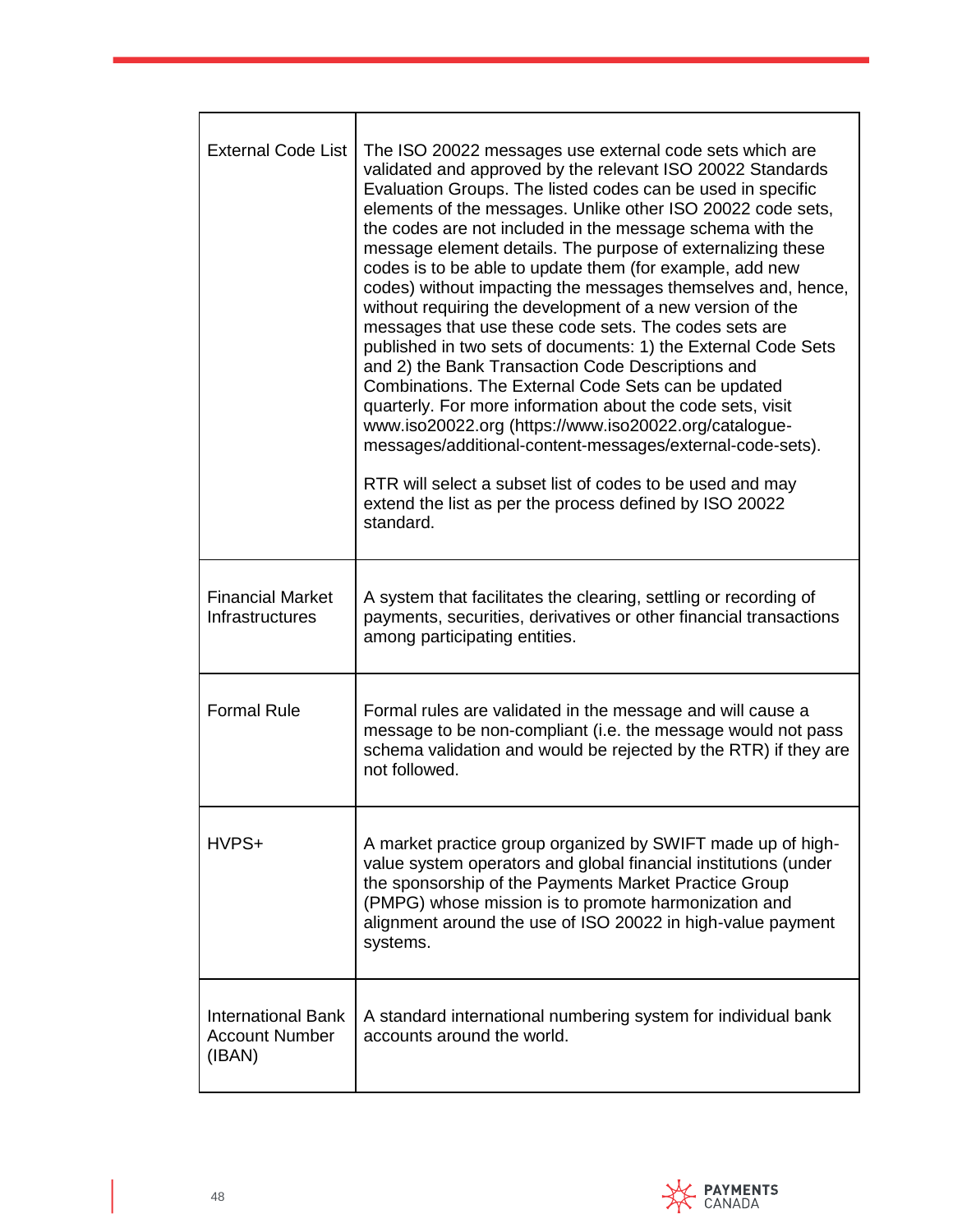| <b>ISO 20022</b>                             | The universal financial industry message scheme is the<br>platform, managed under the auspices of ISO (the International<br>Organization for Standardization), to develop all financial<br>messages. It is a 'recipe' to develop message standards. The<br>main ingredients of this 'recipe' are a development<br>methodology, a registration process and a central repository.                                                                                                                                                |
|----------------------------------------------|--------------------------------------------------------------------------------------------------------------------------------------------------------------------------------------------------------------------------------------------------------------------------------------------------------------------------------------------------------------------------------------------------------------------------------------------------------------------------------------------------------------------------------|
| ISO 20022<br>Message<br>Development<br>Group | A group of ISO 20022 experts whose mandate is to provide<br>input and advice related to the use of ISO 20022 for the<br>exchange, clearing and settlement of all electronic payments<br>identified in in Payments Canada's payment modernization<br>program (including RTR, Lynx and AFT) ensuring consistency<br>in message development across systems while maintaining<br>global best practices.                                                                                                                            |
| Lynx                                         | An electronic wire system that facilitates the transfer of high-<br>value payments between participating financial institutions in<br>Canada.                                                                                                                                                                                                                                                                                                                                                                                  |
| <b>Market Practice</b><br><b>Rules</b>       | Market practice rules are textual and, if not followed, the<br>messages will still pass validation by the RTR, without a<br>message being rejected. However, to ensure alignment with<br>market commonalities and allow for more seamless<br>communication between financial institutions, market practice<br>rules should still be followed when formulating any ISO 20022<br>message for the RTR. If Market Practice Rules are not followed,<br>this could cause a validation failure at the financial institution<br>level. |
| Party                                        | In ISO 20022, all non-financial institutions are referred to as a<br>Party.                                                                                                                                                                                                                                                                                                                                                                                                                                                    |
| Payment and<br>Message<br><b>Identifiers</b> | Payment and message identifiers allow users to unambiguously<br>identify a payment and/or a message.                                                                                                                                                                                                                                                                                                                                                                                                                           |
| <b>Payment Flows</b>                         | Defines details of the high-level pre-payment processing,<br>payment and nonpayment flows interfacing the RTR Exchange.                                                                                                                                                                                                                                                                                                                                                                                                        |

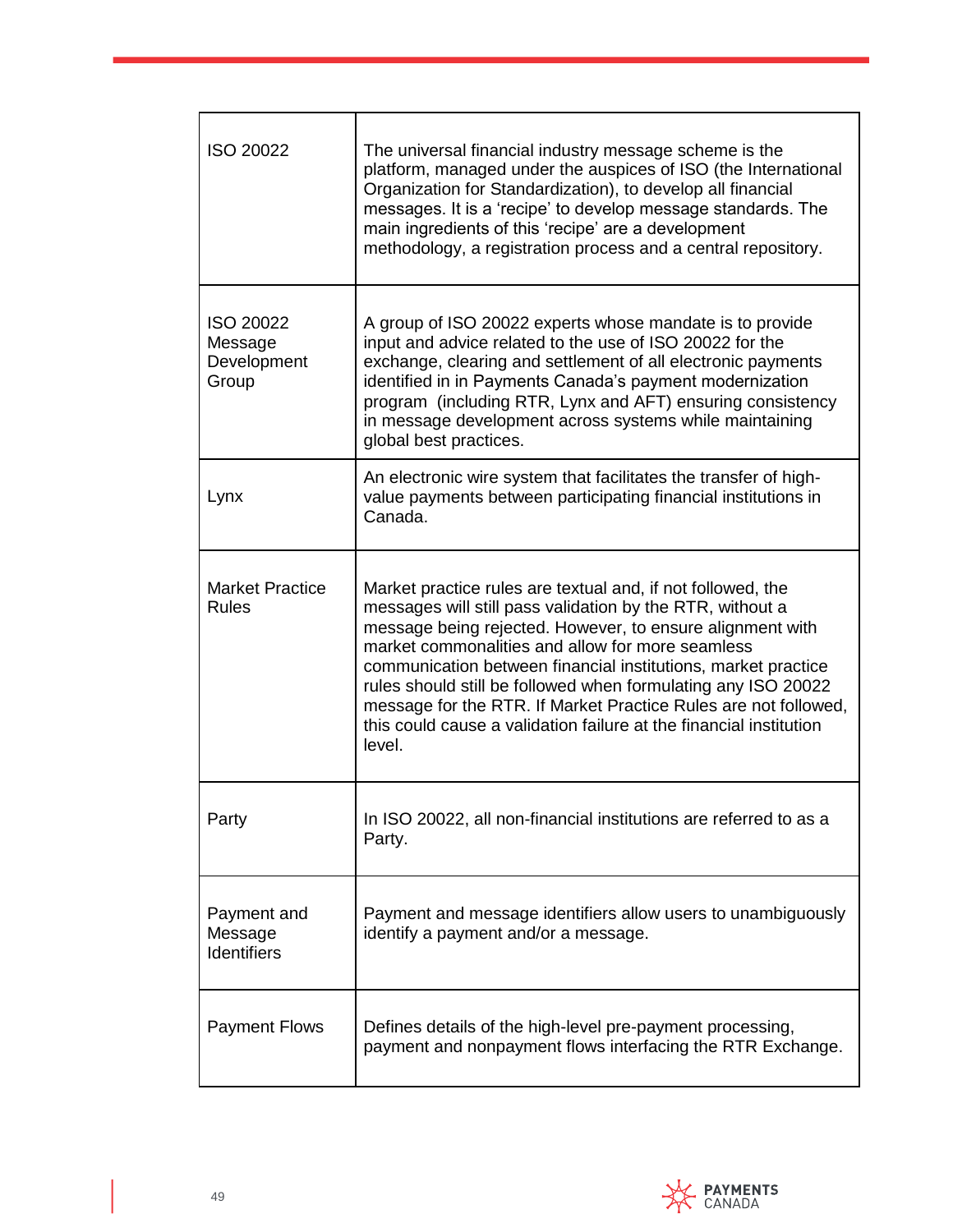| <b>Payment Status</b>                               | This message will be used to provide the status of a payment                                                                                                                                                                                                                                                                                                                                                                                             |
|-----------------------------------------------------|----------------------------------------------------------------------------------------------------------------------------------------------------------------------------------------------------------------------------------------------------------------------------------------------------------------------------------------------------------------------------------------------------------------------------------------------------------|
| Report (Pacs.002)                                   | item to/from all RTR Participants and the RTR.                                                                                                                                                                                                                                                                                                                                                                                                           |
| <b>Payment Status</b>                               | This message will be sent by either RTR Participant to the RTR                                                                                                                                                                                                                                                                                                                                                                                           |
| <b>Report Request</b>                               | to request the status of a payment item. The response to this                                                                                                                                                                                                                                                                                                                                                                                            |
| (Pacs.028)                                          | message is a pacs.002 (FIToFIPaymentStatusReport).                                                                                                                                                                                                                                                                                                                                                                                                       |
| Proxy                                               | Specifies an alternate assumed name for the identification of the<br>account.<br>Examples of proxies are phone numbers and email addresses<br>that can be used by end-users instead of providing their actual<br>account number.                                                                                                                                                                                                                         |
| <b>Real-Time</b><br><b>Payments Group</b><br>(RTPG) | The RTPG comprises a broad group of more than 70<br>stakeholders from 17 countries. Their mandate is to drive the<br>international standardisation necessary to implement a globally<br>accepted and cross-border real time payment system.                                                                                                                                                                                                              |
| <b>Real-Time Gross</b>                              | The settlement of value messages that occurs at the same time                                                                                                                                                                                                                                                                                                                                                                                            |
| Settlement                                          | as the exchange and clearing on a continuous basis.                                                                                                                                                                                                                                                                                                                                                                                                      |
| <b>RTR Participant</b>                              | An entity that has been admitted and remains eligible to directly<br>or indirectly participate in the processes of the RTR, including<br>the exchange and/or, clearing and settlement of payments.<br>Participants need to be Payments Canada members that can<br>participate in the RTR Exchange and/or RTR Clearing &<br>Settlement. Participants must either be a direct settlement<br>participant (DSP) or an indirect settlement participant (ISP). |

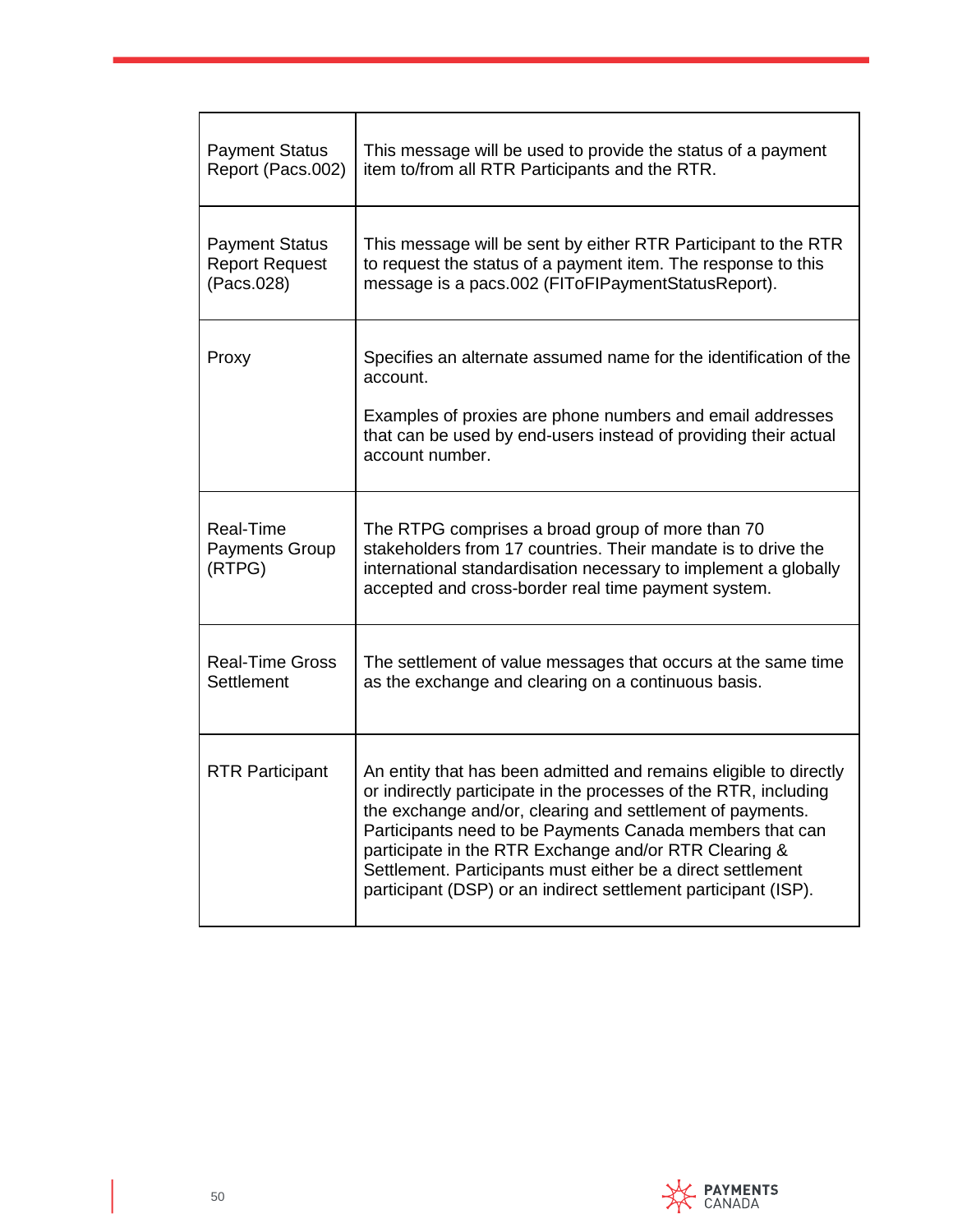# <span id="page-50-0"></span>Appendix 3 – Sample Messages

Note: Information inside <!--Grey text--> is for information only, and not part of the messages.

#### **head.001.001.02 Example (BAH)**

```
<?xml version="1.0" encoding="UTF-8"?>
<!--BAH sample for a pacs.008 message-->
<AppHdr xmlns="urn:iso:std:iso:20022:tech:xsd:head.001.001.02"
xmlns:xsi="http://www.w3.org/2001/XMLSchema-instance"
xsi:schemaLocation="urn:iso:std:iso:20022:tech:xsd:head.001.001.02 
xsd's/RTR_DRAFT_BusinessApplicationHeaderV02_head_001_001_02_20200817_173
3_enriched.xsd">
       <Fr>
              <OrgId>
                      <Id><OrgId>
                                    <Othr>
                                           <Id>111222333</Id>
                                    </Othr>
                             </OrgId>
                      </Id></OrgId>
       </Fr><To><OrgId>
                      <Id><OrgId>
                                    <Othr>
                                           <Id>999888777</Id>
                                    </Othr>
                             </OrgId>
                      </Id></OrgId>
       <To><BizMsgIdr>1234567890</BizMsgIdr>
       <MsgDefIdr>pacs.008.001.08</MsgDefIdr>
       <CreDtTm>2020-02-03T14:02:02.002Z</CreDtTm>
</AppHdr>
```
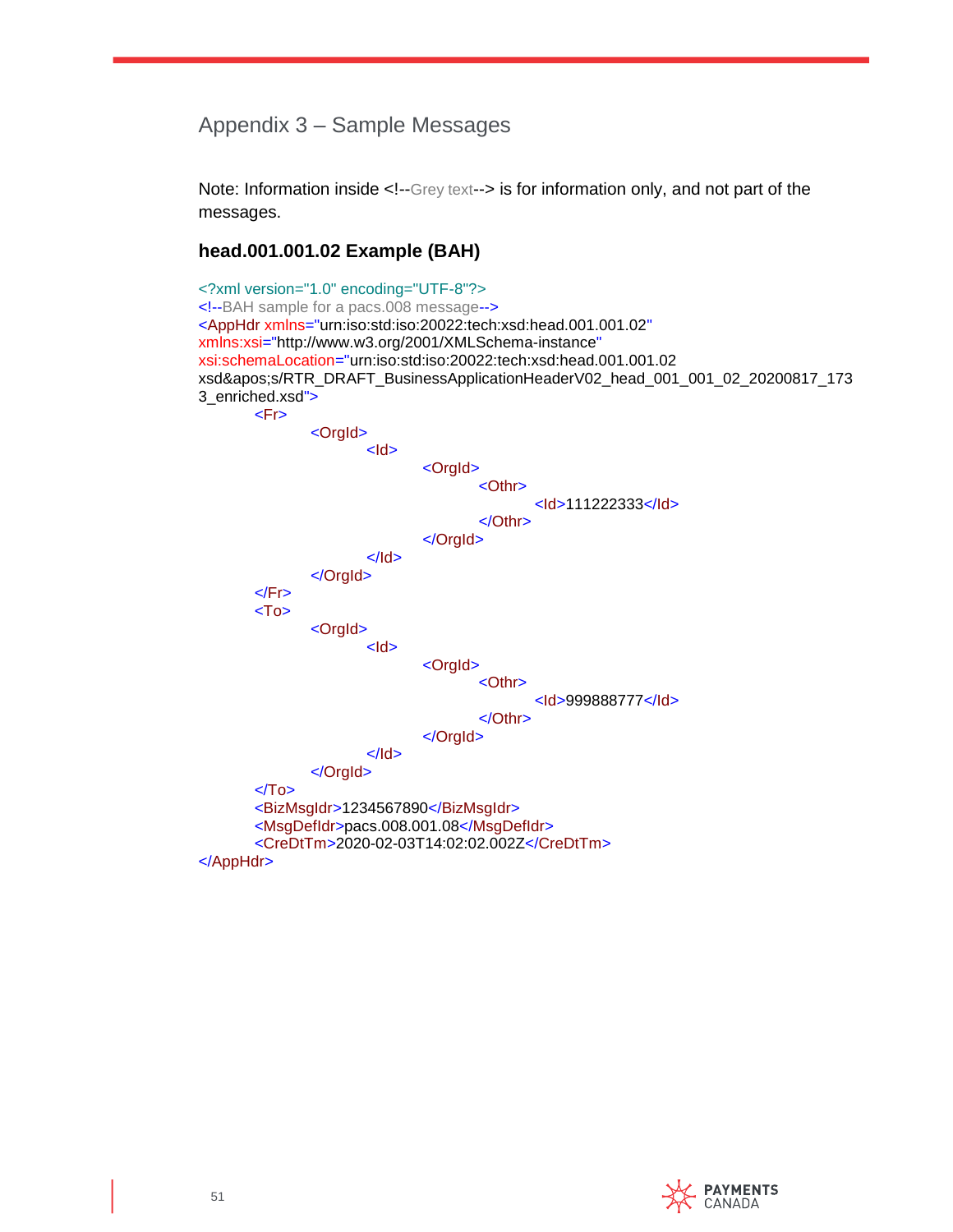#### **pacs.008.001.08 Example (sent by RTR Participant)**

```
<?xml version="1.0" encoding="UTF-8"?>
<Document xmlns="urn:iso:std:iso:20022:tech:xsd:pacs.008.001.08"
xmlns:xsi="http://www.w3.org/2001/XMLSchema-instance"
xsi:schemaLocation="urn:iso:std:iso:20022:tech:xsd:pacs.008.001.08 
xsd&apos:s/RTR_DRAFT_FIToFICustomerCreditTransferV08_pacs_008_001_08_20200813_1
221_enriched.xsd">
       <FIToFICstmrCdtTrf>
               <GrpHdr>
                      <MsgId>1234567890</MsgId>
                      <CreDtTm>2020-02-02T14:02:02.002Z</CreDtTm>
                      <NbOfTxs>1</NbOfTxs>
                      <SttlmInf>
                             <SttlmMtd>CLRG</SttlmMtd>
                             <ClrSys>
                                     <Cd>RTR</Cd>
                             </ClrSys>
                      </SttlmInf>
               </GrpHdr>
               <CdtTrfTxInf>
                      <PmtId>
                             <EndToEndId>010101010101010101</EndToEndId>
                             <UETR>eb6305c9-1f7f-49de-aed0-16487c27b42d</UETR>
                      </PmtId>
                      <PmtTpInf>
                             <LclInstrm>
                                     <Prtry>555999111</Prtry>
                                     <!--Competitive Service ID-->
                             </LclInstrm>
                      </PmtTpInf>
                      <IntrBkSttlmAmt Ccy="CAD">100</IntrBkSttlmAmt>
                      <IntrBkSttlmDt>2020-02-02</IntrBkSttlmDt>
                      <ChrgBr>SLEV</ChrgBr>
                      <!--ChrgBr is ignored by RTR-->
                      <InstgAgt>
                             <FinInstnId>
                                     <ClrSysMmbId>
                                            <MmbId>111</MmbId>
                                            <!--Debtor Agent Identifier-->
                                     </ClrSysMmbId>
                             </FinInstnId>
                      </InstgAgt>
                      <InstdAgt>
                             <FinInstnId>
                                     <ClrSysMmbId>
                                            <MmbId>999</MmbId>
                                            <!--Creditor Agent Identifier-->
                                     </ClrSysMmbId>
                             </FinInstnId>
                      </InstdAgt>
                      <Dbtr>
                             <Nm>Mr. Debtor Name</Nm>
                      </Dbtr>
                      <DbtrAcct>
                             <Id>
                                     <Othr>
```
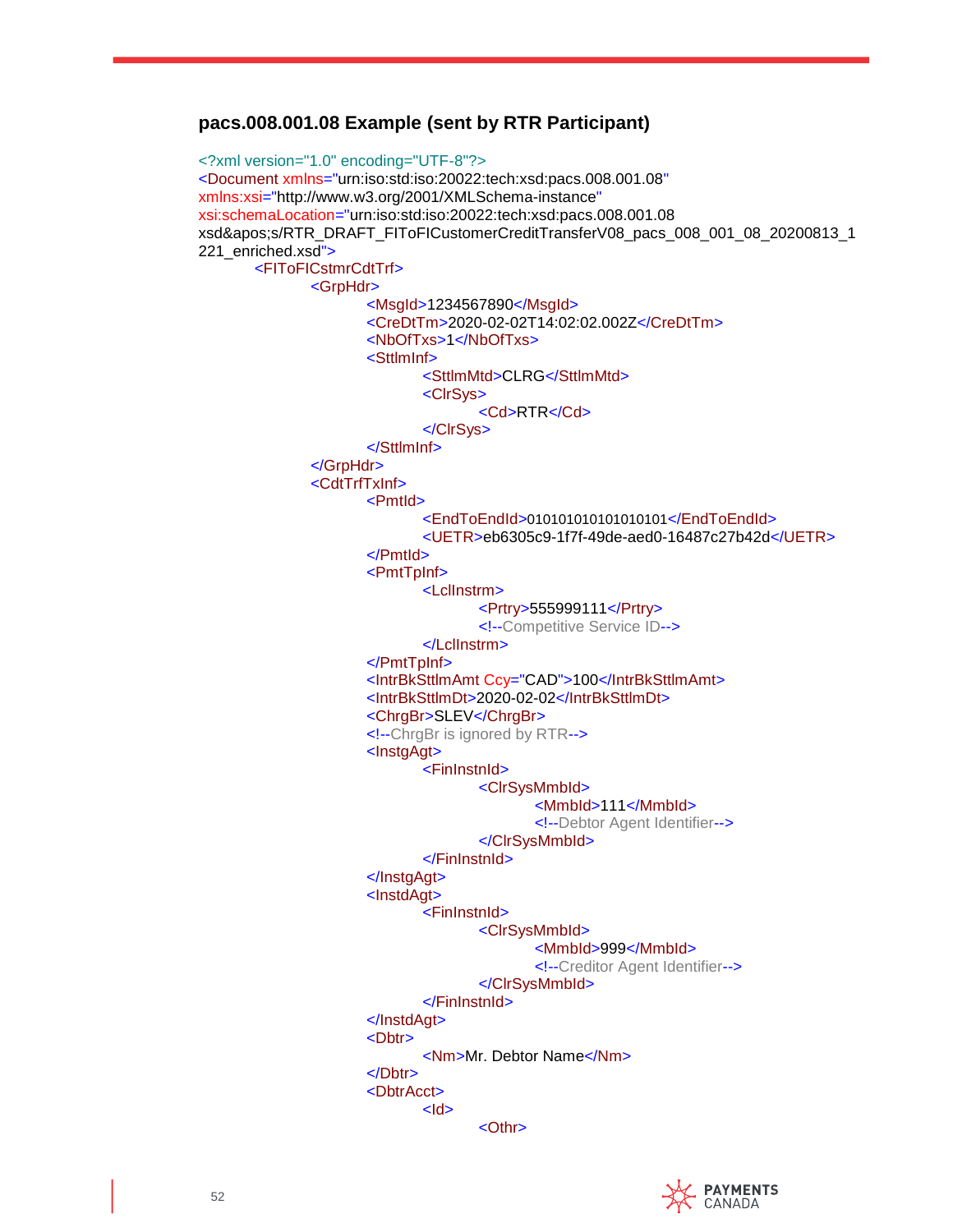<Id>123456789</Id> </Othr>  $<$ /Id $>$ </DbtrAcct> <DbtrAgt> <FinInstnId> <ClrSysMmbId> <MmbId>111</MmbId> <!--Debtor Agent Identifier--> </ClrSysMmbId> </FinInstnId> </DbtrAgt> <CdtrAgt> <FinInstnId> <ClrSysMmbId> <MmbId>999</MmbId> <!--Creditor Agent Identifier--> </ClrSysMmbId> </FinInstnId> </CdtrAgt> <Cdtr> <Nm>Creditor Name INC</Nm> <PstlAdr> <StrtNm>Toronto Street</StrtNm> <BldgNb>250</BldgNb> <PstCd>K1R0A1</PstCd> <TwnNm>Ottawa</TwnNm> <CtrySubDvsn>Ontario</CtrySubDvsn> <Ctry>CA</Ctry> </PstlAdr> </Cdtr> <CdtrAcct> <ld> <Othr> <Id>987654321</Id> </Othr>  $<$ /Id $>$ </CdtrAcct> <RmtInf> <Ustrd>This is a sample payment</Ustrd> </RmtInf> </CdtTrfTxInf> </FIToFICstmrCdtTrf> </Document>

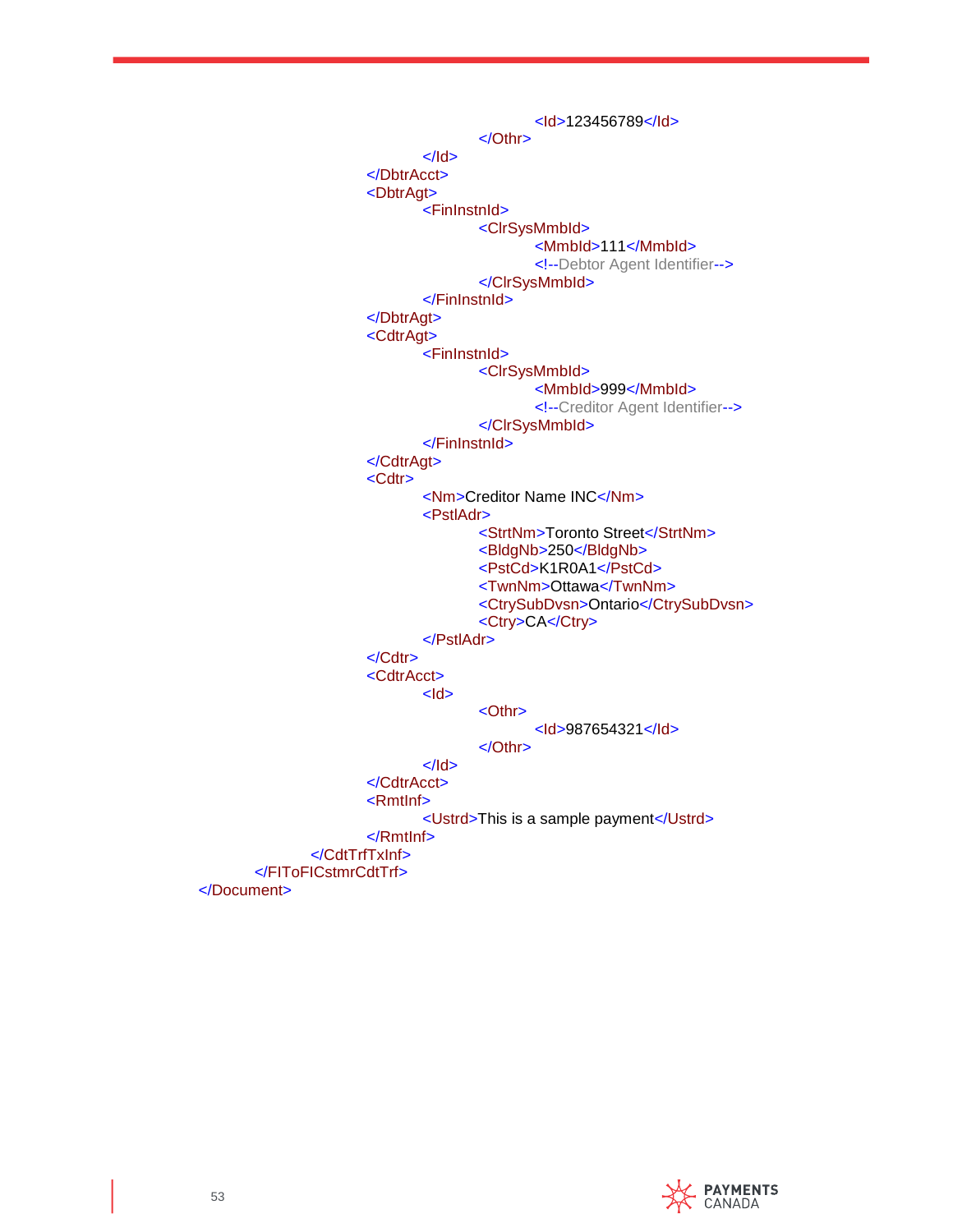#### **pacs.002.001.10 Example**

```
<?xml version="1.0" encoding="UTF-8"?>
<Document xmlns="urn:iso:std:iso:20022:tech:xsd:pacs.002.001.10"
xmlns:xsi="http://www.w3.org/2001/XMLSchema-instance"
xsi:schemaLocation="urn:iso:std:iso:20022:tech:xsd:pacs.002.001.10 
xsd's/RTR_DRAFT_FIToFIPaymentStatusReportV10_pacs_002_001_10_20200817_1734_enriche
d.xsd">
       <FIToFIPmtStsRpt>
               <GrpHdr>
                       <MsgId>ABCD567890</MsgId>
                       <CreDtTm>2020-02-02T14:02:02.004Z</CreDtTm>
               </GrpHdr>
               <TxInfAndSts>
                       <OrgnlGrpInf>
                               <OrgnlMsgId>1234567890</OrgnlMsgId>
                               <OrgnlMsgNmId>pacs.008.001.08</OrgnlMsgNmId>
                       </OrgnlGrpInf>
                       <OrgnlEndToEndId>010101010101010101</OrgnlEndToEndId>
                       <OrgnlUETR>eb6305c9-1f7f-49de-aed0-16487c27b42d</OrgnlUETR>
                       <TxSts>ACSP</TxSts>
                       <ClrSysRef>RTR456781234</ClrSysRef>
               </TxInfAndSts>
       </FIToFIPmtStsRpt>
</Document>
```
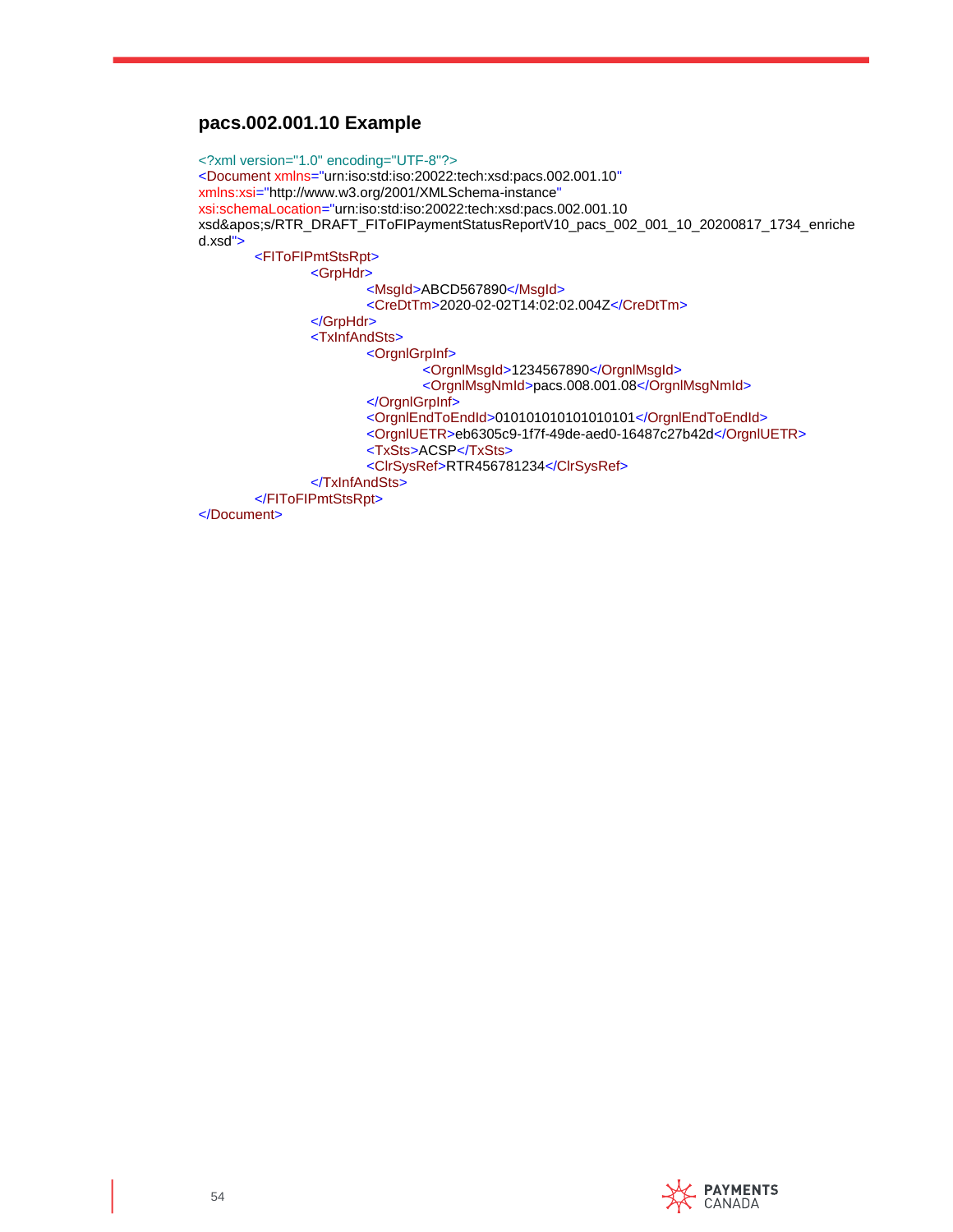#### **pacs.028 Example**

<?xml version="1.0" encoding="UTF-8"?> <Document xmlns="urn:iso:std:iso:20022:tech:xsd:pacs.028.001.03" xmlns:xsi="http://www.w3.org/2001/XMLSchema-instance" xsi:schemaLocation="urn:iso:std:iso:20022:tech:xsd:pacs.028.001.03 xsd's/RTR\_DRAFT\_FIToFIPaymentStatusRequestV03\_pacs\_028\_001\_03\_20200817\_1 735\_enriched.xsd"> <FIToFIPmtStsReq> <GrpHdr> <MsgId>8273645</MsgId> <CreDtTm>2020-02-04T14:02:02.002Z</CreDtTm> </GrpHdr> <TxInf> <OrgnlGrpInf> <OrgnlMsgId>1234567890</OrgnlMsgId> <OrgnlMsgNmId>pacs.008.001.08</OrgnlMsgNmId> </OrgnlGrpInf> <OrgnlEndToEndId>010101010101010101</OrgnlEndToEndId> <OrgnlUETR>eb6305c9-1f7f-49de-aed0-16487c27b42d</OrgnlUETR> </TxInf> </FIToFIPmtStsReq> </Document>

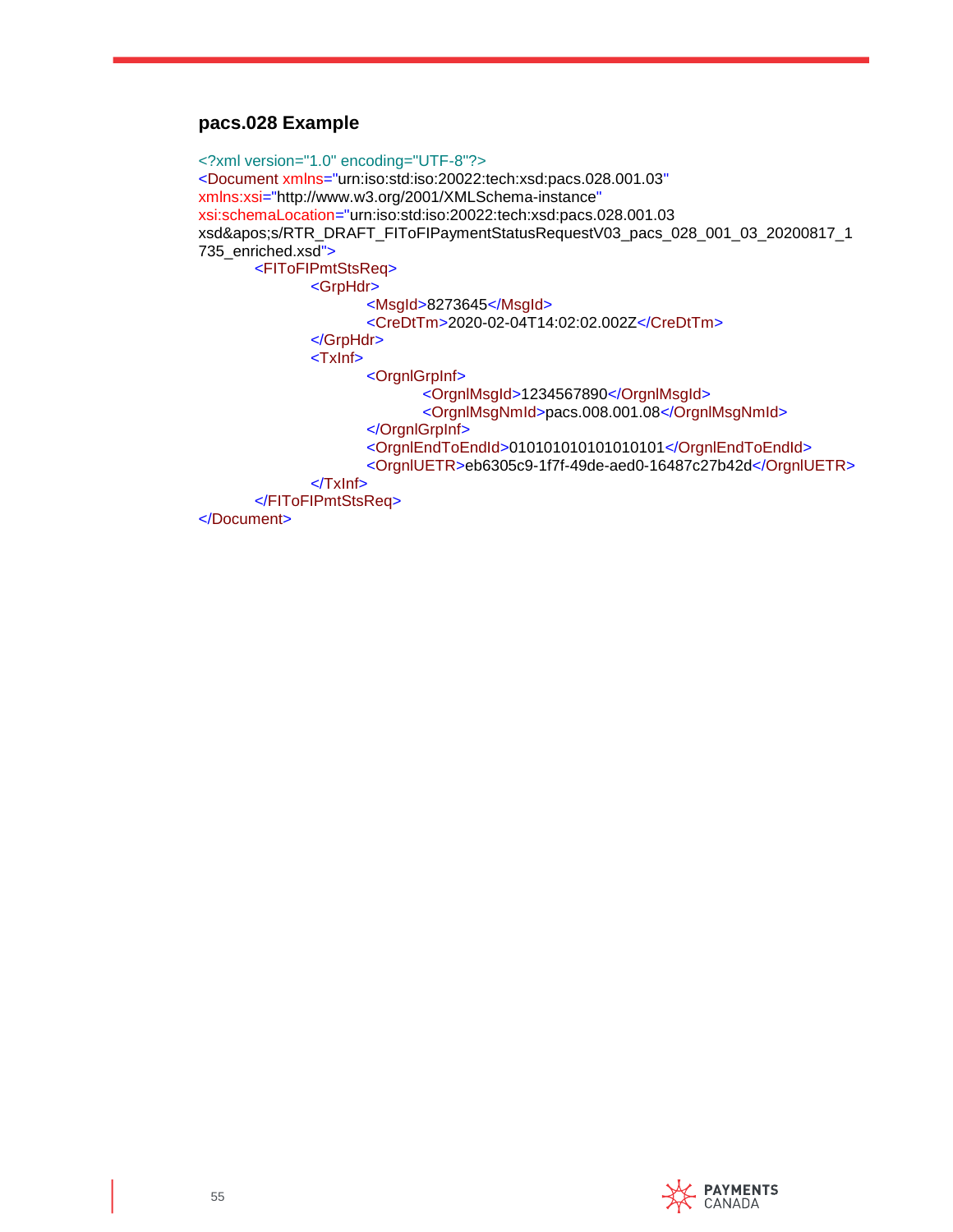## **admi.002 Example**

```
<?xml version="1.0" encoding="UTF-8"?>
<Document xmlns="urn:iso:std:iso:20022:tech:xsd:admi.002.001.01"
xmlns:xsi="http://www.w3.org/2001/XMLSchema-instance"
xsi:schemaLocation="urn:iso:std:iso:20022:tech:xsd:admi.002.001.01 ">
       \leqadmi.002.001.01><RltdRef>
                      <Ref>ref12345</Ref>
               </RltdRef>
               <Rsn>
                      <RjctgPtyRsn>Syntax Failure</RjctgPtyRsn>
                      <RsnDesc>Optional description</RsnDesc>
               </Rsn>
       </admi.002.001.01>
</Document>
```
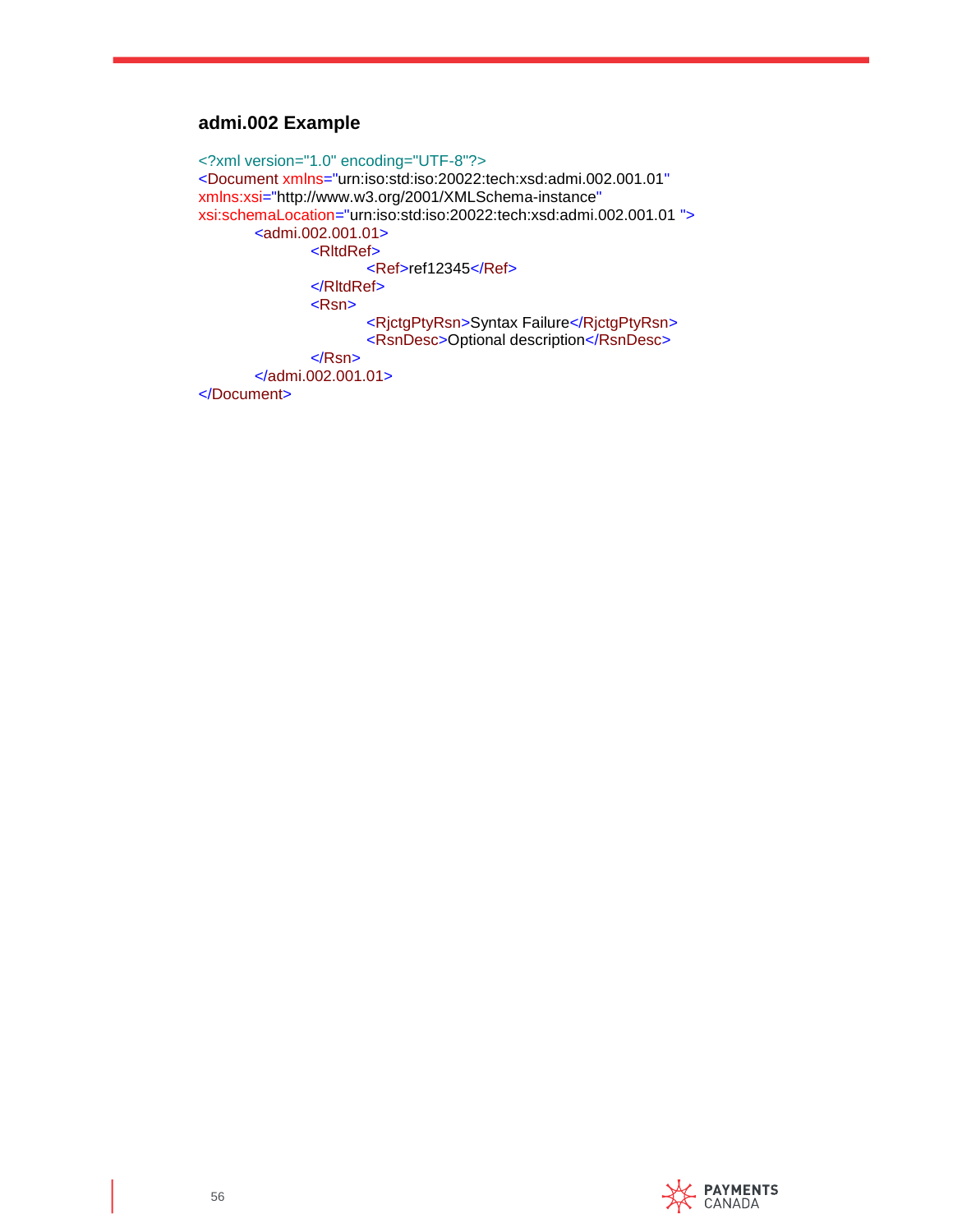# **admi.004 Example**

<?xml version="1.0" encoding="UTF-8"?> <Document xmlns="urn:iso:std:iso:20022:tech:xsd:admi.004.001.02" xmlns:xsi="http://www.w3.org/2001/XMLSchema-instance" xsi:schemaLocation="urn:iso:std:iso:20022:tech:xsd:admi.004.001.02 "> <SysEvtNtfctn> <EvtInf> <EvtCd>HBRT</EvtCd> <EvtDesc>HeartBeat123</EvtDesc> </EvtInf> </SysEvtNtfctn> </Document>